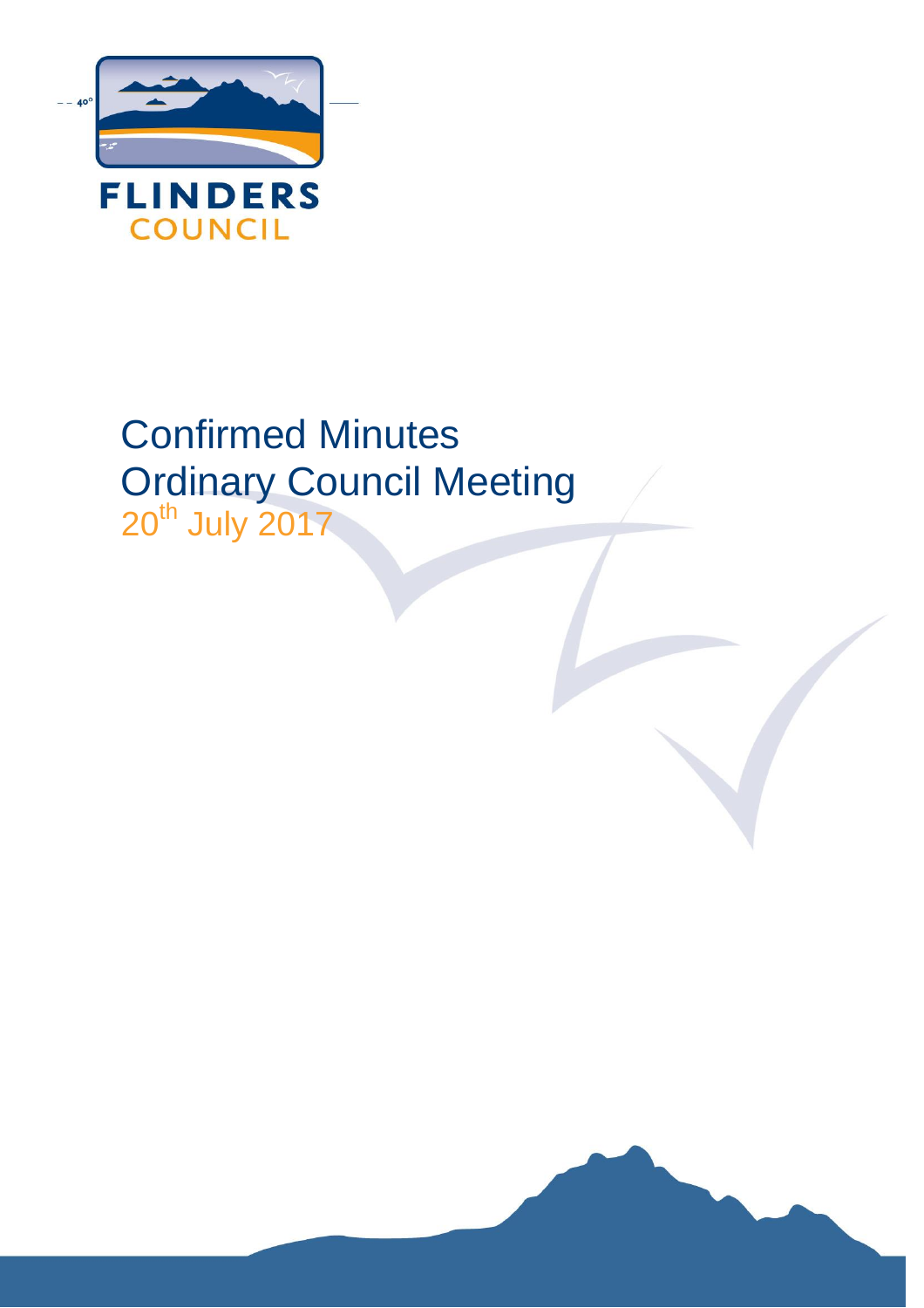# FLINDERS COUNCIL ORDINARY MEETING

CONFIRMED MINUTES

| <b>DATE:</b>       | Thursday 20 <sup>th</sup> July 2017               |
|--------------------|---------------------------------------------------|
| <b>VENUE:</b>      | Flinders Arts and Entertainment Centre, Whitemark |
| <b>COMMENCING:</b> | $1.00 \,\mathrm{pm}$                              |

# PRESENT

Mayor Carol Cox Deputy Mayor Marc Cobham Cr Chris Rhodes Cr Ken Stockton Cr David Williams Cr Gerald Willis

# APOLOGIES

Cr Peter Rhodes

# STAFF IN ATTENDANCE

Bill Boehm - General Manager 1.00 - 2.58pm Sophie Pitchford - Corporate Services Manager 1.00 - 2.58pm Jacci Viney - Development Services Coordinator 1.00 - 1.12pm Vicki Warden - Executive Officer (Minute Taker) 1.00 - 2.58pm

# CONFIRMATION OF MINUTES

157.07.2017 Moved: Deputy Mayor M Cobham Seconded: Cr K Stockton That the Minutes from the Ordinary Council Meeting and the Closed Council Meeting held on the  $15<sup>th</sup>$  June 2017 be confirmed.

# CARRIED UNANIMOUSLY (6-0)

For: Mayor Carol Cox, Deputy Mayor Marc Cobham, Cr Chris Rhodes, Cr Ken Stockton, Cr David Williams and Cr Gerald Willis.

# PUBLIC QUESTION TIME

# Question 1: Audrey Holloway

Can Council please indicate when they will address the long standing issues regarding James Court, Whitemark? The issues I refer to are storm water drainage (including blocked culverts), kerbing and guttering and road sealing. I have raised these issues over a number of years, unfortunately without any resolution to date. Thank you.

General Manager's Response: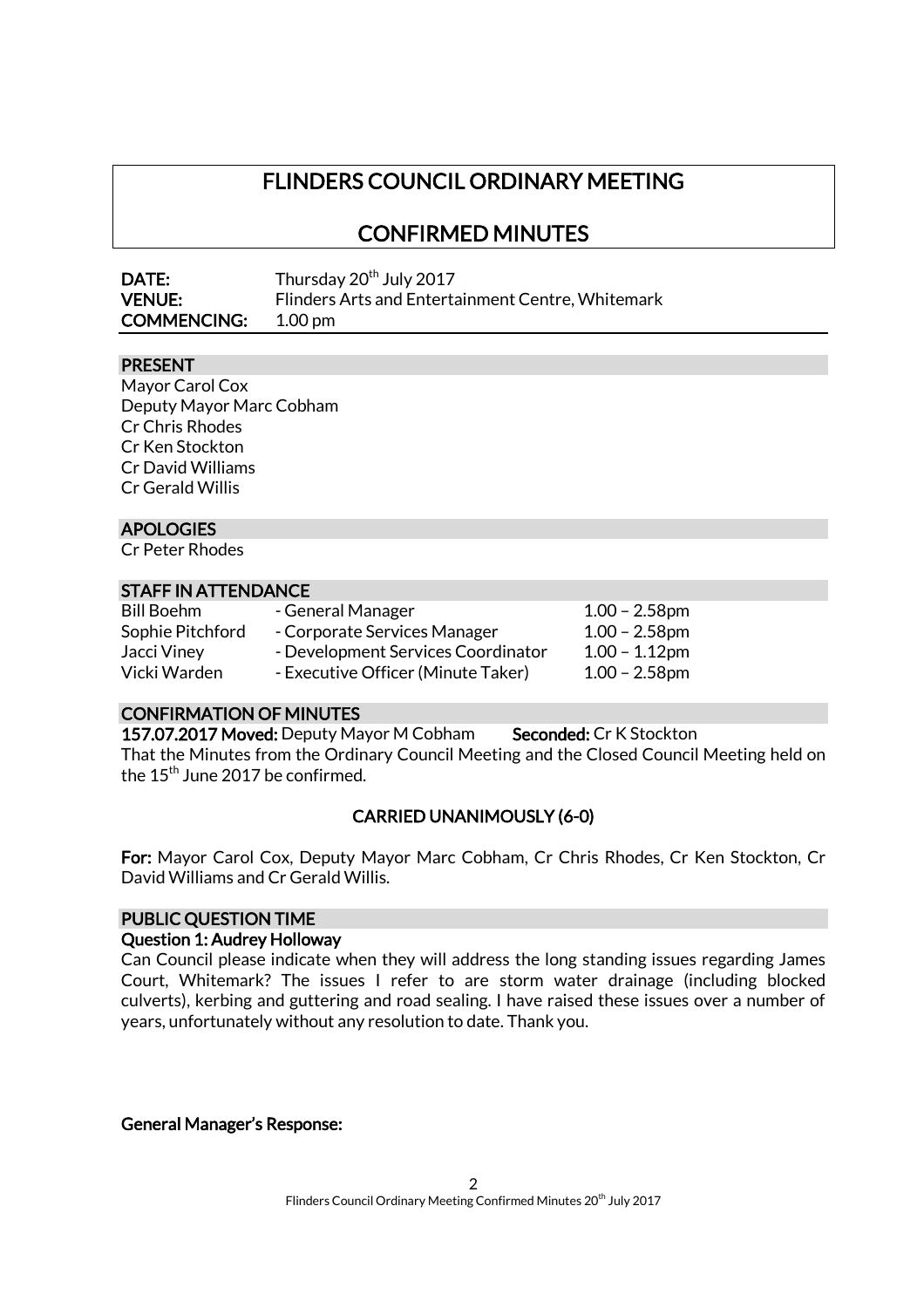Maintenance of culverts and gravel at James Street will be addressed as a matter of course as part of Whitemark town maintenance operations. The build-up in the access culverts will be cleaned out this month.

The ultimate and appropriate solution to improvements through sealing would involve an open drain on the north side and natural drainage on the south side with an 8m seal. For a small section of road such as this, kerb and channel would not be justified. Now that Council has the ability to carry out our own sealing works, this work can be done as an addition to the sealing program next summer. This will require Council amending its 2017/18 budget slightly to accommodate the work.

158.07.2017 Moved: Deputy Mayor M Cobham Seconded: Cr D Williams That the public question and answer be noted.

# CARRIED UNANIMOUSLY (6-0)

For: Mayor Carol Cox, Deputy Mayor Marc Cobham, Cr Chris Rhodes, Cr Ken Stockton, Cr David Williams and Cr Gerald Willis.

# RESPONSE TO PUBLIC QUESTIONS

15<sup>th</sup> June 2017 Council Meeting

## Question 1: Roy McCormick

Is it possible to provide some type of public transport for residents to enable people to visit Whitemark easily?

# Mayor's Response

This does not fall within Council's role. There has previously been a Community Bus on the Island for use by pensioners and other residents at a subsidised cost. Members of the health sector tried to keep this vehicle on the Island, however due to lack of use by Island residents it was removed to mainland Tasmania.

# Question 2: Roy McCormick

Is it possible to open the road to the wind turbines for public access to allow tourists to enjoy the view from that location?

# Mayor's Response

I have spoken to a representative of Hydro Tasmania and have confirmed that the track is private, traversing private property that is not owned by Hydro and for security and legal reasons the track will not be opened to the public. There are other many and varied spectacular vistas already accessible to visitors and locals alike that we can promote.

159.07.2017 Moved: Deputy Mayor M Cobham Seconded: Cr G Willis That the public questions asked at the  $15<sup>th</sup>$  June 2017 and the responses be noted.

# CARRIED UNANIMOUSLY (6-0)

For: Mayor Carol Cox, Deputy Mayor Marc Cobham, Cr Chris Rhodes, Cr Ken Stockton, Cr David Williams and Cr Gerald Willis.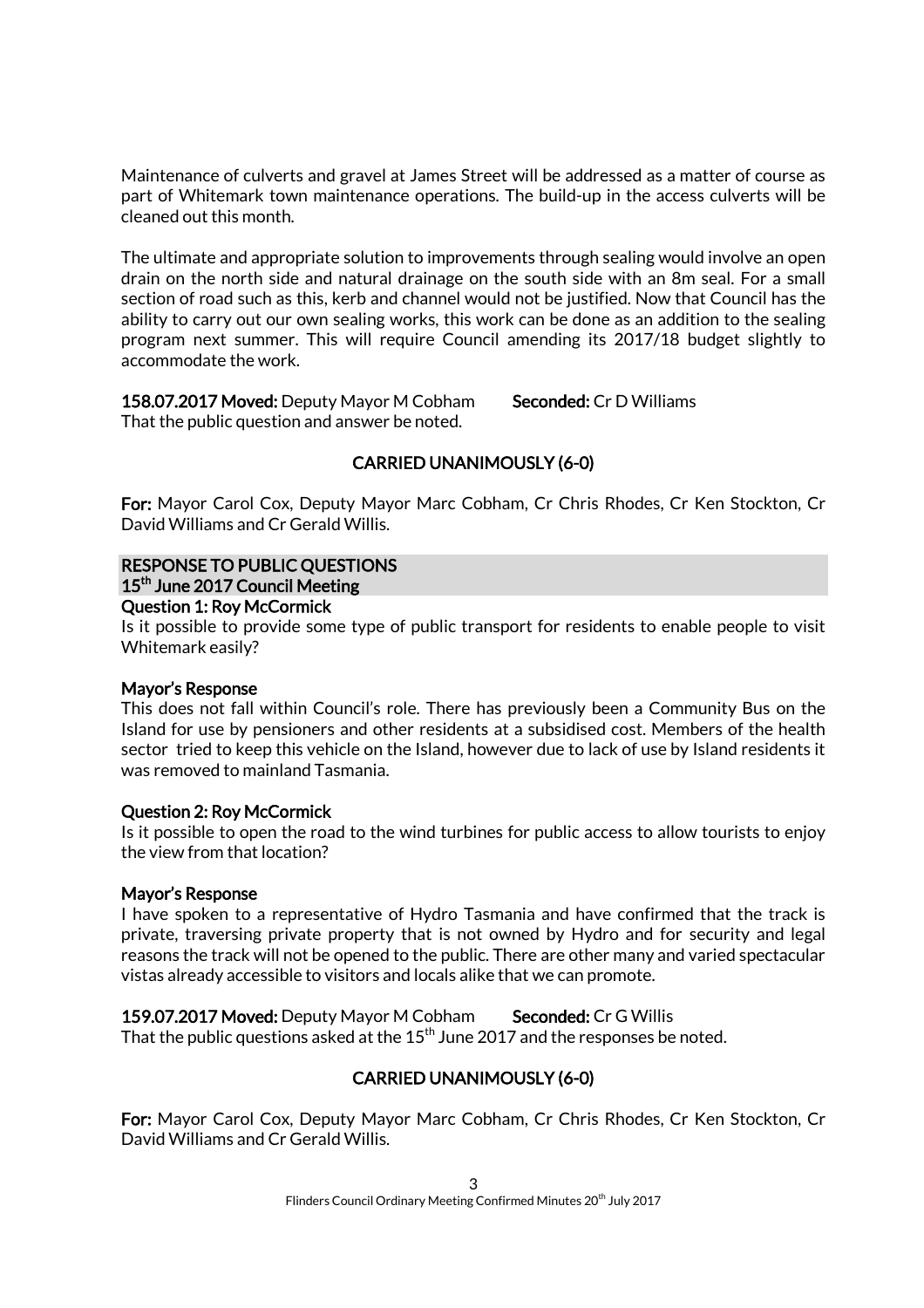# COUNCILLOR'S QUESTIONS ON NOTICE

# Question 1: Cr David Williams

A question on insurance costs was received from Cr David Williams which has been referred to Closed Council as it is considered CONFIDENTIAL in accordance with Section 15(2) (b) and (c) of the Local Government (Meeting Procedures) Regulations 2015.

# Question 2: Cr Peter Rhodes

What was the nature, extent and duration of the recent ICT (Information Communication and Technology) outage experienced by Flinders Council? What systems and processes were affected, what was the time frame for the full resolution of services and was the existing Continuity of Business (COB) Plan implemented to address this situation? If so, was the current COB Plan found to be fully adequate, or, if not, what lessons were learnt and what changes have been made to the COB plan as a result of the outage?

# General Manager's Response:

Flinders Council experienced an outage of its telecommunications for three days as a result of the Telstra Junction Box failing. This problem could not be foreseen and it was ratified promptly. The problem impacted the phones and internet which meant that we were not able to receive calls in, nor emails. The outage was deemed non-critical so Council managed the incident as business as usual. Measures were put in place to minimise the impact, the Community were informed of the situation, an alternative phone number was supplied and those who could work remotely did so to avoid disruption to their work plan. Staff were also able to access the internet via the Flinders Arts and Entertainment Centre's NBN wifi. As the incident was deemed non-critical, the COB Plan was adequate and no changes have resulted from the outage.

# 160.07.2017 Moved: Cr G Willis Seconded: Cr K Stockton

That the response to the Councillor's Question on Notice be noted.

# CARRIED UNANIMOUSLY (6-0)

For: Mayor Carol Cox, Deputy Mayor Marc Cobham, Cr Chris Rhodes, Cr Ken Stockton, Cr David Williams and Cr Gerald Willis.

# COUNCILLOR'S QUESTIONS WITHOUT NOTICE

# Question 1: Cr David Williams on behalf of Kevin Bates

Will Council, as a matter of urgency, inspect the current poor condition of the road surface and the drainage of James Court and bring it up to an acceptable standard.

# Mayor's Response

Refer to the answer given to the public question asked at this meeting.

# Question 2: Cr David Williams

Why wasn't I given notice, as a matter of courtesy, that my question on insurance costs was being moved to Closed Council? It meant that I was unable to submit an acceptable question.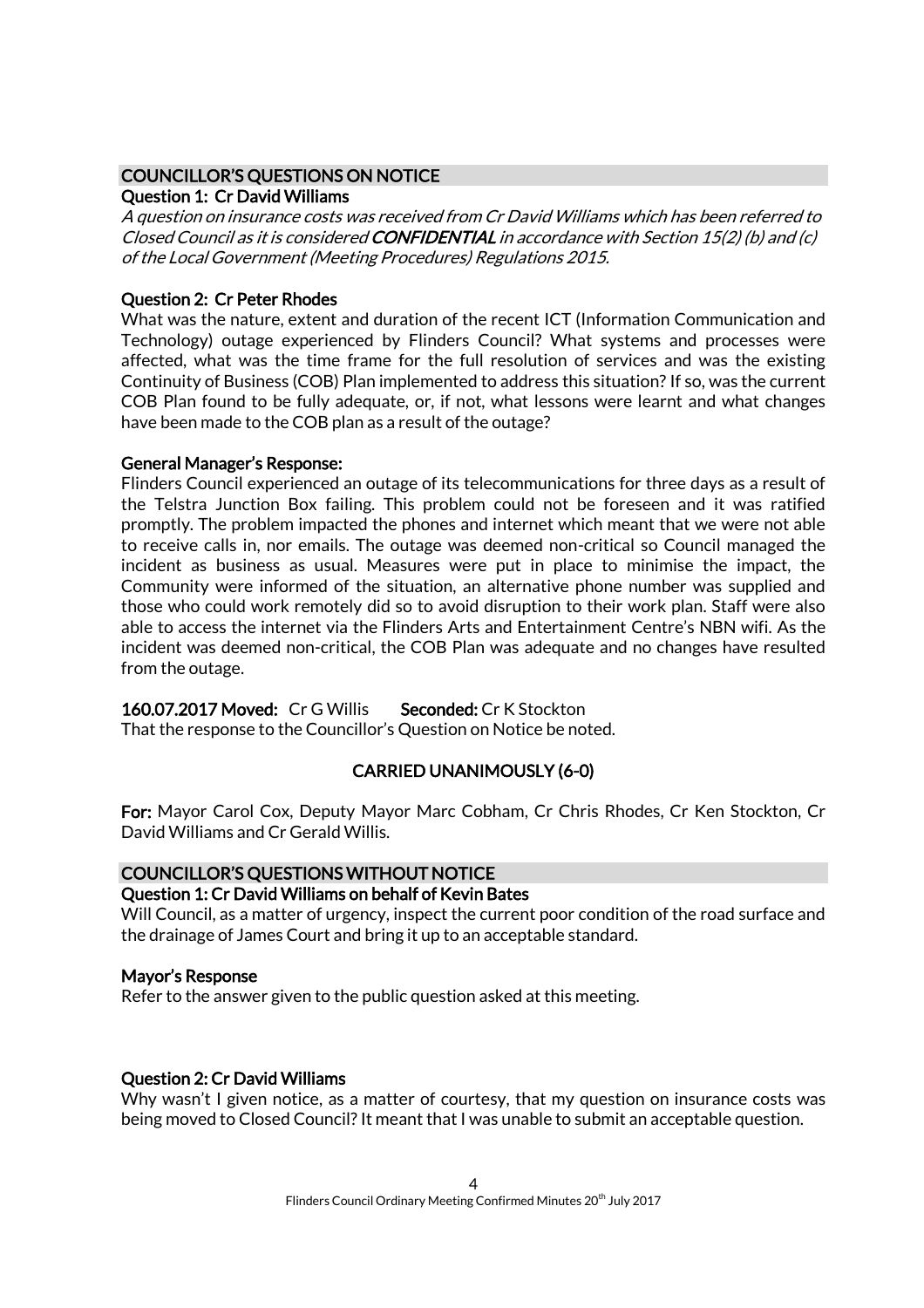Note: Part of this question has been removed as it was considered CONFIDENTIAL in accordance with Section 15(2) (b) and (c) of the Local Government (Meeting Procedures) Regulations 2015.

#### Mayor's Response

The question was taken on notice.

#### LATE AGENDA ITEMS

Nil

DECLARATION OF PECUNIARY INTEREST Nil

## LEAVE OF ABSENCE

Nil

# **PETITIONS**

Nil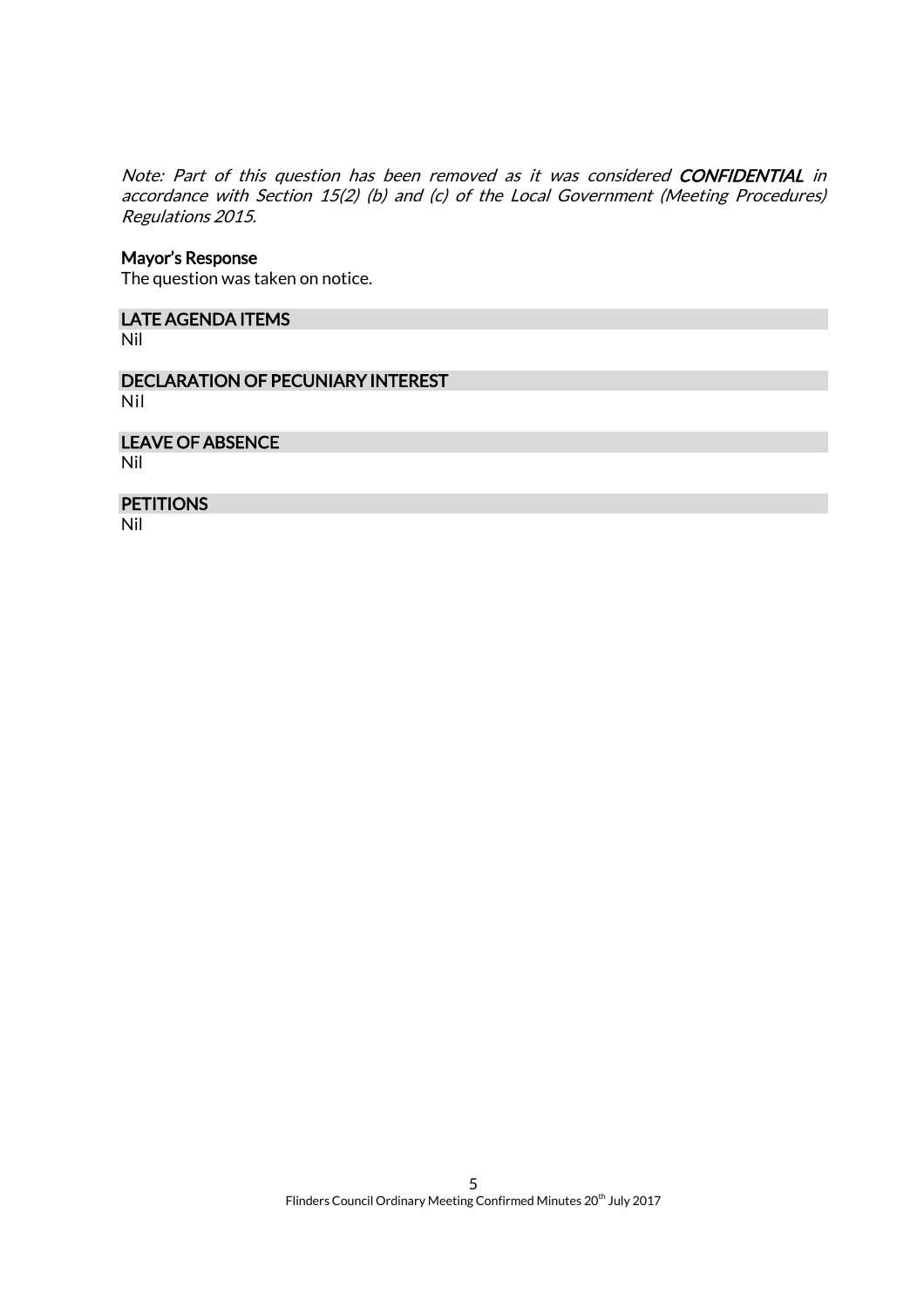# WORKSHOPS & INFORMATION FORUMS File No: COU/0205

# Council Workshop held on 29<sup>th</sup> June 2017

Council held a Workshop on the following subjects:

- Item 1 Accelerated Local Government Capital Program
- Item 2 Sale of Mann's Pitt
- Item 3 Footpath Crossover Upgrades for discussion
- Item 4 2016-2017 Budget
- Item 5 General Manager's Update

# Councillors Present:

Mayor Carol Cox Deputy Mayor Marc Cobham Cr Chris Rhodes Cr Ken Stockton Cr Gerald Willis

# Apologies:

Cr Peter Rhodes Cr David Williams

# Staff Present:

Bill Boehm General Manager Diane Walsh Finance Officer (Item 4 only)

# Council Workshop held on 6th July 2017

Council held a Workshop on the following subjects:

- Item 1 Legal Aid Tasmania
- Item 2 Whitemark Gym
- Item 3 Housing
- Item 4 Local Government Capital Program & Long Term Asset Management Plan
- Item 5 Sale of Manns Pit
- Item 6 Code of Tenders and Contracts
- Item 7 Emergency Service Medal Nominations 2018
- Item 8 Investment of loan money & reinvest interest
- Item 9 Flinders Island Tourism and Business Inc.
- Item 10 Rates Modelling
- Item 11 Venarchie Clearance Sale

# Councillors Present:

Mayor Carol Cox Deputy Mayor Marc Cobham Cr Ken Stockton Cr Gerald Willis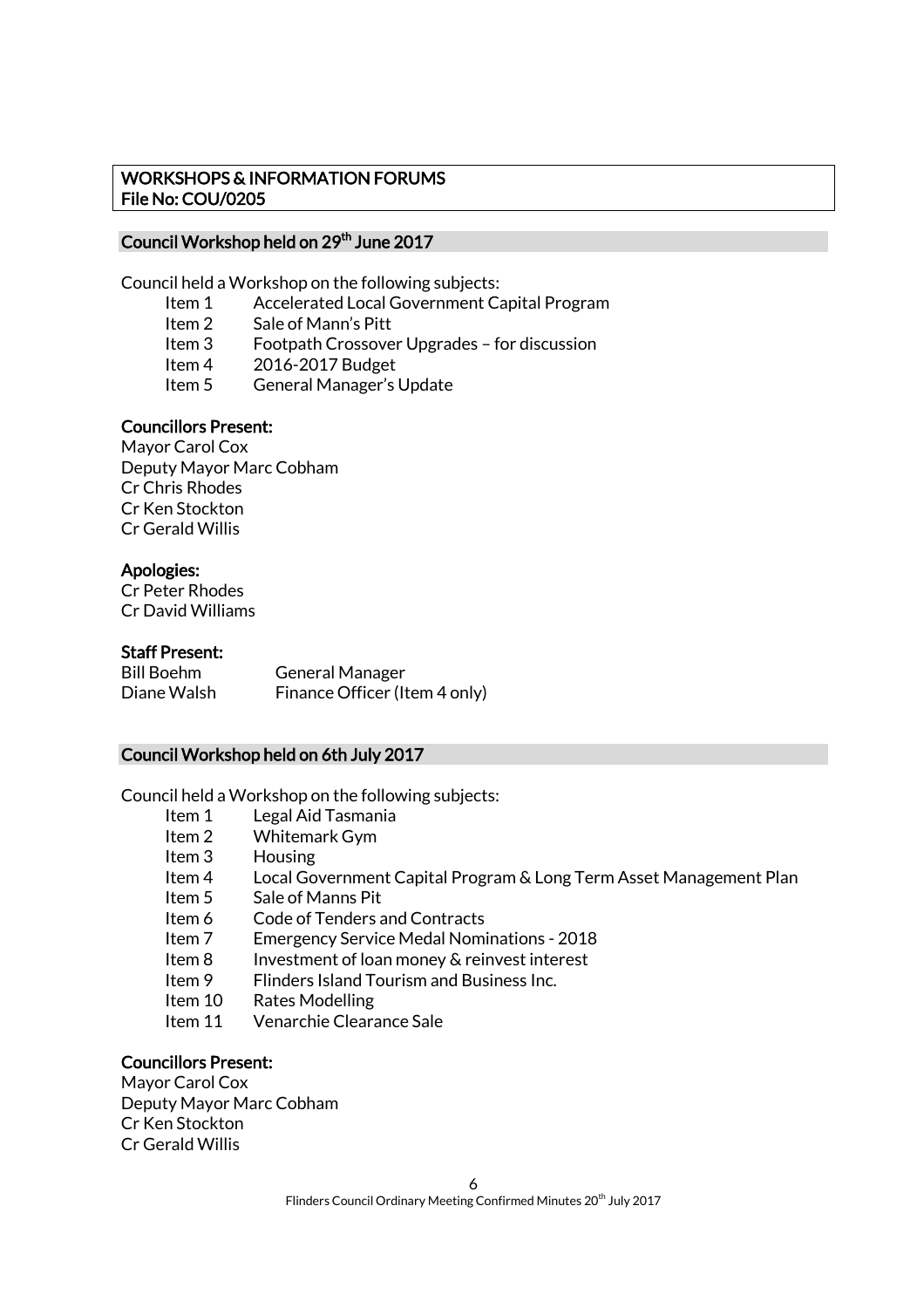## Apologies:

Cr Chris Rhodes Cr Peter Rhodes Cr David Williams

## Staff and Consultants Present:

| <b>Bill Boehm</b> | <b>General Manager</b>                           |
|-------------------|--------------------------------------------------|
| Vicki Warden      | <b>Executive Officer</b>                         |
| David Heap        | Rural Health Worker (Item 2 only)                |
| Sophie Pitchford  | Corporate Services Manager (Items 3, 4 & 8 only) |
| Robyn Cox         | Strategic Planner (Items 3 - 5 only)             |
| Mick Grimshaw     | FITBI Executive (Item 9 only)                    |
| Jo Youl           | FITBI Executive (Item 9 only)                    |

As workshops and information sessions are for information and discussion purposes only, no decisions are made or foreshadowed at these proceedings.

# VOTING REQUIREMENTS:

Simple Majority

## RECOMMENDATION:

That the Council Workshops held on 29 $^{\rm th}$  June and 6 $^{\rm th}$  July 2017 be noted.

# DECISION:

161.07.2017 Moved: Deputy Mayor M Cobham Seconded: Cr G Willis That the Council Workshops held on  $29<sup>th</sup>$  June and 6<sup>th</sup> July 2017 be noted.

# CARRIED UNANIMOUSLY (6-0)

For: Mayor Carol Cox, Deputy Mayor Marc Cobham, Cr Chris Rhodes, Cr Ken Stockton, Cr David Williams and Cr Gerald Willis.

# PUBLIC MEETINGS

Nil

# PUBLICATIONS/REPORTS TABLED FOR COUNCIL INFORMATION Nil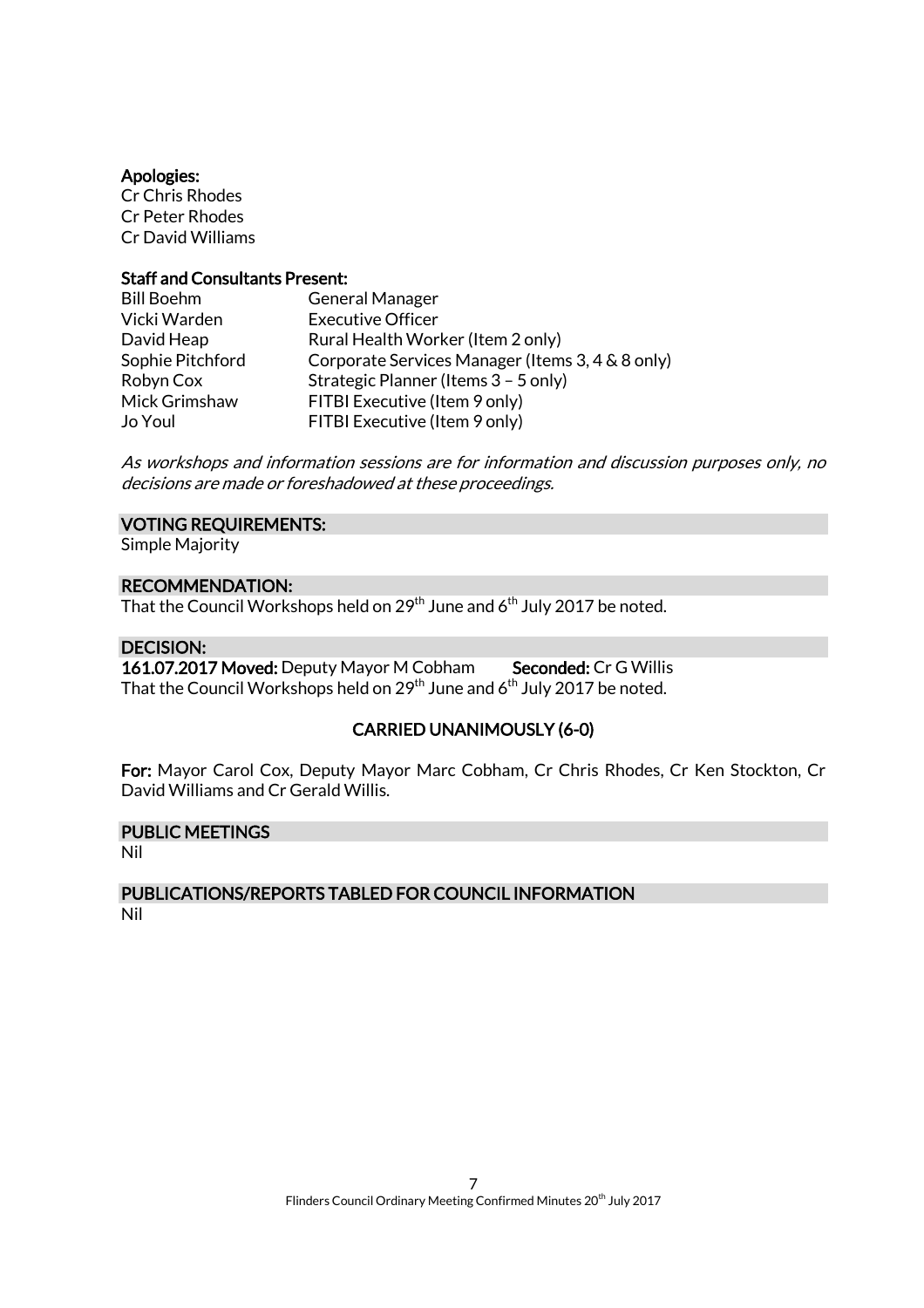# REPORTS TO BE RECEIVED

# Lady Barron Hall and Recreational Special Committee

File No: AME/0503

**<u>Annexure 1:</u>** Lady Barron Hall and Recreational Special Committee Meeting 16<sup>th</sup> May 2017 Unconfirmed Minutes

# OFFICER'S REPORT (Bill Boehm, General Manager):

The unconfirmed minutes of the Lady Barron Hall and Recreational Special Committee Meeting held Tuesday  $16<sup>th</sup>$  May 2017 have been provided for consideration. The minutes outline what the committee has been working on to date and can now be noted by Council.

# OFFICER'S RECOMMENDATION:

That the unconfirmed minutes of the Lady Barron Hall and Recreational Special Committee Meeting held Tuesday 16<sup>th</sup> May 2017 be noted.

## DECISION:

## 162.07.2017 Moved: Cr D Williams Seconded: Cr K Stockton

That the unconfirmed minutes of the Lady Barron Hall and Recreational Special Committee Meeting held Tuesday  $16<sup>th</sup>$  May 2017 be noted.

# CARRIED UNANIMOUSLY (6-0)

For: Mayor Carol Cox, Deputy Mayor Marc Cobham, Cr Chris Rhodes, Cr Ken Stockton, Cr David Williams and Cr Gerald Willis.

General Manager's Performance Review Committee File No: PER/1500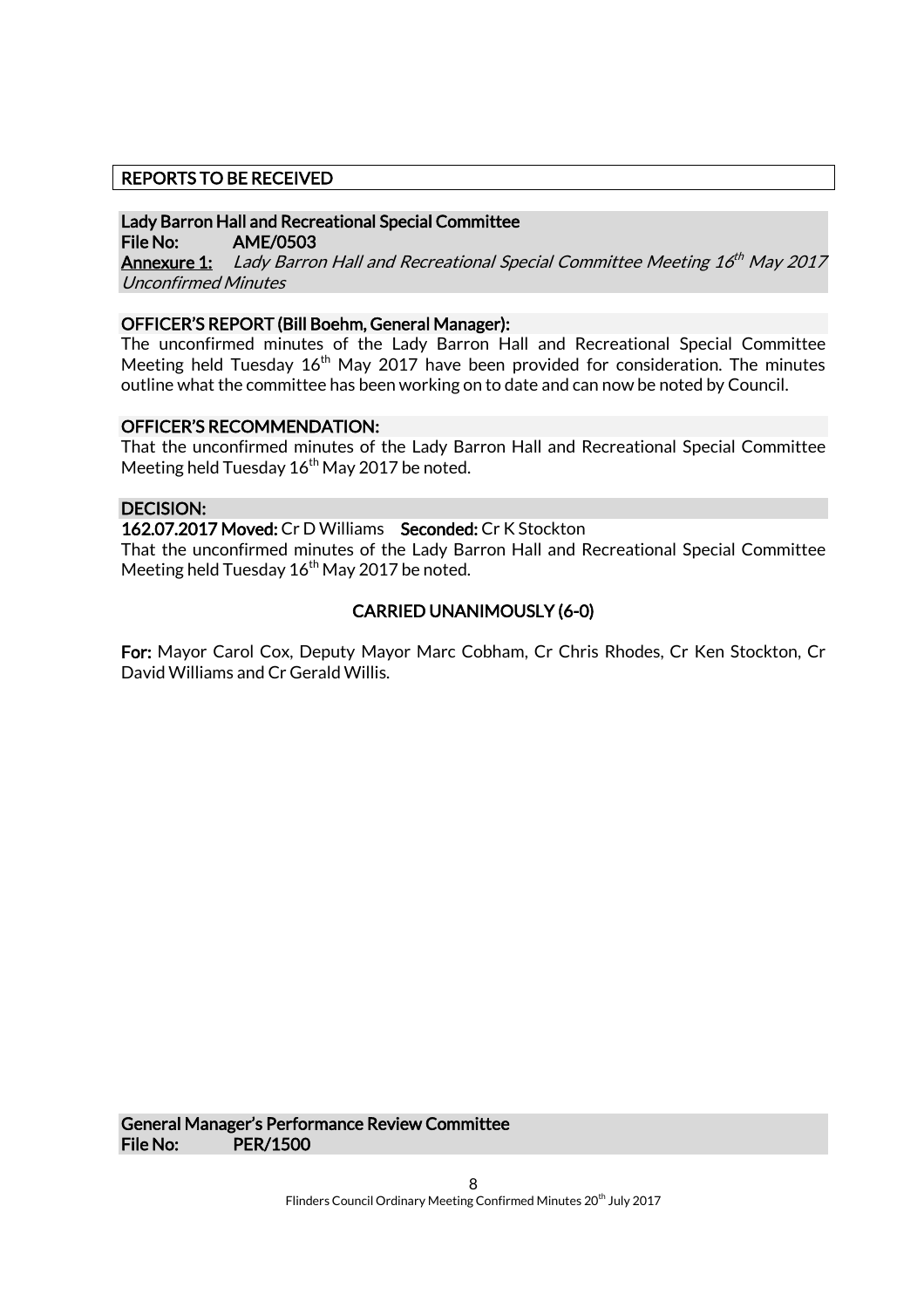**Annexure 2A:** General Manager's Performance Review Committee Meeting 26<sup>th</sup> June 2017 Unconfirmed Minutes

# OFFICER'S REPORT (Bill Boehm, General Manager):

The unconfirmed minutes of the General Manager's Performance Review Committee Meeting held Monday  $26<sup>th</sup>$  June 2017 have been provided for consideration. The minutes outline what the committee has been working on to date and can now be noted by Council.

# OFFICER'S RECOMMENDATION

That the unconfirmed minutes of the General Manager's Performance Review Committee Meeting held Monday 26<sup>th</sup> June 2017 be noted.

## DECISION:

# 163.07.2017 Moved: Cr G Willis Seconded: Cr K Stockton

That the unconfirmed minutes of the General Manager's Performance Review Committee Meeting held Monday 26<sup>th</sup> June 2017 be noted.

# CARRIED UNANIMOUSLY (6-0)

For: Mayor Carol Cox, Deputy Mayor Marc Cobham, Cr Chris Rhodes, Cr Ken Stockton, Cr David Williams and Cr Gerald Willis.

The closed unconfirmed minutes of the General Manager's Performance Review Committee Closed Meeting held Monday  $26^{th}$  June 2017 have been referred to Closed Council as it is considered CONFIDENTIAL in accordance with Section 15(2) (a) of the Local Government (Meeting Procedures) Regulations 2015.

Furneaux (Emita) Hall and Recreation Ground Special Committee File No: AME/0502 **Annexure 3:** Furneaux (Emita) Hall and Recreation Ground Special Committee Meeting 20<sup>th</sup> June 2017 Unconfirmed Minutes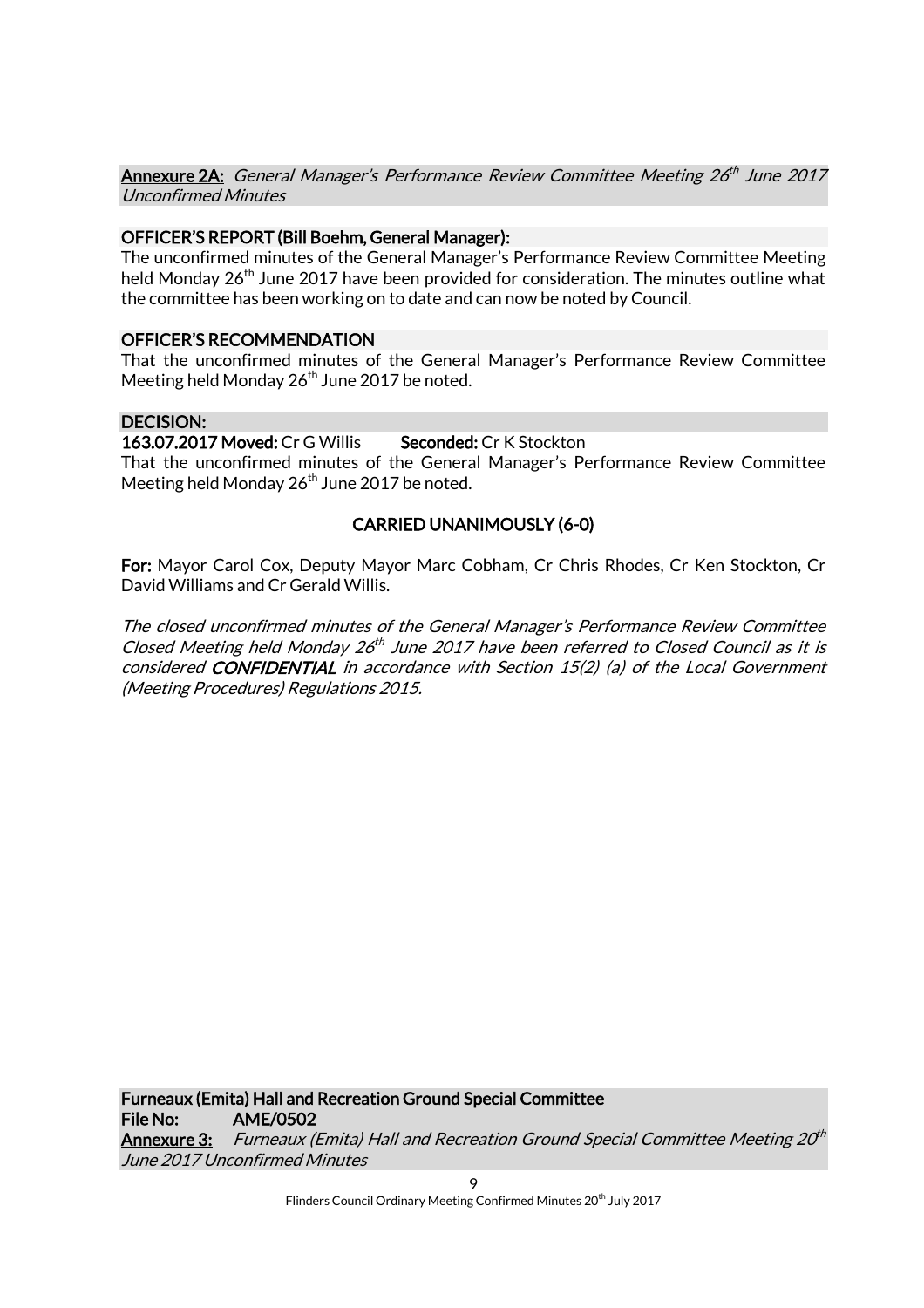## OFFICER'S REPORT (Bill Boehm, General Manager):

The unconfirmed minutes of the Furneaux (Emita) Hall and Recreation Ground Special Committee Meeting held Tuesday  $20<sup>th</sup>$  June 2017 have been provided for consideration. The minutes outline what the committee has been working on to date and can now be noted by Council.

# OFFICER'S RECOMMENDATION

That the unconfirmed minutes of the Furneaux (Emita) Hall and Recreation Ground Special Committee Meeting held Tuesday 20<sup>th</sup> June 2017 be noted.

# DECISION:

164.07.2017 Moved: Deputy Mayor M Cobham Seconded: Cr D Williams That the unconfirmed minutes of the Furneaux (Emita) Hall and Recreation Ground Special Committee Meeting held Tuesday 20<sup>th</sup> June 2017 be noted.

# CARRIED UNANIMOUSLY (6-0)

For: Mayor Carol Cox, Deputy Mayor Marc Cobham, Cr Chris Rhodes, Cr Ken Stockton, Cr David Williams and Cr Gerald Willis.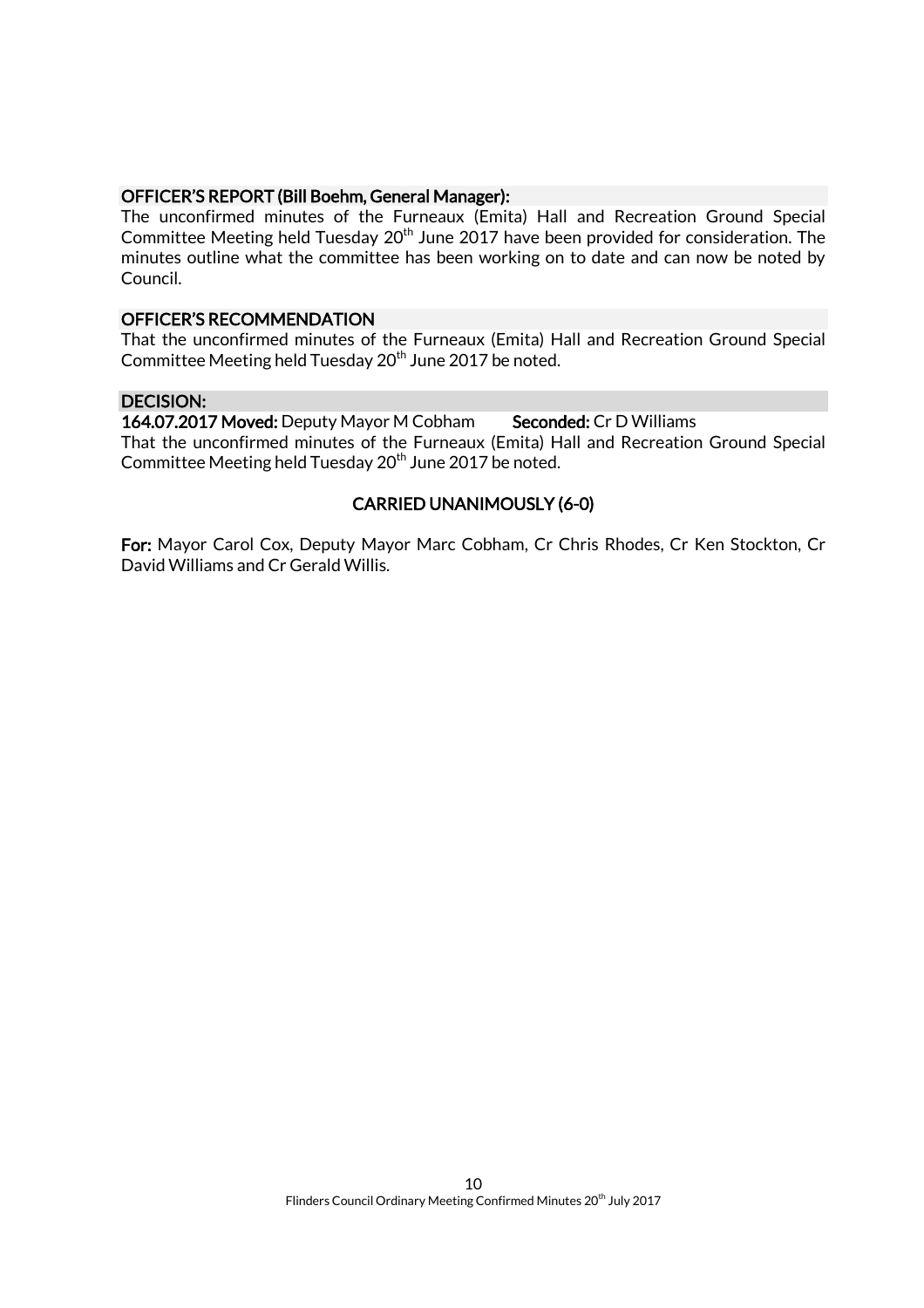# COUNCILLORS' REPORTS

# Report from Councillor Gerald Willis as the Flinders Council Representative on TasWater Owners' Committee

File No: COU/0312

## CORRESPONDENCE IN:

| <b>DATE</b> | <b>WHO</b>                                                                                                                                | <b>SUBJECT</b>                                                                                                                                                                                                                                                                                                                                                                                     |
|-------------|-------------------------------------------------------------------------------------------------------------------------------------------|----------------------------------------------------------------------------------------------------------------------------------------------------------------------------------------------------------------------------------------------------------------------------------------------------------------------------------------------------------------------------------------------------|
| 05.06.2017  | Simon Pilkington, Media<br>Relations Officer, TasWater                                                                                    | Email with attached Media Alert advising<br>of a media conference on 5 June 2017<br>plus a Media Release.                                                                                                                                                                                                                                                                                          |
| 06.06.2017  | Stephanie Watson,<br>Communications Manager,<br><b>Local Government Association</b><br>of Tasmania                                        | Media Release issued by David Downie,<br>Chief Owner Representative.                                                                                                                                                                                                                                                                                                                               |
| 13.06.2017  | Ailsa Sypkes, General Manager,<br>Legal and Governance,<br><b>Taswater</b>                                                                | Draft minutes of General Meeting of<br>Owners' Representatives held 11 May<br>2017 plus copy of slides presented at the<br>meeting.                                                                                                                                                                                                                                                                |
| 22.06.2017  | Katrena Stephenson, Chief<br><b>Executive Officer, Local</b><br>Government Association of<br>Tasmania via Vicki Warden<br>from Bill Boehm | Email requesting that copies of letters<br>sent by the government to members of<br>the community regarding TasWater be<br>passed to Local Government Association.                                                                                                                                                                                                                                  |
| 07.07.2017  | Christine Agostinelli, Executive<br>Officer, Local Government<br>Association of Tasmania.                                                 | Email with copy of email from Doug<br>Chipman, President, Local Government<br>Association sent to all councils, letter to<br>Eastern Shore Sun by Doug Chipman as<br>mayor of Clarence, article in The Mercury<br>by Peter McGlone, a director of the<br>Tasmanian Conservation Trust, and a fact<br>sheet released by the 23 councils who do<br>not support a Government takeover of<br>TasWater. |

## RECOMMENDATION:

That report from Councillor Gerald Willis as the Flinders Council Representative on TasWater Owners' Committee be received.

#### DECISION:

165.07.2017 Moved: Cr D Williams Seconded: Deputy Mayor M Cobham That report from Councillor Gerald Willis as the Flinders Council Representative on TasWater Owners' Committee be received.

# CARRIED UNANIMOUSLY (6-0)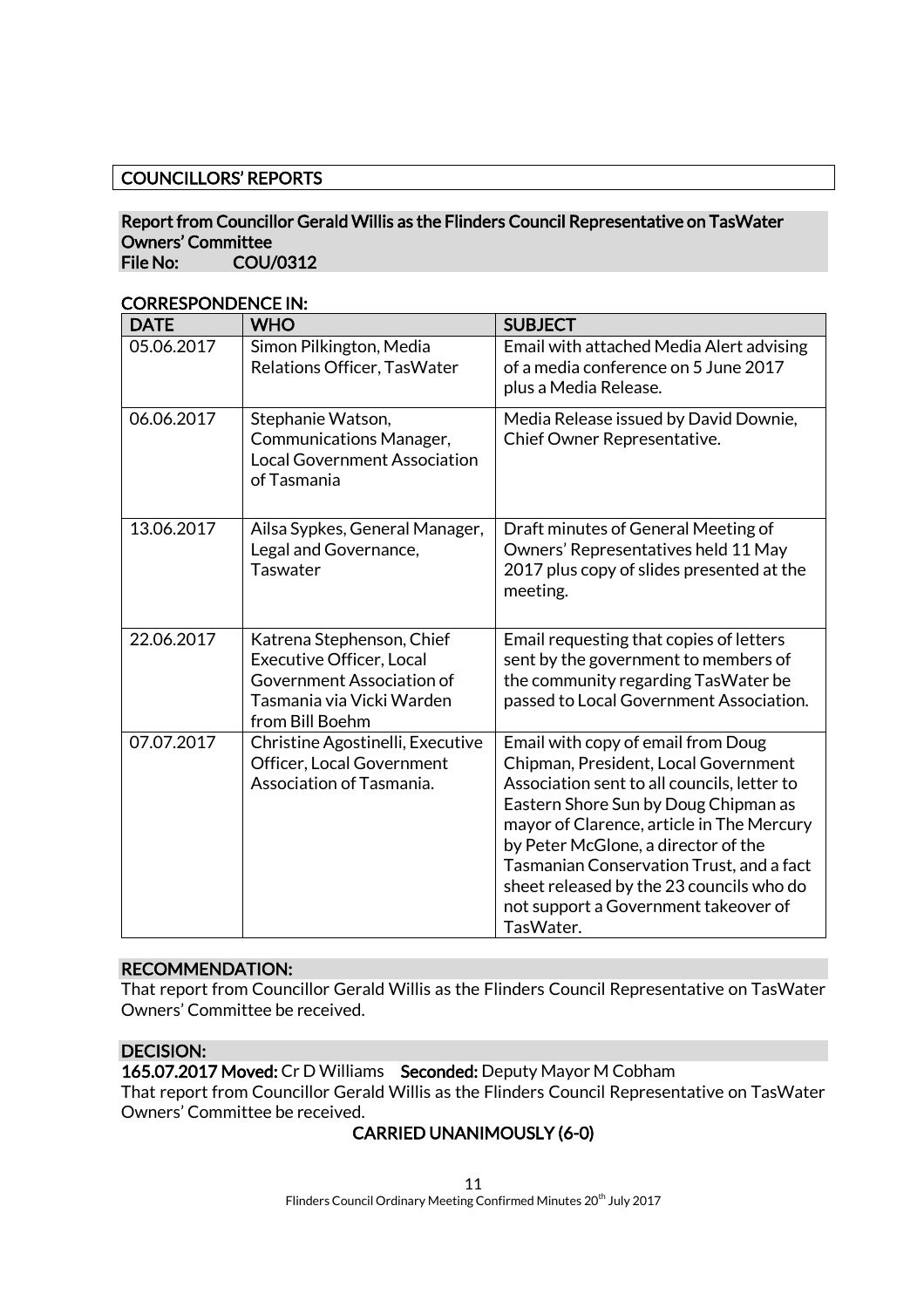For: Mayor Carol Cox, Deputy Mayor Marc Cobham, Cr Chris Rhodes, Cr Ken Stockton, Cr David Williams and Cr Gerald Willis.

Deputy Mayor/ Acting Mayor Marc Cobham Monthly Report COU/0600

ACTIVITIES: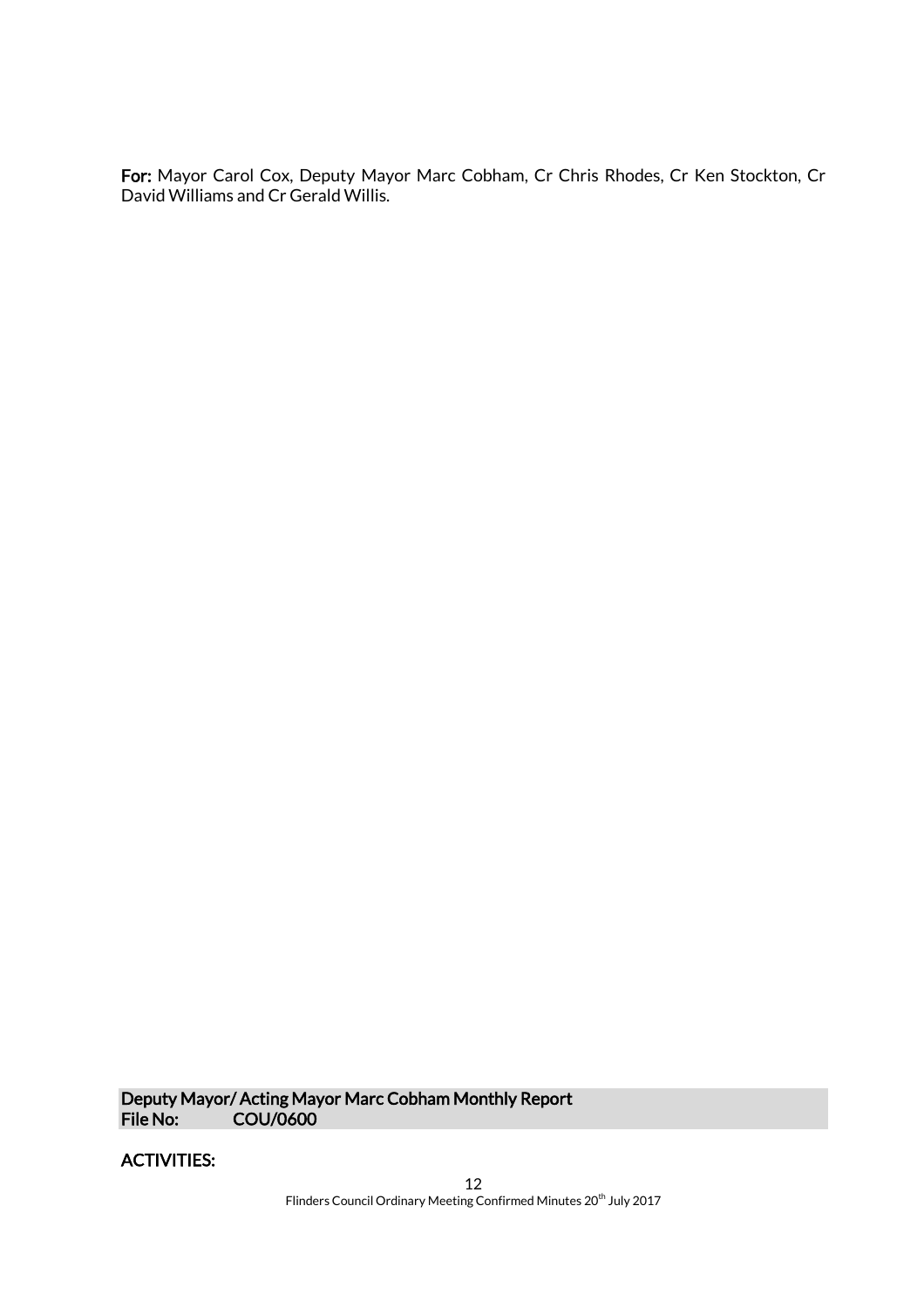| <b>DATE</b>     | <b>ITEM</b>                                                          |
|-----------------|----------------------------------------------------------------------|
| 25,05.17        | <b>Acting Mayor</b>                                                  |
| 14.06.17        |                                                                      |
| 14.06.17        | Meeting with Mayor Cox (update and handover)                         |
| 15.06.17        | <b>Council Meeting</b>                                               |
| 16.06.17        | Chair meeting with local and state Bio-Security staff and Bill Boehm |
| 16.06.17        | Phone call from community member re coastal erosion                  |
| $19 - 20.06.17$ | Attended 2 day Domestic Violence community workshop                  |
| 21.06.17        | Attended "Access to Justice" meeting with Susie Winter (Legal Aid    |
|                 | Tasmania) and John Loudon, Flinders Island Multipurpose Centre       |
| 22.06.17        | Meeting with Mayor Cox                                               |
| 29.06.17        | <b>Council Budget Workshop</b>                                       |
| 03.07.17        | Attended NAIDOC Week, exhibition opening, Whitemark                  |
| 05.07.17        | Telephone call from community member re James St, Whitemark          |
| 06.07.17        | <b>Council Workshop</b>                                              |

# RECOMMENDATION:

That the Deputy Mayor / Acting Mayor's report be received.

# DECISION:

166.07.2017 Moved: Cr G Willis Seconded: Cr K Stockton That the Deputy Mayor / Acting Mayor's report be received.

# CARRIED UNANIMOUSLY (6-0)

For: Mayor Carol Cox, Deputy Mayor Marc Cobham, Cr Chris Rhodes, Cr Ken Stockton, Cr David Williams and Cr Gerald Willis.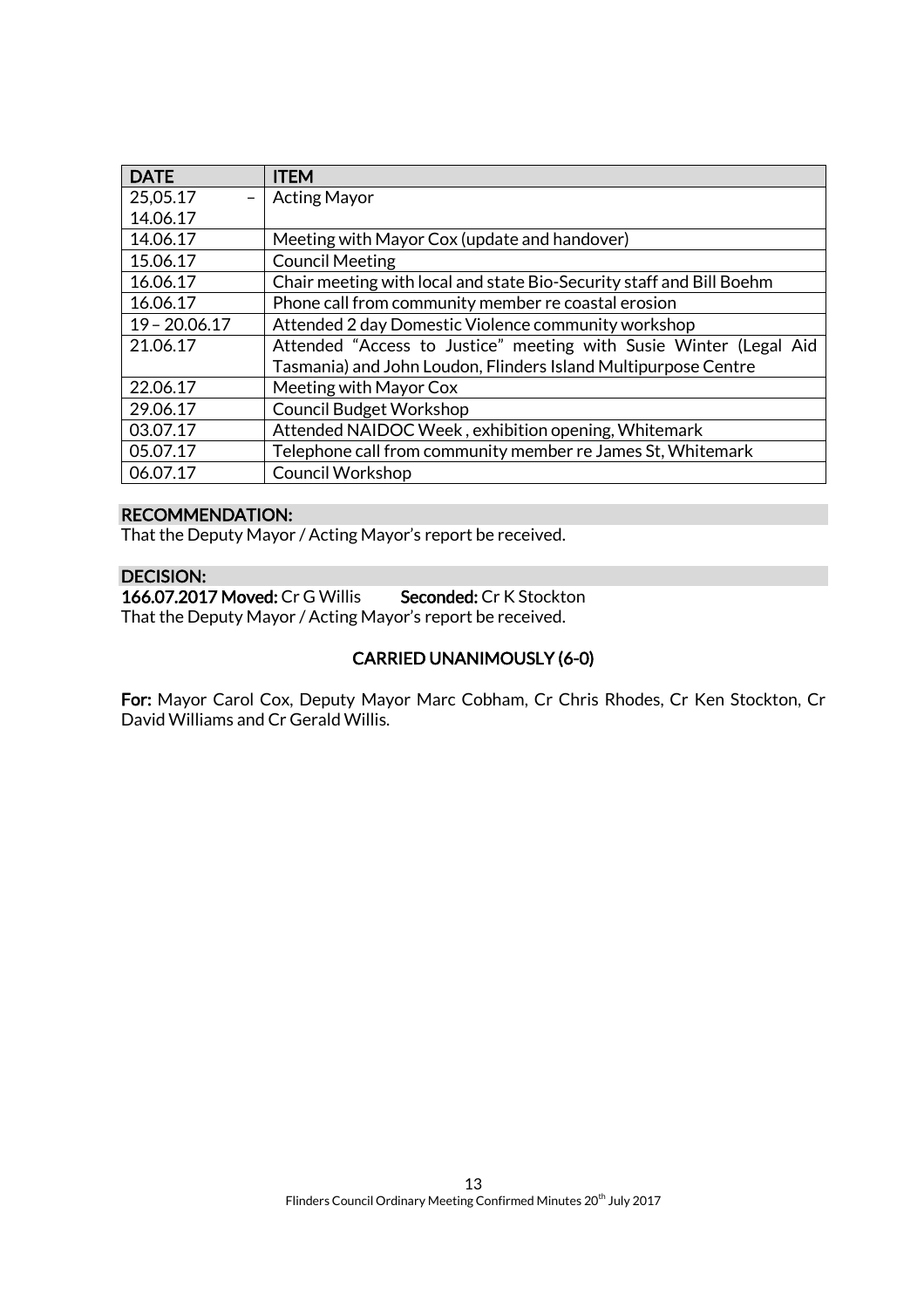# MAYOR'S REPORT:

| <b>ACTION</b>            | Information |
|--------------------------|-------------|
| <b>PROPONENT</b>         | Mayor C Cox |
| <b>FILE REFERENCE</b>    | COU/0600    |
| <b>ASSOCIATED PAPERS</b> | Nil         |

# REPORT:

# APPOINTMENTS:

| 15.06.17 | <b>Council meetings</b>                                                     |
|----------|-----------------------------------------------------------------------------|
| 16.06.17 | Met with Dr Lloyd Klumpp, Rae Burrows, Phil Wood and John O'Dell            |
|          | regarding Biosecurity                                                       |
| 16.06.17 | <b>Biosecurity Forum</b>                                                    |
| 24.06.17 | Lions Changeover Dinner                                                     |
| 25.06.17 | Farewell for the Judges' family                                             |
| 26.06.17 | General Manager's Performance Review Committee meeting                      |
| 28.06.17 | Flinders Island District High School (FIDHS) Symposium                      |
| 29.06.17 | Council Budget workshop                                                     |
| 30.06.17 | Flinders Island District High School Symposium                              |
| 03.07.17 | Flag raising at the Flinders Island Aboriginal Association Inc. Offices for |
|          | NAIDOC week.                                                                |
| 03.07.17 | <b>Furneaux Health Special Committee Meeting</b>                            |
| 03.07.17 | Gallery exhibition opening                                                  |
| 06.07.17 | Council workshop                                                            |

# Biosecurity Meeting:

The General Manager, the Deputy Mayor and I met with Dr Lloyd Klumpp, General Manager, Biosecurity Tasmania, Rae Burrows, Director of Biosecurity - Operations Branch and Phil Wood, Communications Officer, Department of Primary Industries, Parks, Water and Environment (DPIPWE) and John O'Dell, Veterinary Officer (Animal Services), DPIPWE. The process for developing the local Biosecurity Plan was discussed as well as any issues that Council wanted to raise regarding biosecurity. Council representatives emphasised Council's view that there is a need for security of vet services on the Island to protect the valuable brand and to deal with any livestock issues as they arise.

# Biosecurity Forum:

This advertised community event attracted twenty plus participants. The General Manager and I attended. Discussion was around identifying the greatest risks to the biosecurity of the Island in the form of weeds, pests, plant and animal disease. The forum was the first step in developing a Biosecurity Plan for Flinders. Attendees who declared an ongoing interest will be contacted further as the draft plan is developed.

# FIDHS Symposium: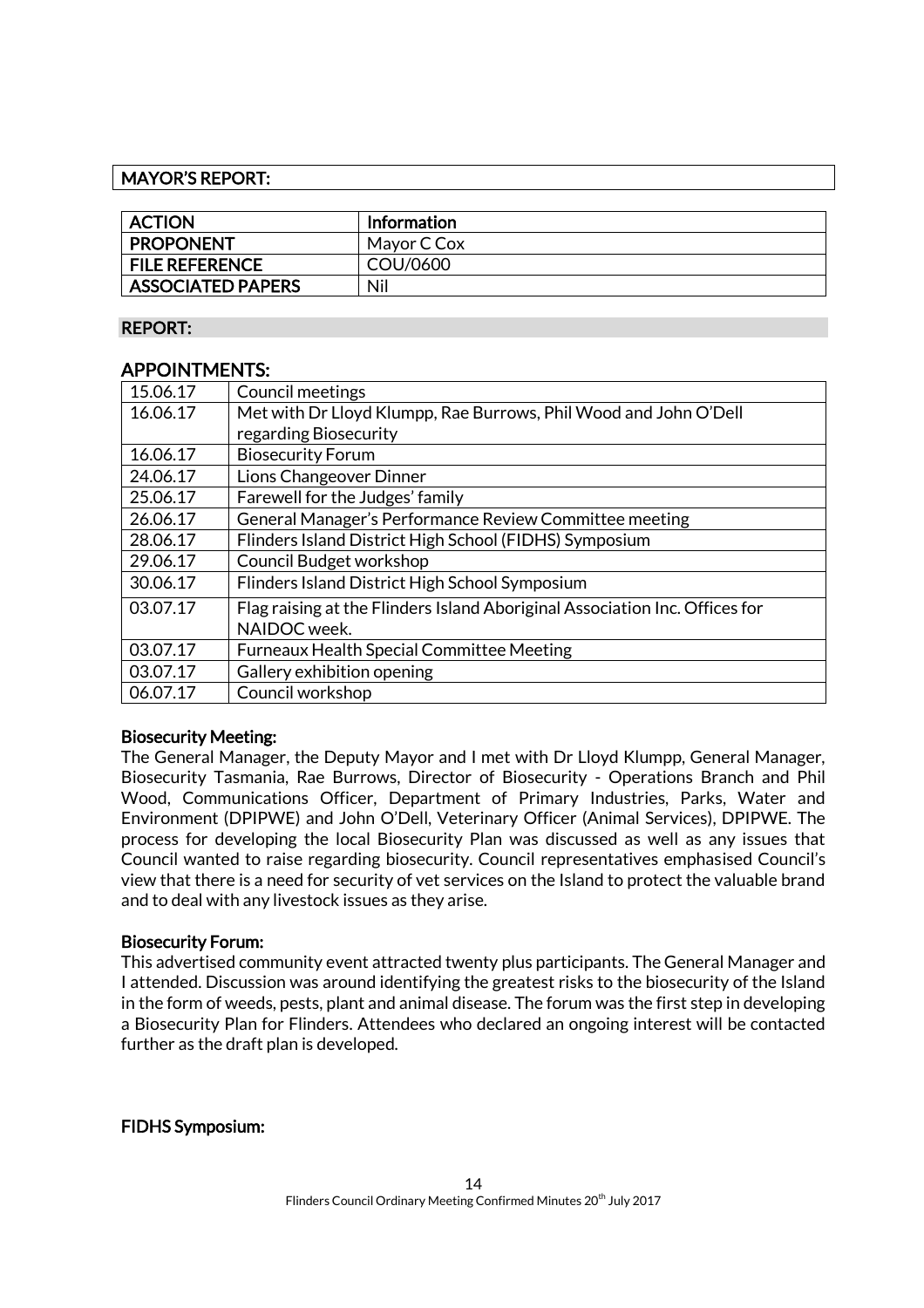A great coming together of community, students and school staff, who through a three day process, deliberated on the events that have brought us to this point in time and then identified the areas that we prioritised as needing work to take our school to where we would like it to be in 4 or so years' time.

One area that was identified as essential to improving educational opportunities was increased internet speeds to enable fluent digital contact for learning programs and interactions with the broader learning community.

Working groups were set up for each prioritised outcome and I have joined the group working on raising awareness with politicians and the like for improved telecommunications to enable fast internet speeds.

# NAIDOC Week:

The Flinders Island Aboriginal Association Inc. leads NAIDOC Week putting forward several events, sharing the indigenous arts with the broader community, especially the School Community. I, along with other community members and school students, attended the opening event, the flag raising, at the offices of the Flinders Island Aboriginal association Inc.

# Lions Changeover Dinner:

It is always a pleasure to attend this event, to welcome in the new president and committee and thank the outgoing president and committee for the work undertaken and the support quietly given to the more needy in our Community. Lions plays an important role in this Community, supporting those in sudden need due to unexpected emergencies, a role that at times in the past fell to the Council, but is much more fittingly undertaken by the Lions and other community groups.

| <b>DATE</b> | <b>WHO</b>                          | <b>SUBJECT</b>                                |
|-------------|-------------------------------------|-----------------------------------------------|
| 07.06.17    | C Featherstone, Australian          | Reliability Emergency and Reserve Trader      |
|             | <b>Energy Market Operation</b>      | (RERT) information session                    |
| 08.06.17    | Stephanie Commons,                  | Tasmanian Community Achievement Awards -      |
|             | <b>Tasmanian Community</b>          | Nominations are now open                      |
|             | <b>Achievement Awards</b>           |                                               |
| 08.06.17    | Amanda Walsh, Department            | <b>Series of Small Business Forums</b>        |
|             | of State Growth                     |                                               |
| 13.06.17    | Tyre Stewardship                    | Tyre Stewardship at the ALGA Conference       |
| 14.06.17    | <b>Senator Eric Abetz</b>           | Australia Day keep the date letter            |
| 19.06.17    | Stephanie Watson,                   | Media Release - National State of the Regions |
|             | <b>Local Government Association</b> | Report Launched                               |
|             | of Tasmania                         |                                               |
| 20.06.17 &  | Robert Gill, Swinburne              | Flinders tourist engagement campaign -        |
| 21.06.17    | University of Technology            | Friendly Businesses - campaign idea from      |
|             |                                     | <b>Swinburne University</b>                   |
| 26.06.17    | Hon Peter Gutwein MP,               | Preparation of the Local Planning Schedules   |
|             | Minister for Planning               |                                               |
| 31.05.17    | Peter Gutwein, Treasurer            | Local provision schedules                     |
| 02.06.17    | Guy Barnett, Minister for           | Asbestos Awareness and Education Campaign     |

# CORRESPONDENCE IN: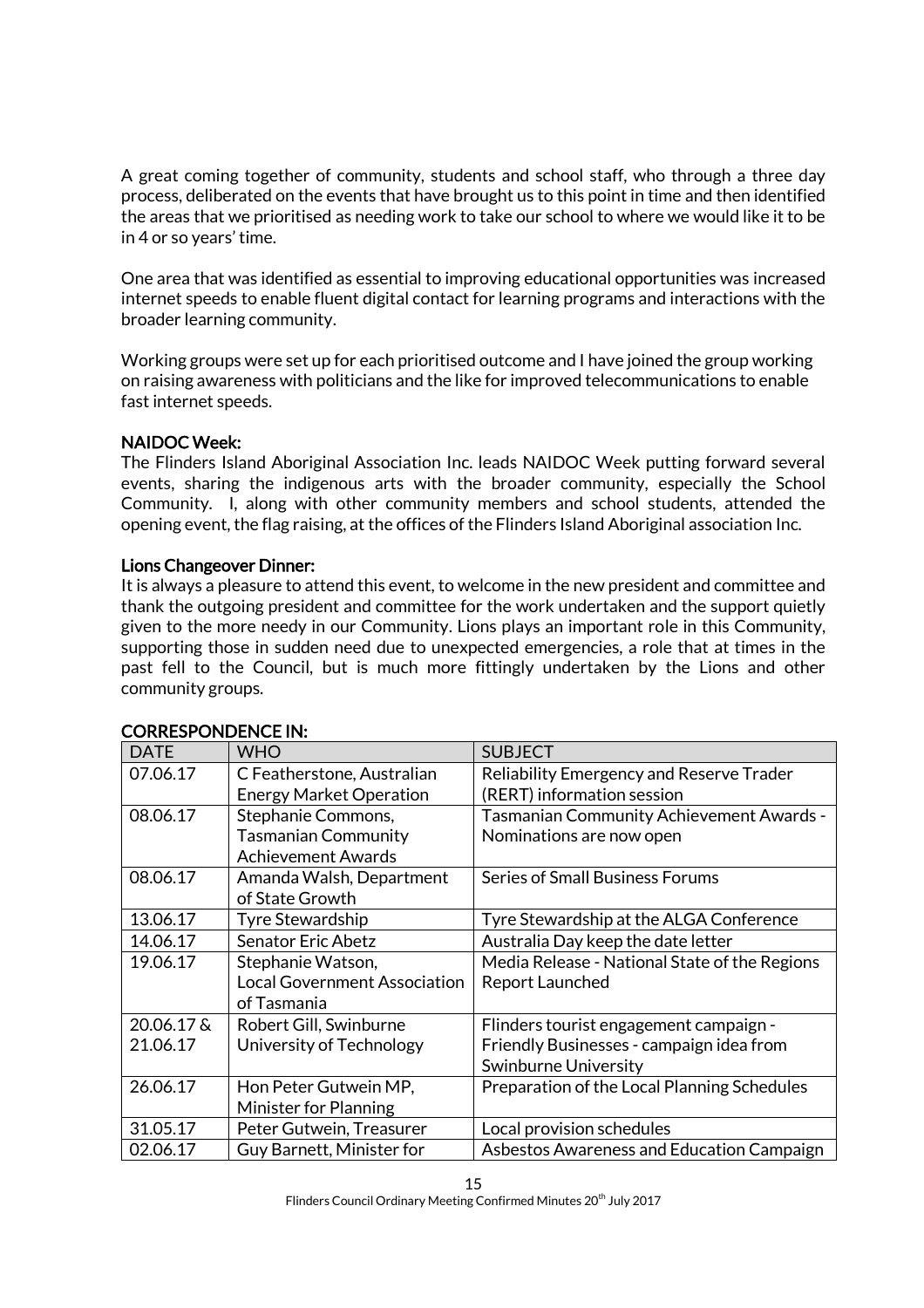| <b>DATE</b> | <b>WHO</b>                                                                       | <b>SUBJECT</b>                                                                                   |
|-------------|----------------------------------------------------------------------------------|--------------------------------------------------------------------------------------------------|
|             | <b>Building and Construction</b>                                                 |                                                                                                  |
| 06.06.17    | Peter Gutwein, Treasurer                                                         | <b>Accelerated Local Government Capital</b><br>Program                                           |
| 06.06.17    | Stuart Dwyer, Principal,<br><b>FIDHS</b>                                         | Invitation to School Forum                                                                       |
| 16.06.17    | Daniel Gillie, on behalf of<br>Senator Jonathon Duniam                           | Invitation to Tasmanian Liberal Team function                                                    |
| 26.06.17    | Mayor Tony Foster,<br><b>Brighton Council</b>                                    | Media Release - Minister representing vested<br>interests, not community                         |
| 26.06.17    | Australia Bureau of Statistics                                                   | 2016 Census data release tomorrow                                                                |
| 26.06.17    | Maree Tetlow,<br>Northern Tasmania<br>Development Corporation<br>(NTDC)          | Media Release: Investigations into Defence<br><b>Precinct Confirmed</b>                          |
| 27.06.17    | Andrew Lea, State Emergency<br>Service                                           | <b>Emergency Service Medal Nominations - 2018</b>                                                |
| 27.06.17    | Mel Telfer, Furneaux (Emita)<br><b>Hall Special Committee</b>                    | Emita Hall Stage 2 upgrade                                                                       |
| 29.06.17    | Katrena Stephenson,<br><b>Local Government Association</b><br>of Tasmania (LGAT) | Media Release - Local Government Welcomes<br><b>Cat Management Plan</b>                          |
| 30.06.17    | <b>National Disability Insurance</b><br>Agency                                   | National Disability Insurance Scheme (NDIS)<br>continues its rollout                             |
| 03.07.17    | Department of Health and<br><b>Human Services</b>                                | Meningococcal W Vaccination Program                                                              |
| 06.07.17    | Rosanna Lacorcia<br><b>Community Affairs Manager -</b><br>Tasmania<br>nbn co     | nbn increases Sky Muster satellite service<br>wholesale data limits                              |
| 06.07.17    | <b>Tasmanian Youth</b><br><b>Government Association</b>                          | Tasmanian Youth Local Government annual<br>event                                                 |
| 07.07.17    | Sue Hickey, Lord Mayor,<br>Hobart                                                | Lobbying to change the date of Recognition of<br>Australia Day                                   |
| 07.07.17    | Juliet Mercer,<br>TasWater                                                       | Notification of intended lifting of Lady Barron<br><b>Boil Water Alert</b>                       |
| 10.07.17    | John Pitt, NTDC                                                                  | MOFA Festival - Potential Relocation to<br>Launceston-Request for Endorsement of<br>Approach     |
| 11.07.17    | Mayor Doug Chipman, LGAT                                                         | Update on our campaign against the State<br>Government's proposed takeover of<br><b>TasWater</b> |

# CORRESPONDENCE OUT:

| <b>DATE</b> | <b>WHO</b> | <b>SUBJECT</b>                              |
|-------------|------------|---------------------------------------------|
| 19.06.17    | J Clark    | Ratification of community representation on |
|             |            | <b>Furneaux Community Health Special</b>    |
|             |            | Committee                                   |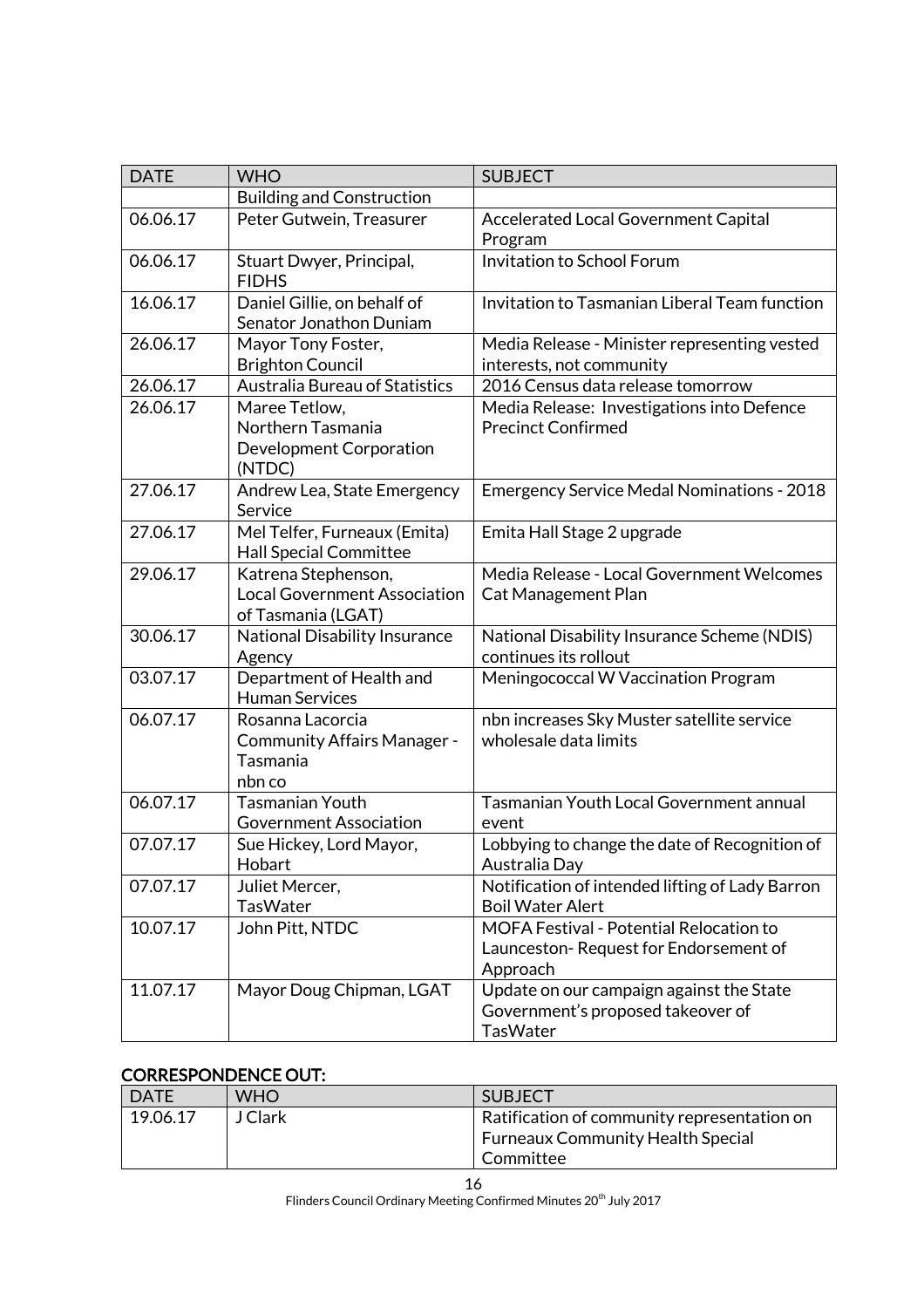| <b>DATE</b> | <b>WHO</b>                         | <b>SUBJECT</b>                                |
|-------------|------------------------------------|-----------------------------------------------|
| 19.06.17    | James McKee, UTAS                  | UTAS Symposium - higher education             |
| 22.06.17    | <b>Flinders Island State</b>       | Thank you after receiving Annual Report       |
|             | <b>Emergency Service</b>           |                                               |
| 20.06.17    | <b>Bill Boehm</b>                  | Congratulations on continuation of contract   |
| 21.06.17    | Robert Gill, Swinburne             | Flinders tourist engagement campaign -        |
|             | University of Technology           | Friendly Businesses - campaign idea from      |
|             |                                    | <b>Swinburne University</b>                   |
| 21.06.17    | Jo Youl & Mick Grimshaw, The       | Flinders tourist engagement campaign -        |
|             | President & Secretary              | Friendly Businesses - campaign idea from      |
|             | <b>Flinders Island Tourism and</b> | <b>Swinburne University</b>                   |
|             | Business Inc.                      |                                               |
| 22.06.17    | J Dick                             | Changes to structure of Audit Panel           |
| 22.06.17    | D Droog                            | Changes to structure of Audit Panel           |
| 27.06.17    | Mel Telfer                         | Emita Hall stage 2 upgrade                    |
| 28.06.17    | 7 Flinders Island District High    | Congratulations on winning the                |
|             | School students                    | illuminate:nextgen Challenge for Tasmania     |
|             |                                    | 2017                                          |
| 30.06.2017  | Senator the Hon Fiona Nash         | resumption of indexation of FAGs and          |
|             |                                    | prepayment                                    |
| 30.06.2017  | David Conn                         | Invitation to present at 03 August workshop   |
|             |                                    | on roadside spraying and Parramatta grass     |
| 05.07.2017  | <b>Rene Hidding</b>                | Resignation of Ben Foot as Municipal          |
|             | Minister for Police, Fire and      | <b>Emergency Management Coordinator</b>       |
|             | <b>Emergency Management</b>        |                                               |
| 11.07.2017  | Roy McCormick                      | Answer to Public Question on public transport |
| 11.07.17    | John Pitt, NTDC                    | MOFA - Endorsement of Potential Relocation    |

# VOTING REQUIREMENTS:

Simple Majority

# RECOMMENDATION:

That the Mayor's report be received.

# DECISION:

167.07.2017 Moved: Cr D Williams Seconded: Cr G Willis That the Mayor's report be received.

# CARRIED UNANIMOUSLY (6-0)

For: Mayor Carol Cox, Deputy Mayor Marc Cobham, Cr Chris Rhodes, Cr Ken Stockton, Cr David Williams and Cr Gerald Willis.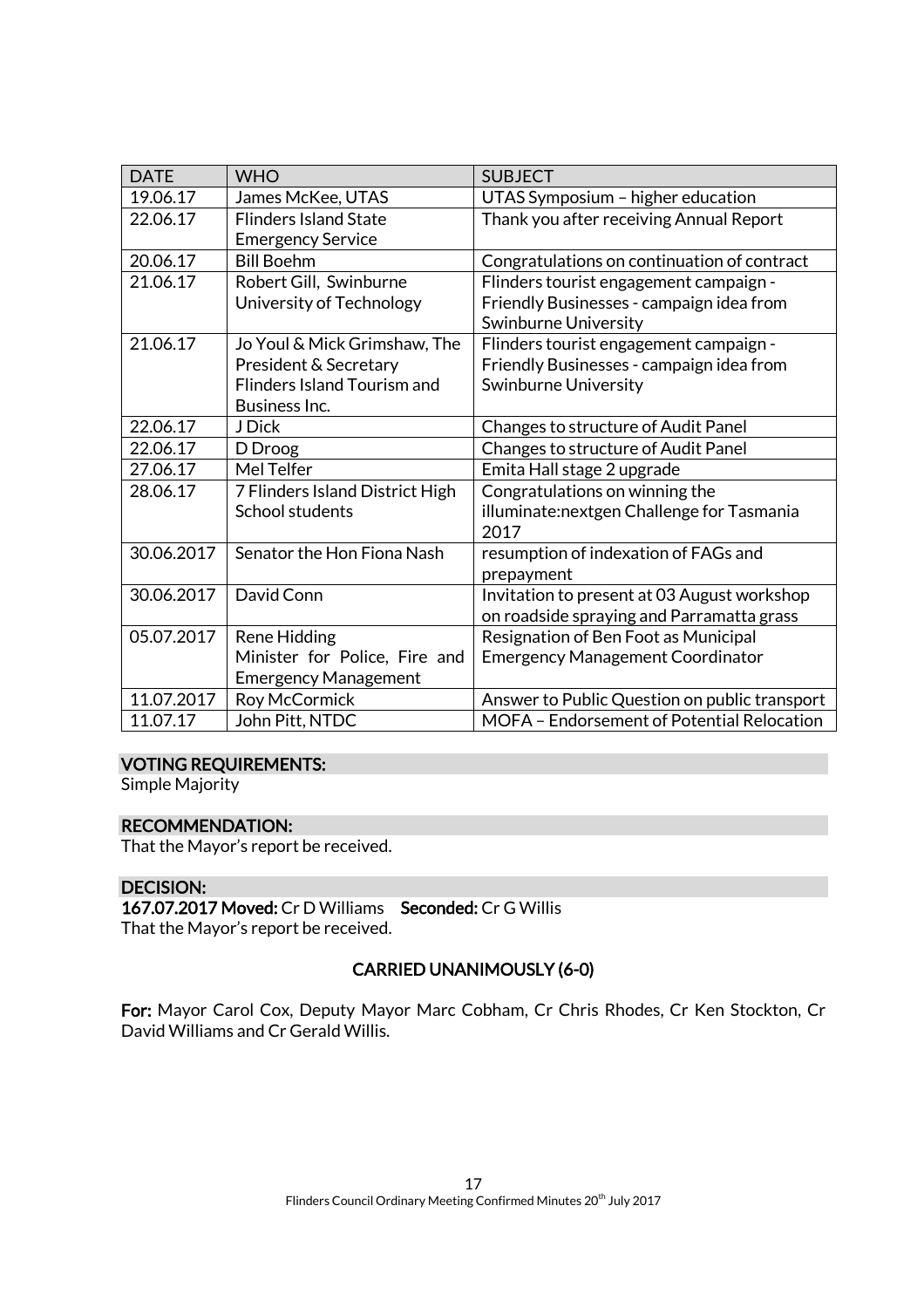# A. DEVELOPMENT SERVICES AND PLANNING APPLICATIONS

| <b>ACTION</b>            | Information                                          |
|--------------------------|------------------------------------------------------|
| <b>PROPONENT</b>         | <b>Council Officer</b>                               |
| <b>OFFICER</b>           | Jacci Viney, Development Services Coordinator        |
| <b>FILE REFERENCE</b>    | PLN/0105                                             |
| <b>ASSOCIATED PAPERS</b> | Annexure 4: Planner's Information Report - June 201. |

# Item A1: Development Application Report

#### INTRODUCTION:

The purpose of this report is to provide Councillors with an update of the applications which have been dealt with by the Planning Department for the month of October as per the council motion 249.09.2015, passed at the  $24^{th}$  September 2015 Council Meeting.

Council has requested that the planning consultancy service (West Tamar Council) provide this detail to Council on a monthly basis.

Permitted applications are assessed under s58 of the *Land Use Planning and Approvals Act* 1993 and as such are not advertised nor are the applicant's details made public. Applicants retain the right to privacy having met all development and use standards applicable within the current planning scheme. Applications made under this section must be granted a permit, with or without conditions.

The numbering of applications relates to the allocation provided by the 'Regulatory Applications' (RegApps) electronic filing system. Numbers are allocated in order to Planning (DA), Building (BA) and Plumbing (PA) applications. This may mean that planning numbers are not sequential.

#### PREVIOUS COUNCIL CONSIDERATION:

Some items may have been considered at meetings of Council while the remainder have been approved under delegation by the General Manager.

#### OFFICER'S REPORT:

Refer to Annexure 4 - Planner's Information Report – June 2017, provided by West Tamar Council.

#### VOTING REQUIREMENTS:

Simple Majority

#### OFFICER'S RECOMMENDATION:

That the Planner's Information Report – June 2017 report be received.

# DECISION:

168.07.2017 Moved: Deputy Mayor M Cobham Seconded: Cr K Stockton That the Planner's Information Report – June 2017 report be received. CARRIED UNANIMOUSLY (6-0)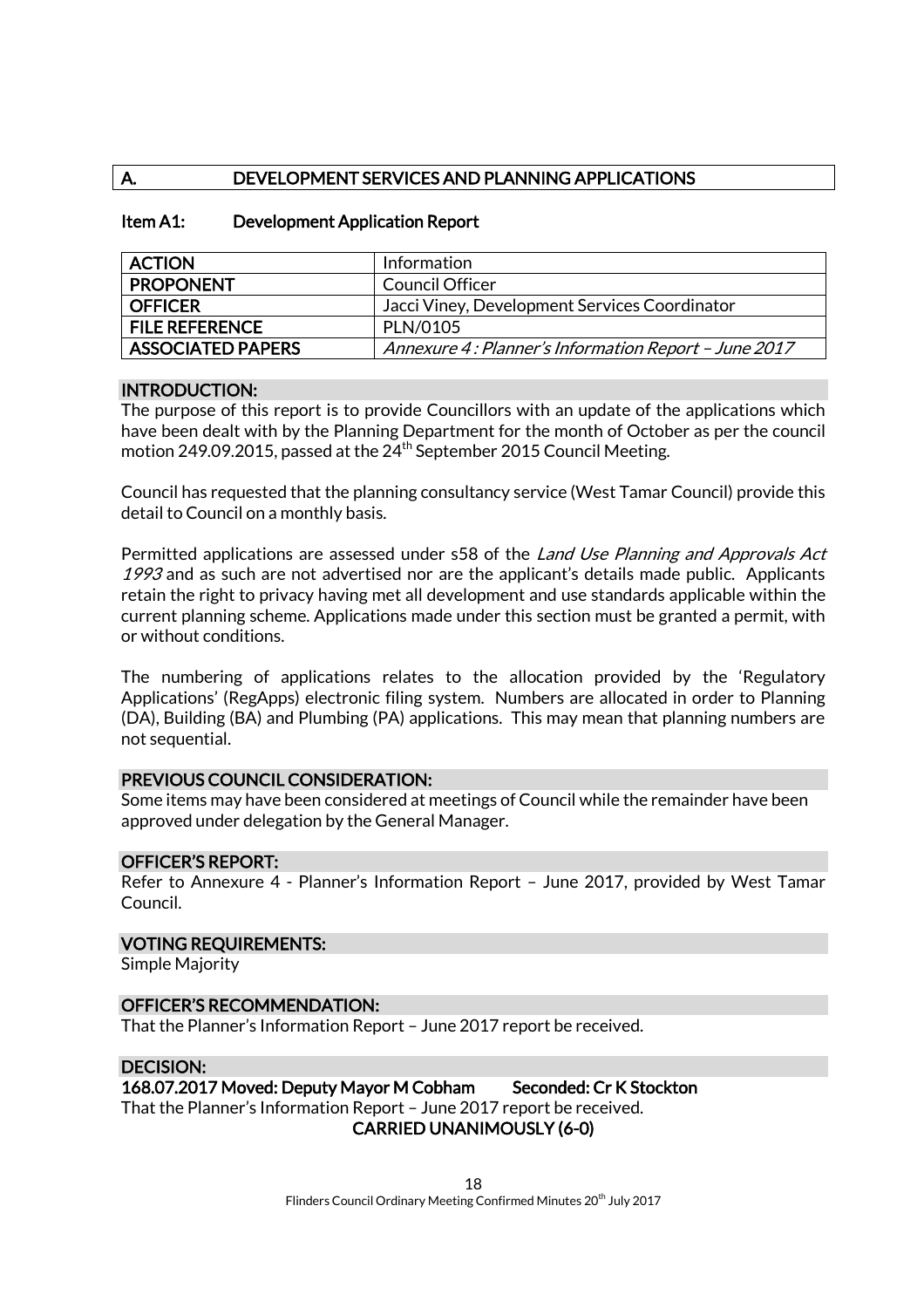For: Mayor Carol Cox, Deputy Mayor Marc Cobham, Cr Chris Rhodes, Cr Ken Stockton, Cr David Williams and Cr Gerald Willis.

Jacci Viney, Development Services Coordinator, left the meeting at 1.12pm.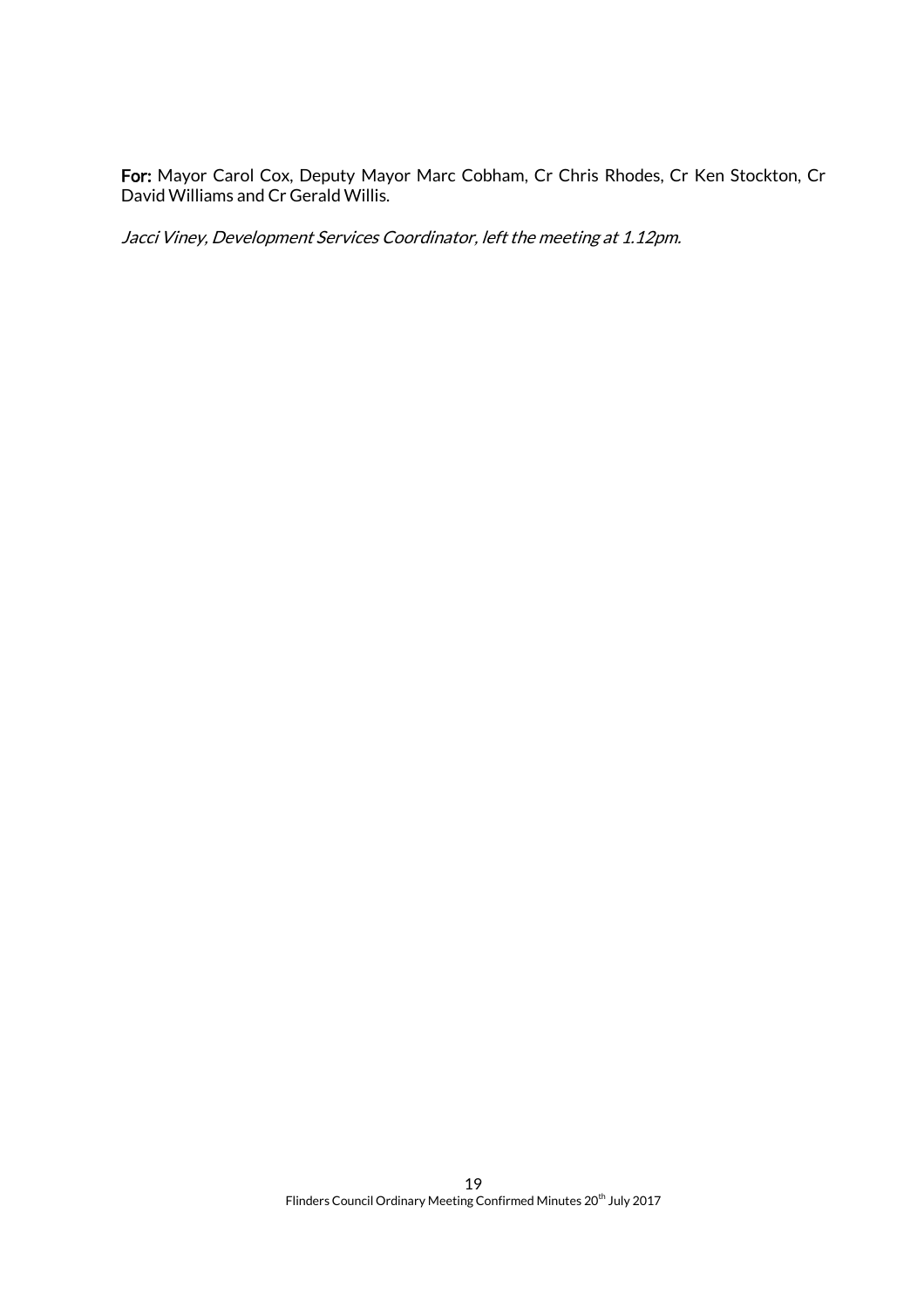# B. CORPORATE SERVICES

## Item B1: Rates and Charges Policy

| <b>ACTION</b>            | <b>Decision</b>                                |
|--------------------------|------------------------------------------------|
| <b>PROPONENT</b>         | <b>Council Officer</b>                         |
| <b>OFFICER</b>           | <b>Bill Boehm General Manager</b>              |
| <b>FILE REFERENCE</b>    | FIN/0701, FIN/1207                             |
| <b>ASSOCIATED PAPERS</b> | Annexure 5: Rates and Charges Policy - current |
|                          | Annexure 6: DRAFT Rates and Charges Policy -   |
|                          | Amended                                        |

#### INTRODUCTION:

In Tasmania, Council rates are a form of property tax levied by Local Government as the primary source of funding for the many mandatory and discretionary services that are provided. Rates are administered in line with the *Local Government Act 1993* (the Act), which allows some flexibility for each Council to make decisions that suit its local community.

Section 86B of the *Local Government Act 1993*, states each Council must prepare and adopt a Rates and Charges Policy by 31 August 2012 and review this at the end of each successive four-year period after this date.

For 2017/18 Council, has been subjected to a municipal wide revaluation by the Valuer General as part of a 6-year revaluation cycle. Given the resultant movements in property values and as part of a continuous improvement process, at the April 2017 Meeting of Council it was decided to undertake a thorough review of Council's rating system, the natural consequence of which means that a review of amending accompanying policy is required.

This report summarises this review and recommends the appropriate policy improvements via the attached policy ahead of putting forward resolutions for the 2017/18 Budget.

| <b>PREVIOUS COUNCIL CONSIDERATION:</b> |             |  |
|----------------------------------------|-------------|--|
| 26 July 2012                           | 220.07.2012 |  |

| ZU JUIY ZUIZ    | 220.07.ZU12                                                                                                                                        |
|-----------------|----------------------------------------------------------------------------------------------------------------------------------------------------|
| 23 October 2012 | Letter from the Local Government Division of Premier and Cabinet<br>raising aspect of a potential change in rating methodology                     |
| 3 March 2016    | Council Workshop - Presentation from the Local Government<br>Division of Premier and Cabinet regarding a potential change in<br>rating methodology |
| 5 April 2017    | <b>Council Workshop-Rating Discussion Paper</b>                                                                                                    |
| 20 April 2017   | Council Meeting - The following resolutions were adopted                                                                                           |
|                 |                                                                                                                                                    |

# 95.04.2017 Moved: Cr G Willis Seconded: Cr D Williams

That in light of a council wide revaluation and subject to receiving and reviewing reports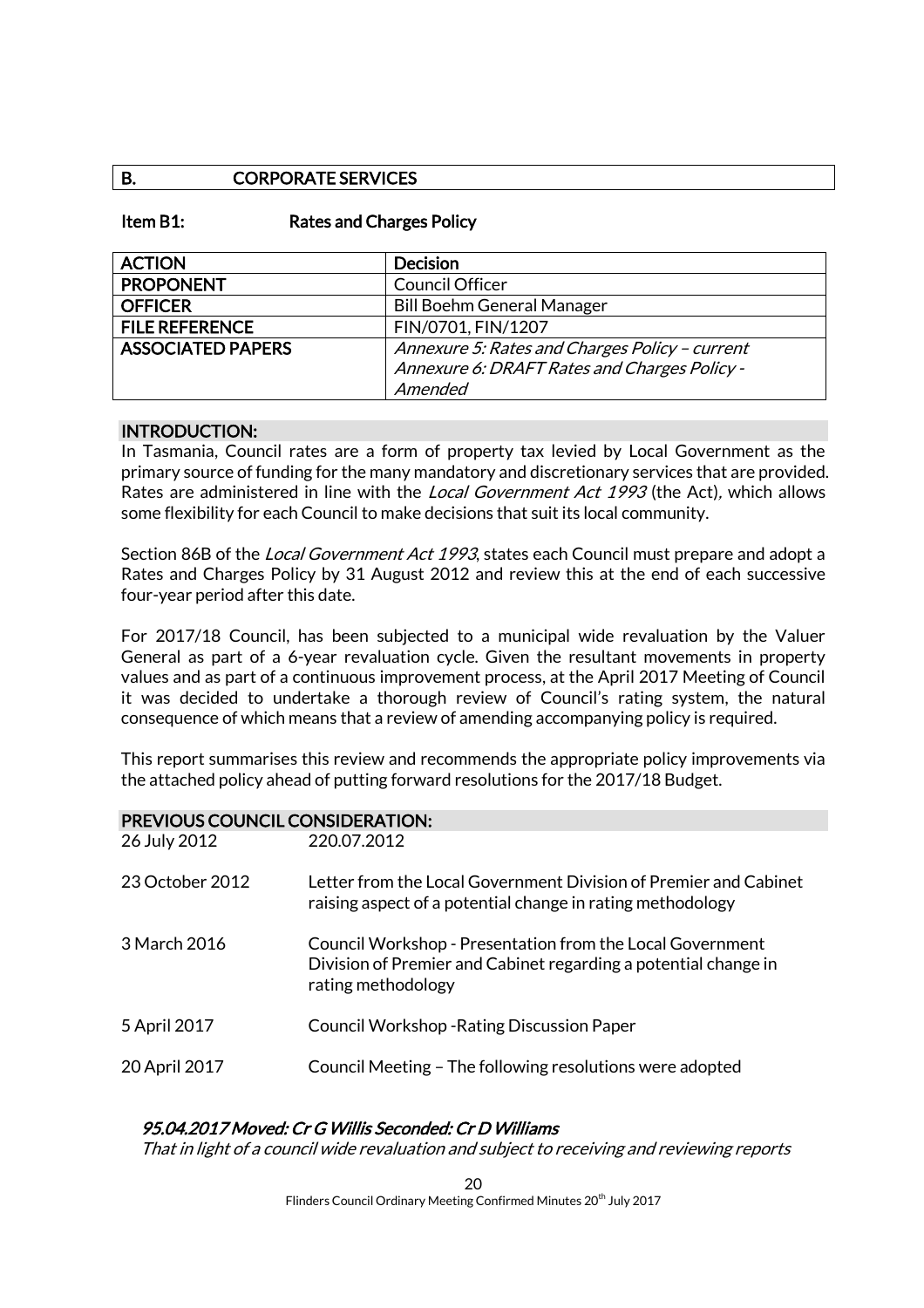on rate comparison using AAV and CV and modelling the effects of a fixed charge Council considers the following changes for the 2017/18 rating year:

- (e) Abolition of a minimum rate to be replaced by a fixed charge per property assessment;
- (f) Change from the AAV method of rating to Capital Value method;
- (g) Remove waste levy as it is currently applied and incorporate this into the fixed charge and foreshadows that there may be a future introduction of a waste levy as a service charge for a kerbside waste collection.

#### CARRIED UNANIMOUSLY (7-0)

For: Mayor Carol Cox, Deputy Mayor Marc Cobham, Cr Chris Rhodes, Cr Peter Rhodes, Cr Ken Stockton, Cr David Williams and Cr Gerald Willis.

# 96.04.2017 Moved: Cr P Rhodes Seconded: Deputy Mayor M Cobham

That as part of the rates modelling for the 2017/18 year, the following aspects be considered:

- (a) Review and introduction of differential rates per specific land use categories;
- (b) Review and introduction of differential rates per specific locations for each island in the Furneaux Group and other locations that Council considers appropriate;

Endeavour to ensure that the entire amount of any increase in rates associated with natural growth is delivered through rates modelling; and

(c) Review and benchmark our current level of rating

| 2 June 2017  | Council Workshop - Meeting with the Valuer General regarding |
|--------------|--------------------------------------------------------------|
|              | new municipal wide valuations                                |
| 29 June 2017 | Council Budget Workshop                                      |
| 6 July 2017  | Council Workshop                                             |

# OFFICER'S REPORT:

#### **Background**

In preparation for and later as a result of the 2017/18 Council-wide revaluation undertaken by the Office of the Valuer General, a detailed best practice review was undertaken into the rating system that operated in the Municipality.

In part this action was promoted by the Local Government Division of Premier and Cabinet who has advised that the government supports a general industry move away from the use of Annual Value (AAV) towards a Capital Value (CV) system of rating. The general intent is that, once a majority of Councils have made the change to CV, AAV's will not be provided by the Office of the Valuer General. When this occurs, revaluation costs for all Councils will reduce.

Council has also received significant feedback questioning the fairness and application of certain aspects of our current rates system, particularly with respect to the Waste Levy, where lowly valued properties and vacant land are specifically affected as those ratepayers question the equity for perceiving to pay for Waste Management Infrastructure on the same basis as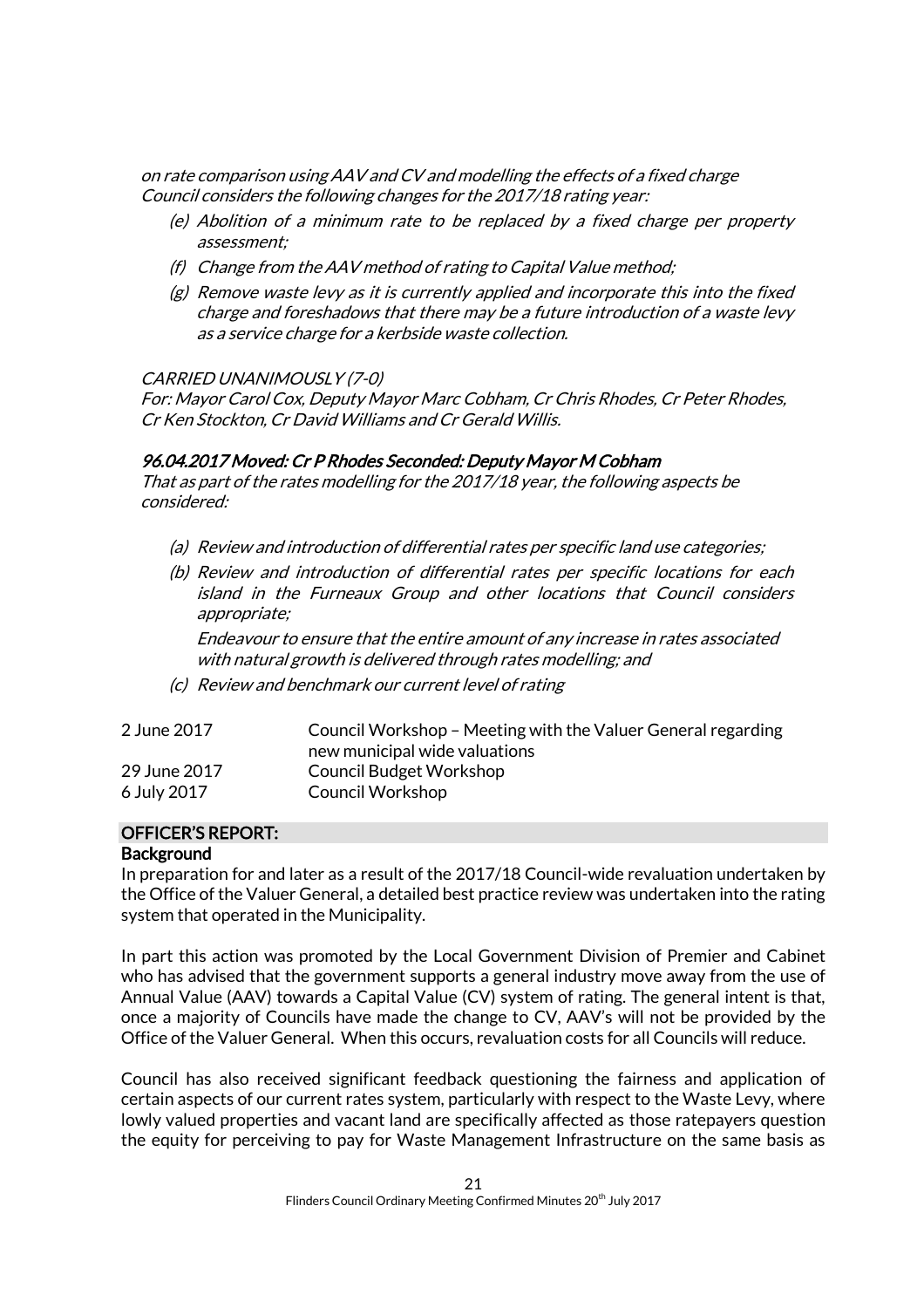those that use the facilities to a greater extent. Council staff have had difficulty explaining AAV based rating and have had to resort to CV to explain how rates are calculated.

As a result, a Rating Information Paper was prepared and reviewed by Council in April 2017. This provided a sound basis to review all of the aspects under the Act associated with rating; for there are many options available. In addition, Council's current methodology which uses AAV, a Minimum Rate and a Waste Levy was compared against the principles of taxation which the Act uses to underpin Local Government rating (see s.86A of the Act).

From a "principle policy based perspective" the current system was seen as significantly inferior with some inequities and at the April 2017 Council Meeting, Council resolved, as indicated above, to examine detailed rate modeling and examine the effects for a variety of options. These included comparing AAV and CV modeling with a minimum and fixed charge, use of differential rating for land use and island locations and the potential removal / repositioning of the Waste Levy. Benchmarking with other Councils was also commissioned.

# Review Findings

This work was undertaken and reports examined and discussed in detail at two subsequent Council Workshops. Key aspects included the following:

- (a) There are many factors in play such that rates modelling has and will invariably throw up changes at a revaluation, some major and some minor both up and down reinforcing the current timing of a thorough review.
- (b) Flinders has a very small rates base and a large operational deficit and additional rates associated with additional properties and new developments and extensions that have arisen since the start of the previous financial year represent "natural growth" is of particular significance.
- (c) Under the Act rates are a form of taxation not a 'fee for service'. As such there are a number of principles of taxation that need to be considered. These include the following:
	- The Capacity to Pay Principle broadly measured by a property's valuation.
	- The Benefit Principle which identifies that all ratepayers, regardless of valuation, receive some benefit from the services provided by Council on an equal basis. The Fixed Charge component of the rate reflects this.
	- The User Pays Principle which is virtually he who uses pays. A waste collection service, if offered in the future, would be such an example.
- (d) CV is viewed as more truly representative of a ratepayer's capacity to pay under the Act, unlike AAV, which is essentially a theoretical rental value. There are also no distortions due to artificial minimum caps imposed under AAV and the data that underpins the valuation is more transparent. Being much easier to explain to ratepayers is an advantage and this change would be in line with the State Government's desires to eventually eliminate AAV and thereby reduce Council's revaluation costs.
- (e) From an equity or fairness consideration, the use of a Fixed Charge is preferable to a Minimum Rate. A Minimum Rate arbitrarily assigns a minimum amount to a property but it only applies to a percentage of properties as determined under the Act whereas a fixed charge treats everyone the same; all rate paying properties are considered to derive similar benefit from all of the services and activities of Council.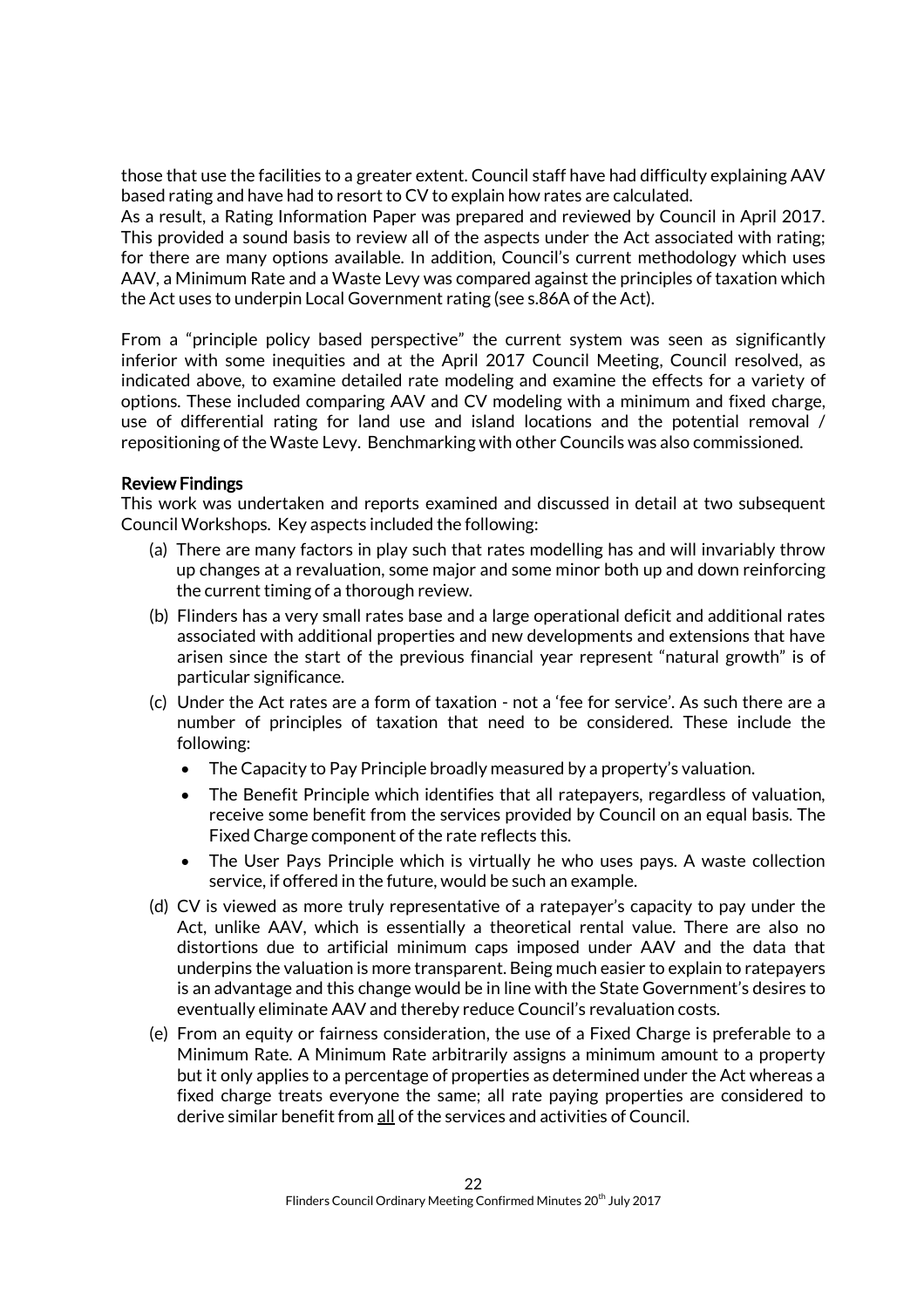(f) The previous and not well liked Waste Levy was applied to all properties and was set at levels that coincided with the costs to operate waste management facilities. As there was no waste collection component this element was not included.

It however had no regard to the fact that each property's waste management needs varied yet they were charged the same amount. Effectively it acted like a Fixed Charge except that unlike a Fixed Charge it applied at a 100% level rather than the much lower cap that is required to be met for a Fixed Charge under the Act. It was also considered unfairly landed on lower valued properties, especially those on a minimum rate. An important consideration is the waste levy did not recover all of the medium and long term operational costs for waste management and, if retained and applied in its current form, retention would have invariably meant significant increases in waste levy costs thereby compounding the situation.

- (g) As previously indicated and highlighted by the Office of the Valuer General, AAV tends to hit higher on commercial properties and when CV is applied there can be a significant redistribution. The redistribution is not also equal with some types of properties tending to have significant higher AAV's as a percentage of their CV; which in reality was found to be difficult to justify. Use of an increased commercial differential was identified as a legitimate option.
- (h) In reviewing the sea access issues associated with the outer islands it was considered that Cape Barren Island warranted some consideration as they provide some of the traditional municipal services at their own cost.
- (i) Benchmarking with King Island and other Northern Tasmanian Councils also indicated that by and large rates on Flinders were on average around levels set elsewhere with a few exceptions as follows:
	- higher for vacant land and in the residential sector;
	- lower in the primary production sector; and
	- where there are separate waste infrastructure charges, Flinders was inordinately high.

# Summary

Dealing with the effects of the vagaries of a revaluation as well as a change in methodology is always a challenge but as indicated above moving to CV based rating with a Fixed Charge, eliminating the waste levy and introducing differential rating has a number of upsides namely:

- (i) significantly improving equity and fairness along sound policy lines;
- (ii) facilitating the growth of the rates base naturally and fairly at a greater rate than would otherwise be the case;
- (iii) changing to CV based rating will be welcome by the State Government and supports the push for reduced valuation costs; and
- (iv) providing the Council with more direct influence in the rates distribution through the use of differential rating.

# Legal Implications

Sections 86A and 86B of the *Local Government Act* 1993 (Act) impose the requirement for Council to adopt, and periodically review, a Rates and Charges Policy (Rates Policy).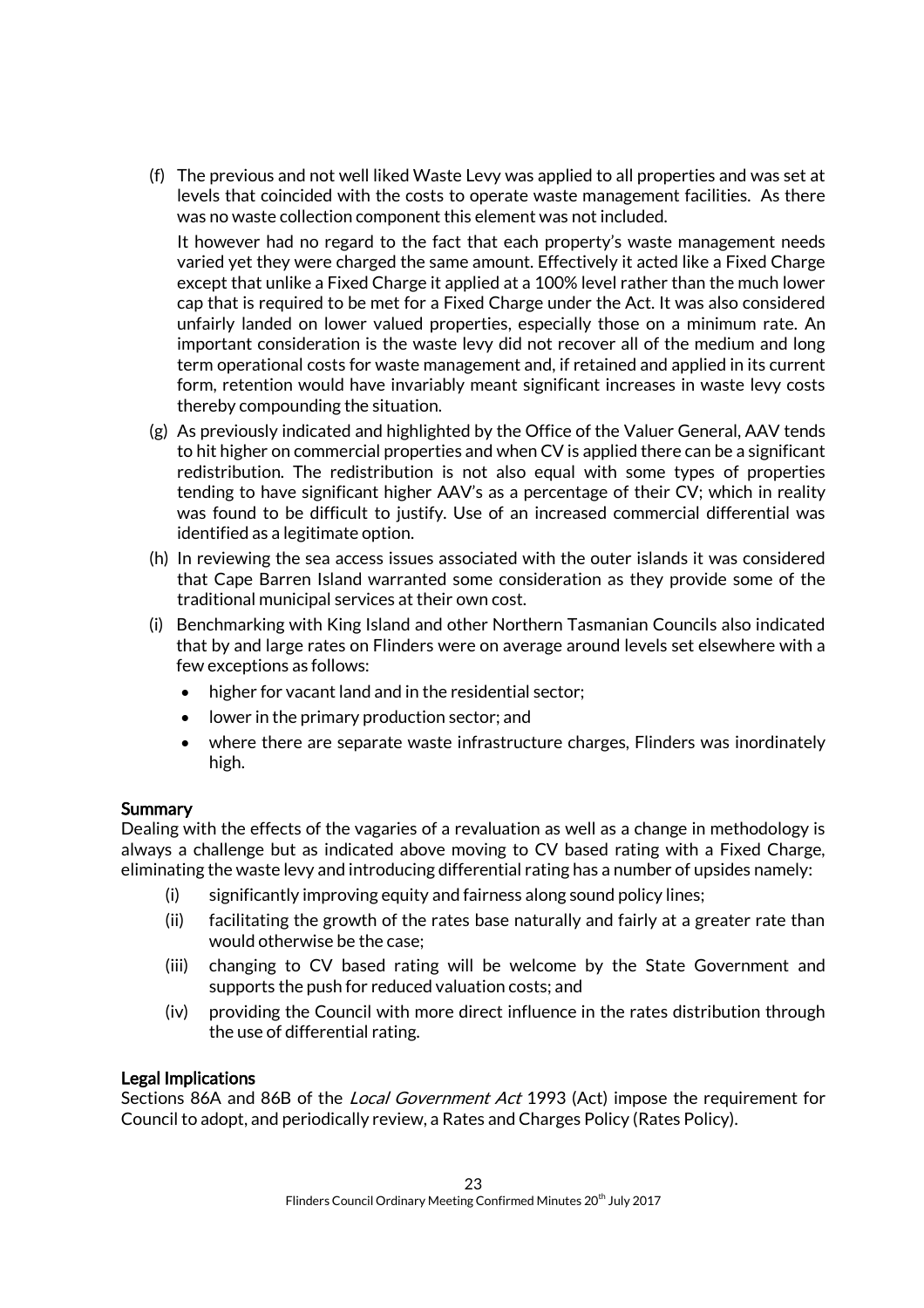Section 86B(2) prescribes certain matters that Council's Rates Policy is required to contain. Those matters are:

- (a) a statement of the policy that the council intends to apply in exercising its powers, or performing its functions, under Part 9 of the Act; and
- (b) a statement of policy in respect of prescribed matters, if any.

Currently, there are no 'prescribed matters' for the purposes of paragraph (b) above.

In addition to the requirements of s.86B(2), s.86A(1) sets out principles that Council is required to take into account when it adopts policies and makes decisions concerning the making or varying of rates. Those principles are:

- (a) rates constitute taxation for the purposes of local government, rather than a fee for a service; and
- (b) the value of rateable land is an indicator of the capacity of the ratepayer in respect of that land to pay rates.

The current impetus to review and amend Council's Rates Policy stems from the fact that:

- 1. Council proposed to adjust the composition of its current general rate for the 2017/2018 rating year; and
- 2. S.86B(4) requires Council to review its Rates Policy at the same as, or before, making an adjustment of this nature.
- 3. The Rates and Charges Policy must be reviewed at least every 4 years from 31 August 2012.

Section 86B(5) of the Act requires the Council, as soon as practicable after adopting or altering its Rates and Charges Policy, to make available copies of the policy as so adopted or altered to the public. This is the substantive legislative requirement.

Against that background, I have had the draft revised Rates Policy externally reviewed by Council's legal advisors but also in relation to Council's G4 – Council Policy Manual Policy.

In essence, Policy G4 divides the creation of new policies (or the amendment of existing policies) into a two-stage process which involves a 28-day public consultation feedback.

The process is as follows:

- 1. the new or amended policy is placed before Council and, if approved, it is placed on public exhibition for 28 days and members of the public are able to make comment;
- 2. if no comments are received, the new or amended policy is taken to be adopted and brought into force; however
- 3. if comments are received, the new or amended policy along with the comments are placed before Council for further consideration.

This policy is entirely of Council's making - it is not a requirement of any legislation or other instrument which governs Council's behavior.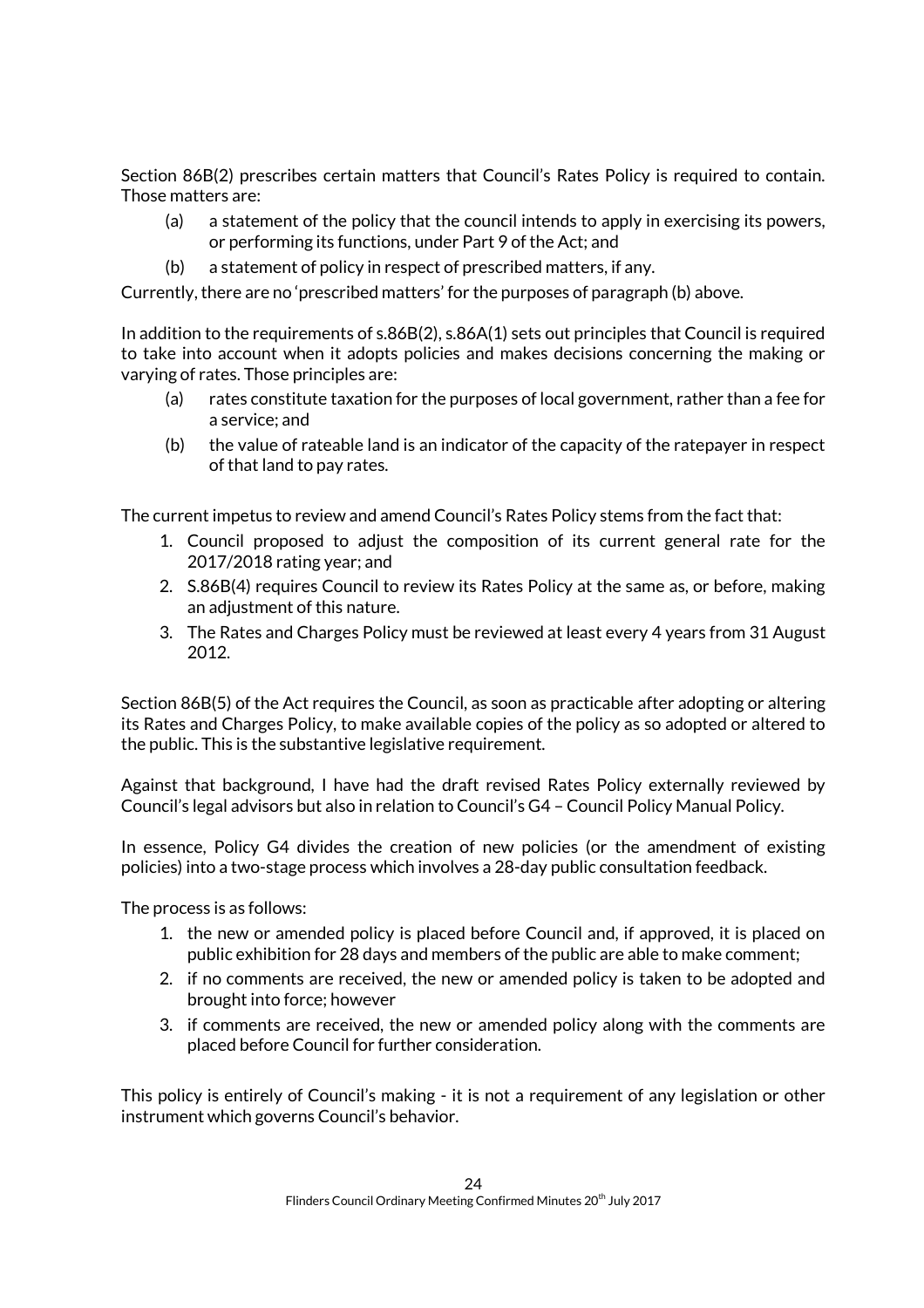Accordingly, it is open to Council to make exceptions for the application of the Policy if the circumstances warrant it.

In the case of Council's required 2017/2018 Rates Resolution:

- (a) the changes to Council's general rate, etc. require amendments to Council's Rates and Charges Policy;
- (b) the changes could not have been undertaken earlier due to the extensive and in depth analysis of the principles and impacts that the Council undertook; and
- (c) these amendments must be adopted before or at the same time as Council makes is 2017/2018 Rates Resolution.

In light of the timeframe restrictions on making the rates for the 2017/2018 financial year, if the amendments to the Rates and Charges Policy are publicly exhibited in accordance with Council's Policy G4, this would likely require Council to hold a special meeting in late August 2017. This is not an ideal outcome.

Accordingly, it is open to the Councillors to dispense with compliance with Council's Policy G4 in the interests of making Council's 2017/2018 Rates Resolution at the ordinary meeting in either July or August (but no later than 31 August 2017).

In this instance the policy itself is only required to put into legal effect a proposed budget decision which itself is a core responsibility on behalf of the Community.

Moving forward, it has also been suggested that Council dispense with Council Policy G4 and simply put new or amended Council policies out for public consultation on a case by case basis as the circumstances dictate. This is one of those circumstances as the rationale and transparent nature of the work undertaken over a long time and more particularly over the past 4 months is there for all to see.

The amended F6 Rates and Charges Policy is attached as Annexure 6. Upon adoption, it will apply for a 4-year period unless there are circumstances such as introduction of new differential rates, as envisaged under The Act, that warrant its amendment.

#### STATUTORY REQUIREMENT:

Local Government Act 1993

# POLICY/STRATEGIC IMPLICATIONS:

- 4. Strategic, Efficient and Effective Organisation Responding to risks and opportunities.
	- 4.3 Ensure Council meets its statutory obligations and manages corporate and community risk.
		- 4.3.9 Maintain Council's Policy Manual and Instrument of Delegation.
		- 4.3.12 Annual budget estimates and reviews.

### BUDGET AND FINANCIAL IMPLICATIONS:

Adoption of this policy provides the legislative framework to make the required rates resolutions to raise the necessary funds for the implementation of the Annual Plan 2017-18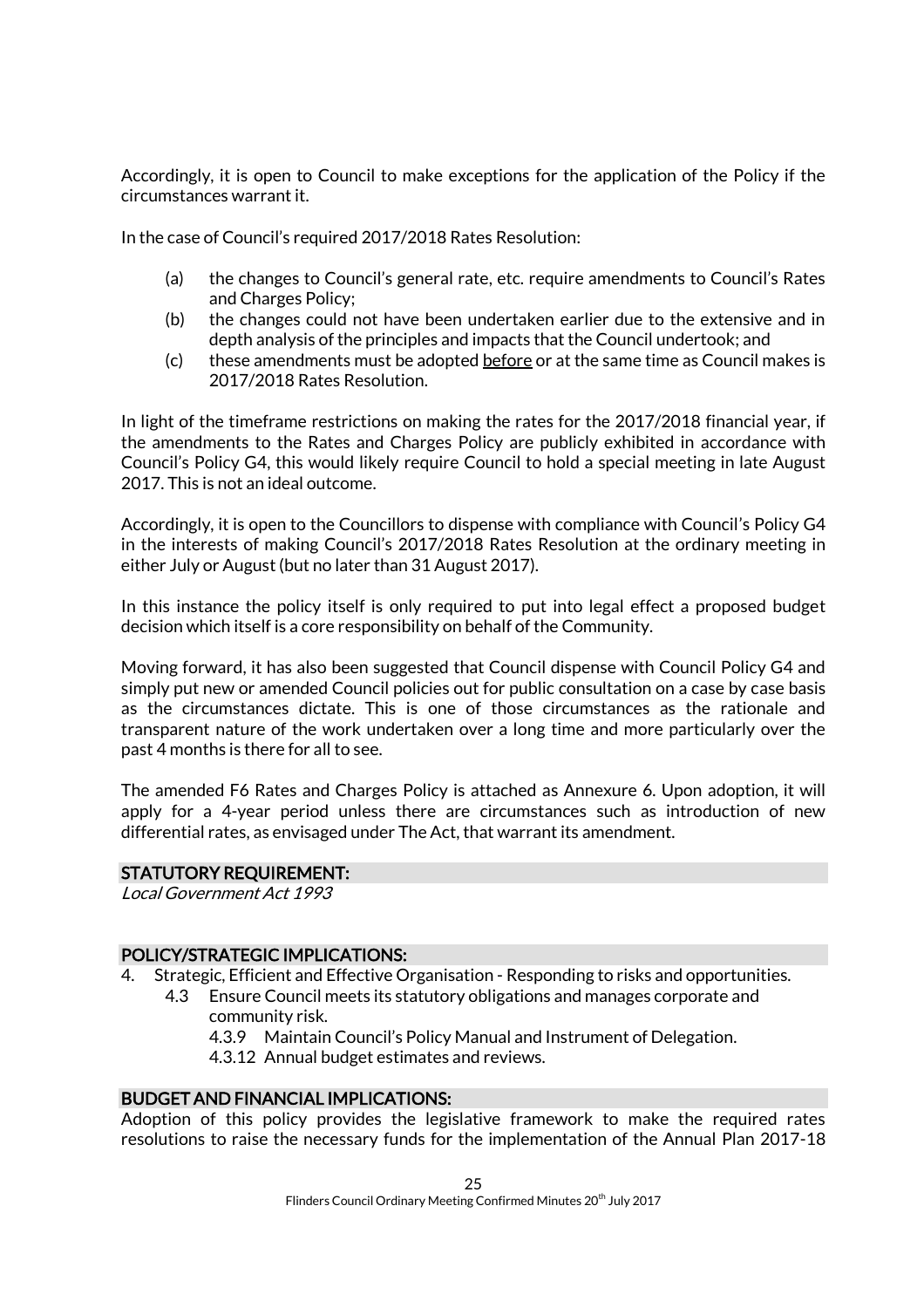and to achieve Council's strategic outcomes detailed in Council's Strategic Plan and Annual Budget.

Should this policy and accompanying resolutions not be passed by 31 August 2017, then there will be a delay in sending out rates notices and as a result ratepayers will have a reduced period by which to pay the first rates installment. Delaying those ratepayers who normally pay their rates ahead of the due date from being unable to do so will likely have some potential minor effects in cashflow, and hence loss of interest.

# RISK/LIABILITY:

Moderate to High.

Maintaining Council in a sound financial position is a critical and prime function of a Council. Failure to be financially accountable has significant implications for Council. The Rates methodology investigated and upgraded has a significant impact on the financial operations of the Council. Having a sound policy-based position enhances Councils credibility. From a community and political perspective given the 6-year revaluation cycle such a major review should only be implemented at a time of a major revaluation. Failure to act now would effectively postpone improvements in policy considerations for 6 years.

Should this policy and accompanying resolutions not be passed by 31 August 2017 then Council will be in breach of the Act which has serious consequences for the Council. This is likely to be viewed in a negative light by the Local Government Division of Premier and Cabinet Department, and potentially the Minister, especially as the delay would have been caused by Council's internal practices which are an additional layer to the normal decision making process under the Act and to which Council is in sole control of.

Delay will also impact ratepayers who will have a reduced period by which to pay the first rates installment and claim, if they wish to do so, a discount on their rates.

#### VOTING REQUIREMENTS:

Simple Majority

#### OFFICER'S RECOMMENDATIONS:

That in accordance with the provisions of the Local Government Act 1993, the Flinders Council hereby adopts F6 Rates and Charges Policy as attached (Annexure 6) and that it remains in force unless it is required to be amended under provisions of the *Local Government Act 1993*. DECISION:

# 169.07.2017 Moved: Cr G Willis Seconded: Cr K Stockton

That in accordance with the provisions of the Local Government Act 1993, the Flinders Council hereby adopts F6 Rates and Charges Policy as attached (Annexure 6) and that it remains in force unless it is required to be amended under provisions of the *Local Government Act 1993* or amended in accordance with council policy to review policies every 4 years.

# AMENDMENT

170.07.2017 Moved: Deputy Mayor M Cobham Seconded: Cr C Rhodes

That in accordance with the provisions of the *Local Government Act* 1993, the Flinders Council hereby adopts F6 Rates and Charges Policy as attached (Annexure 6) and that it remains in force unless it is required to be amended under provisions of the *Local Government Act 1993*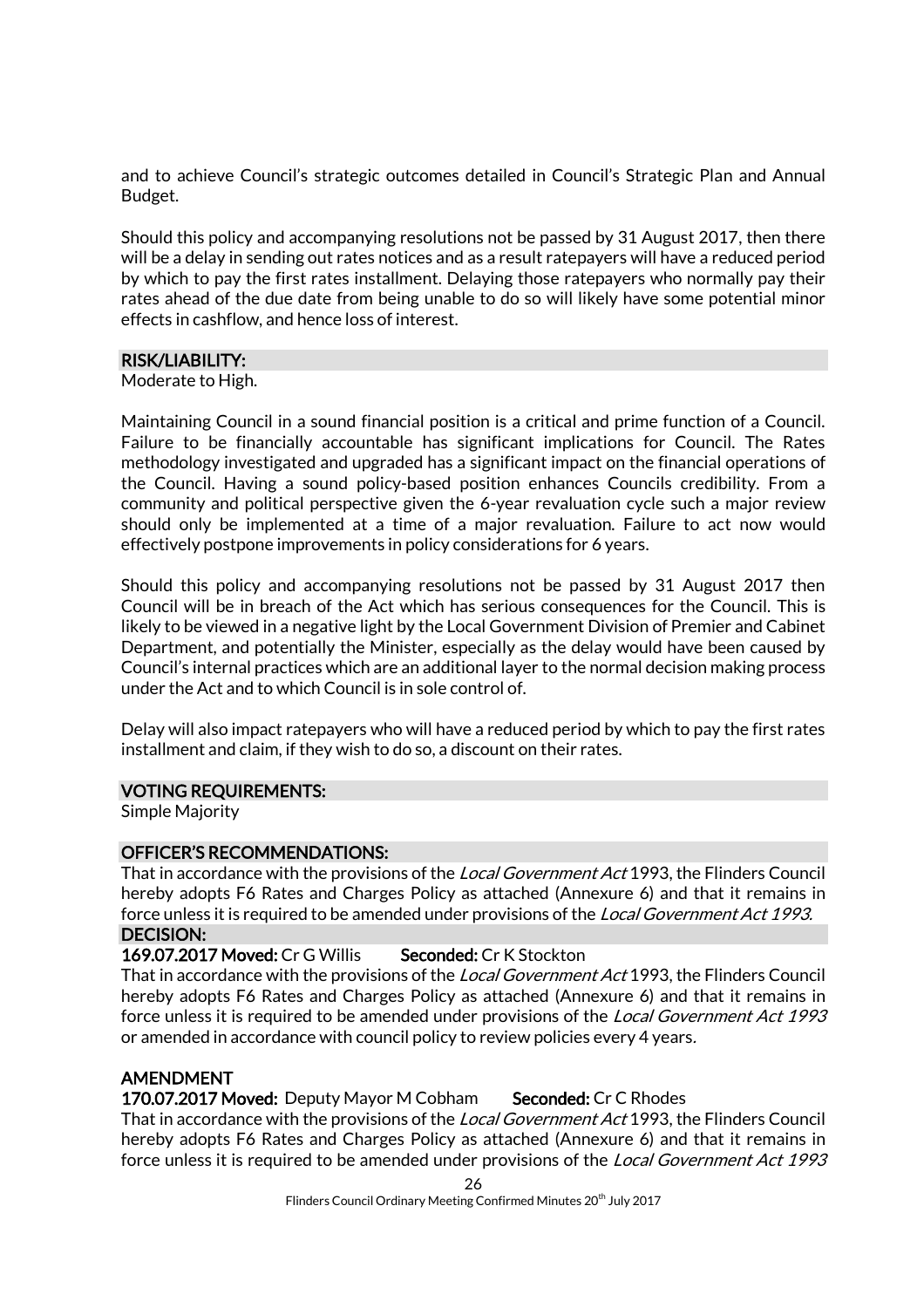or amended in accordance with council policy to review policies every 4 years and further resolves that this policy comes into immediate effect without publicly exhibiting the policy in accordance with Council's Policy Manual Policy G4, as legislation dictates that the 2017/2018 rates must be set before the  $31<sup>st</sup>$  August 2017 and Council has previously authorised such a review.

# CARRIED (4-2)

For: Deputy Mayor Marc Cobham, Cr Chris Rhodes, Cr Ken Stockton and Cr Gerald Willis. Against: Mayor Carol Cox and Cr D Williams

# SUBSTANTIVE MOTION

That in accordance with the provisions of the *Local Government Act* 1993, the Flinders Council hereby adopts F6 Rates and Charges Policy as attached (Annexure 6) and that it remains in force unless it is required to be amended under provisions of the *Local Government Act 1993* or amended in accordance with council policy to review policies every 4 years and further resolves that this policy comes into immediate effect without publicly exhibiting the policy in accordance with Council's Policy Manual Policy G4, as legislation dictates that the 2017/2018 rates must be set before the  $31<sup>st</sup>$  August 2017 and Council has previously authorised such a review.

# CARRIED (4-2)

For: Deputy Mayor Marc Cobham, Cr Chris Rhodes, Cr Ken Stockton and Cr Gerald Willis. Against: Mayor Carol Cox and Cr D Williams

Note: Section (e) under the heading "Review Findings " in the Officer's Report was amended at the meeting for the purposes of clarity.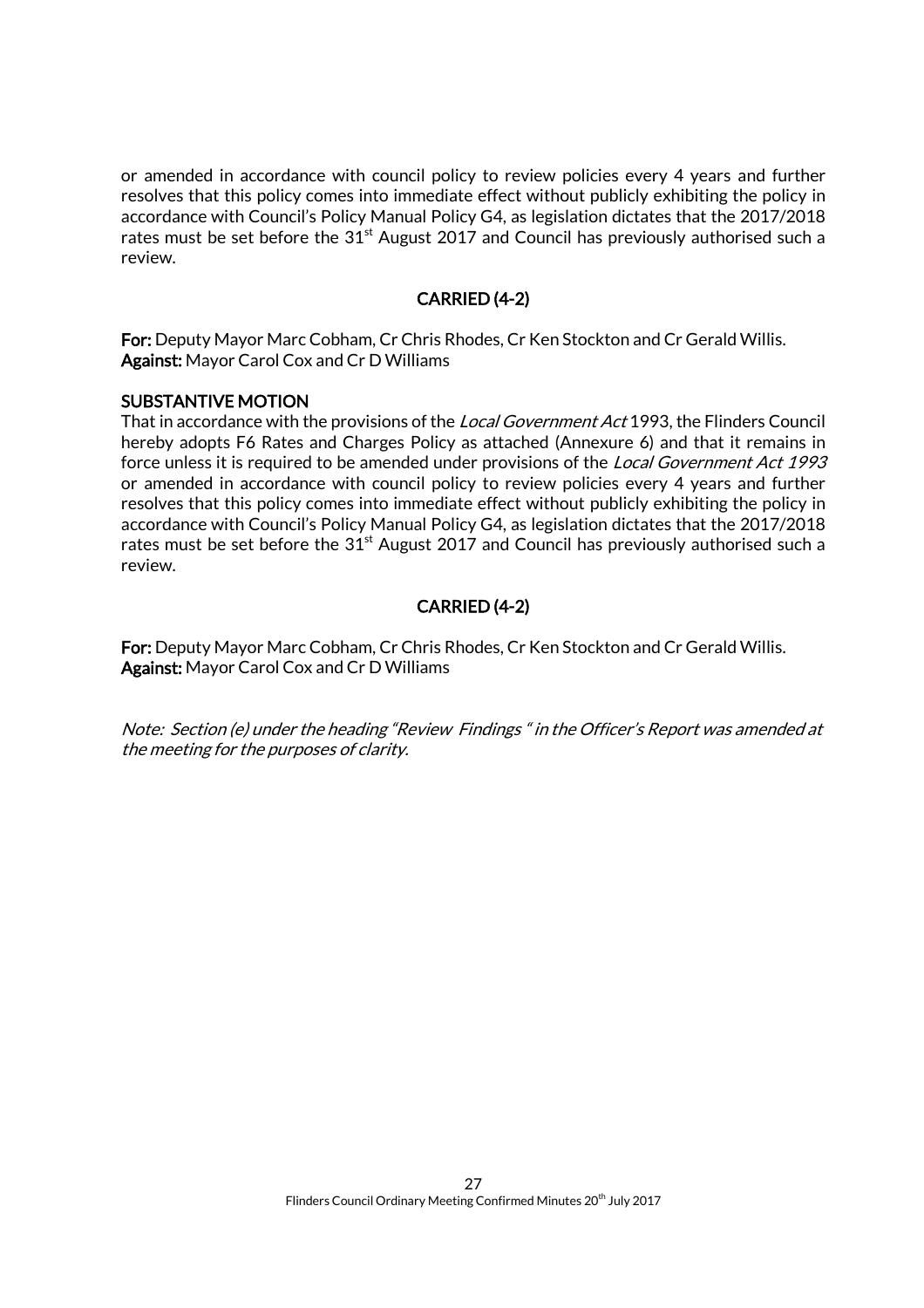## Item B2: Rates Resolution for 2017-2018

| <b>ACTION</b>            | Decision                    |
|--------------------------|-----------------------------|
| <b>PROPONENT</b>         | Council Officer             |
| <b>OFFICER</b>           | Bill Boehm, General Manager |
| <b>FILE REFERENCE</b>    | <b>FIN/0701</b>             |
| <b>ASSOCIATED PAPERS</b> | Nil                         |

## INTRODUCTION:

Section 82 of the Local Government Act 1993, requires the General Manager to prepare Budget Estimates of the Council's revenue and expenditure for each financial year.

As part of these Budget Estimates and pursuant to Section 90 of the Local Government Act 1993 (the Act), Council can raise rates on all rateable land (excluding land which is exempt) within the Flinders Municipality. The Act provides a range of options for Council to consider.

For 2017/18, Council has been subjected to a municipal-wide revaluation by the Valuer General as part of a 6-year revaluation cycle. Given the resultant movements in property values and as part of a continuous improvement process at the April 2017 meeting of Council, it was decided to undertake a thorough review of Council's rating system.

This report summarises this review, recommends appropriate policy improvements and puts forward resolutions for the 2017/18 Budget.

# PREVIOUS COUNCIL CONSIDERATION:

| 23 October 2012 | Letter from the Local Government Division of Premier and Cabinet |  |
|-----------------|------------------------------------------------------------------|--|
|                 | raising aspect of a potential change in rating methodology       |  |
| 3 March 2016    | Council Workshop - Presentation from the Local Government        |  |
|                 | Division of Premier and Cabinet regarding a potential change in  |  |
|                 | rating methodology                                               |  |
| 5 April 2017    | <b>Council Workshop - Rating Discussion Paper</b>                |  |
| 20 April 2017   | Council Meeting - The following resolutions were adopted         |  |

# 95.04.2017 Moved: Cr G Willis Seconded: Cr D Williams

That in light of a council wide revaluation and subject to receiving and reviewing reports on rate comparison using AAV and CV and modelling the effects of a fixed charge Council considers the following changes for the 2017/18 rating year:

- (h) Abolition of a minimum rate to be replaced by a fixed charge per property assessment;
- (i) Change from the AAV method of rating to Capital Value method;
- (j) Remove waste levy as it is currently applied and incorporate this into the fixed charge and foreshadows that there may be a future introduction of a waste levy as a service charge for a kerbside waste collection.

#### CARRIED UNANIMOUSLY (7-0)

For: Mayor Carol Cox, Deputy Mayor Marc Cobham, Cr Chris Rhodes, Cr Peter Rhodes, Cr Ken Stockton, Cr David Williams and Cr Gerald Willis.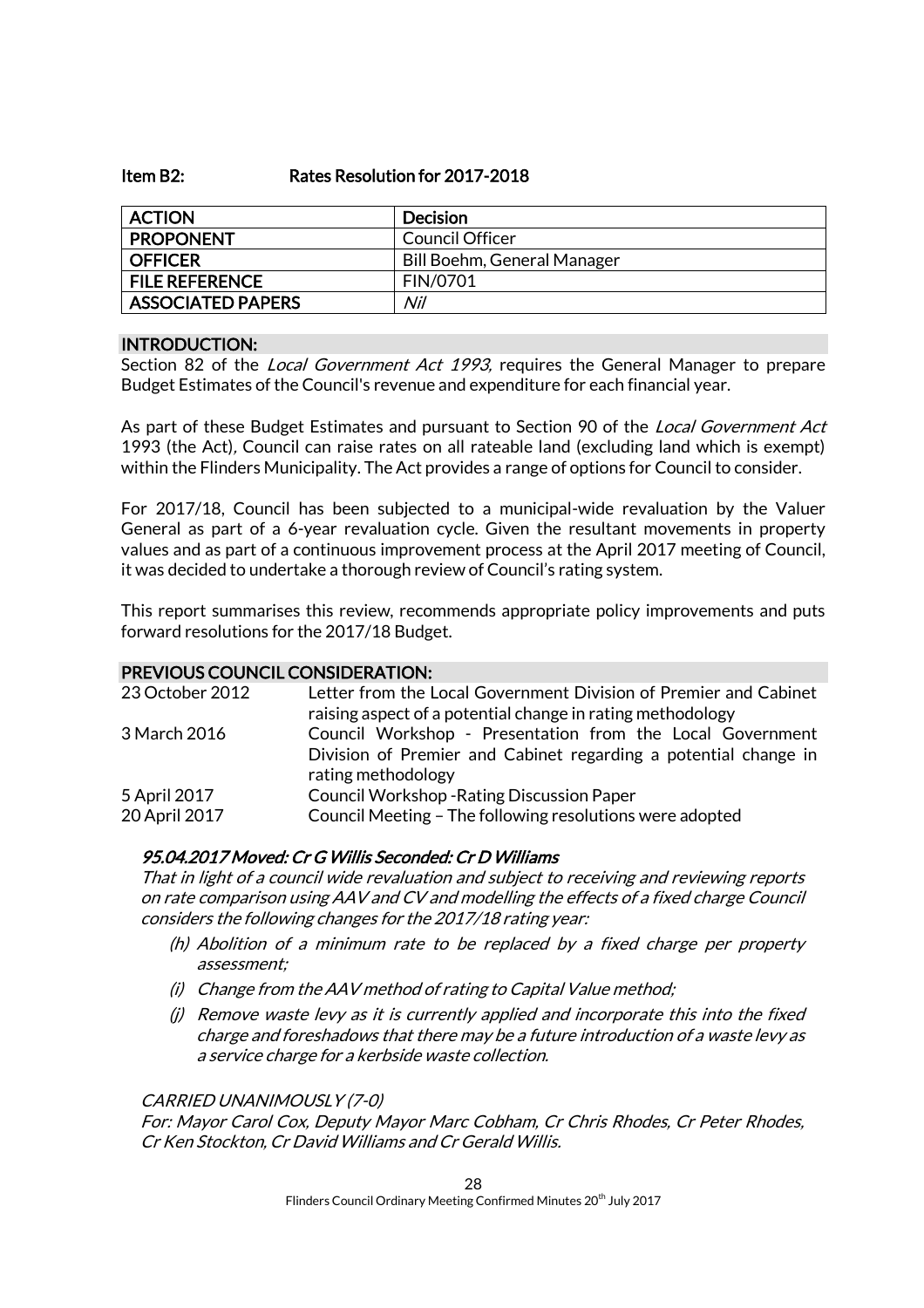# 96.04.2017 Moved: Cr P Rhodes Seconded: Deputy Mayor M Cobham

That as part of the rates modelling for the 2017/18 year, the following aspects be considered:

- (d) Review and introduction of differential rates per specific land use categories;
- (e) Review and introduction of differential rates per specific locations for each island in the Furneaux Group and other locations that Council considers appropriate; Endeavour to ensure that the entire amount of any increase in rates associated with natural growth is delivered through rates modelling; and
- (f) Review and benchmark our current level of rating

| 2 June 2017  | Council Workshop - Meeting with the Valuer General regarding<br>new municipal-wide valuations |  |
|--------------|-----------------------------------------------------------------------------------------------|--|
| 29 June 2017 | Council Budget Workshop                                                                       |  |
| 6 July 2017  | Council Workshop                                                                              |  |

# OFFICER'S REPORT:

In preparation for and later as a result of the 2017/18 Council-wide revaluation undertaken by the Office of the Valuer General, a detailed best practice review was undertaken into the rating system that operated in the Municipality.

In part this action was promoted by the Local Government Division of Premier and Cabinet who have advised that the government supports a general industry move away from the use of Annual Value (AAV) towards a Capital Value (CV) system of rating. The general intent is that, once a majority of Councils have made the change to CV, AAV's will not be provided by the Office of the Valuer General. When this occurs, revaluation costs for all Councils will reduce.

Council has also received significant feedback questioning the fairness and application of certain aspects of our current rates system, particularly with respect to the Waste Levy, where lowly valued properties and vacant land are specifically affected as those ratepayers question the equity for perceiving to pay for Waste Management Infrastructure on the same basis as those that use the facilities to a greater extent. Council staff have had difficulty explaining AAV based rating and have had to resort to CV to explain how rates are calculated.

As a result, a Rating Information Paper was prepared and reviewed by Council in April 2017. This provided a sound basis to review all of the aspects under the Act associated with rating, for there are many options available. In addition, Council's current methodology which uses AAV, a Minimum Rate and a Waste Levy, was compared against the principles of taxation which the Act uses to underpin Local Government rating (see s.86A of the Act).

From a "principle policy based perspective", the current system was seen as significantly inferior with some inequities and at the April 2017 Council Meeting Council resolved, as indicated above, to examine detailed rate modeling and examine the effects for a variety of options. These included comparing AAV and CV modeling with a minimum and fixed charge, use of differential rating for land use and island locations and the potential removal / repositioning of the Waste Levy. Benchmarking with other Councils was also commissioned.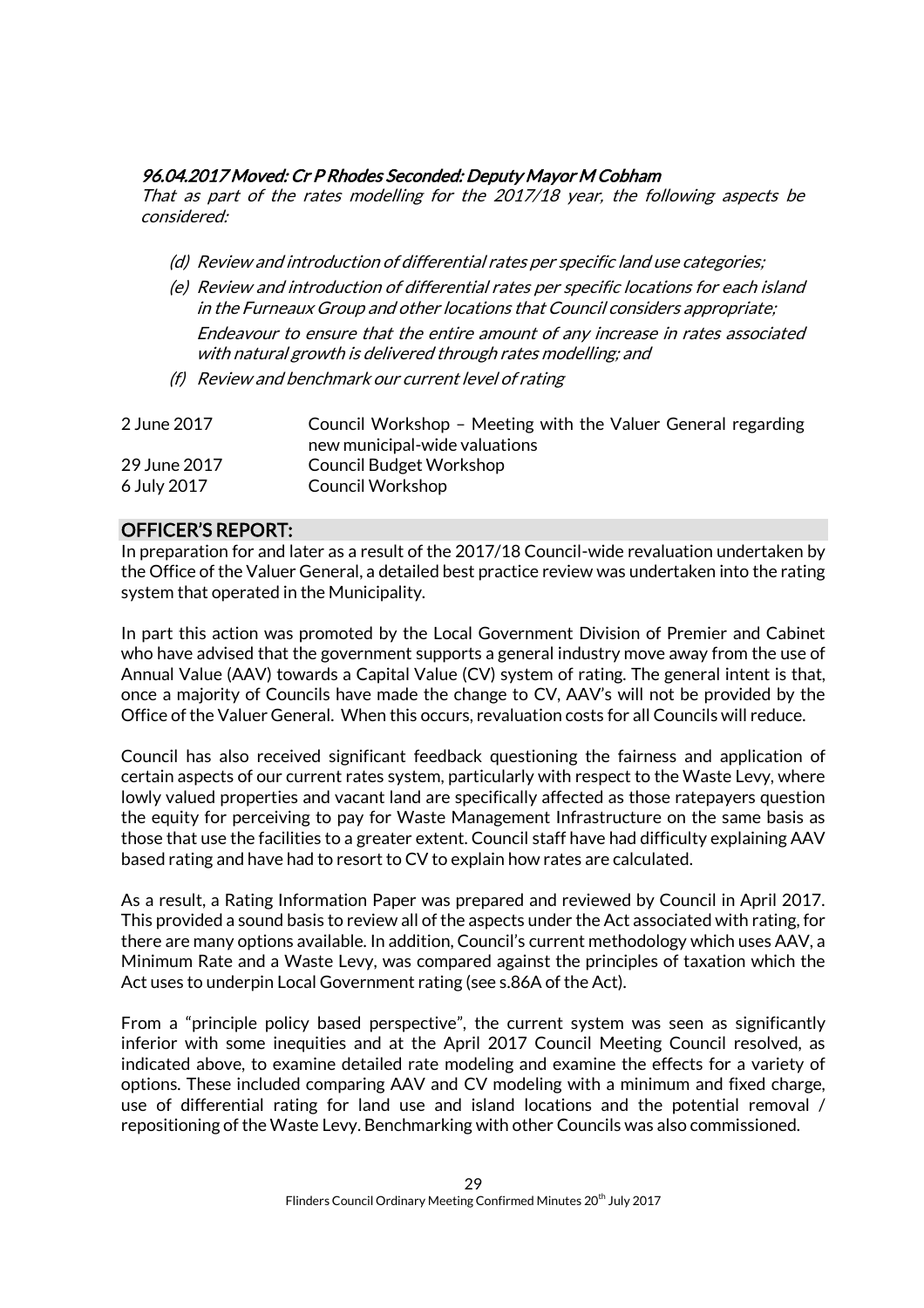# Review Findings

This work was undertaken and reports examined and discussed in detail at two subsequent workshops within the context of a potential rate increase to fund the 2017/18 Budget. Key aspects included the following:

- (a) There are many factors in play such that rates modelling have and will invariably throw up changes at a revaluation, some major and some minor both up and down reinforcing the current timing of a thorough review.
- (b) Flinders has a very small rate base and a large operational deficit and additional rates associated with additional properties and new developments and extensions that have arisen since the start of the previous financial year represent "natural growth" and is of particular significance.
- (c) Under the Act rates are a form of taxation not a 'fee for service'. As such there are a number of principles of taxation that need to be considered. These include the following:
	- The Capacity to Pay Principle broadly measured by a property's valuation.
	- The Benefit Principle which identifies that all ratepayers, regardless of valuation, receive some benefit from the services provided by Council on an equal basis. The Fixed Charge component of the rate reflects this.
	- The User Pays Principle which is virtually he who uses pays. A waste collection service, if offered in the future, would be such an example.
- (d) CV is viewed as more truly representative of a ratepayer's capacity to pay under the Act, unlike AAV, which is essentially a theoretical rental value. There are also no distortions due to artificial minimum caps imposed under AAV and the data that underpins the valuation is more transparent. Being much easier to explain to ratepayers is an advantage and this change would be in line with the State Government's desires to eventually eliminate AAV and thereby reduce Council's revaluation costs.
- (e) From an equity or fairness consideration, the use of a Fixed Charge is preferable to a Minimum Rate. A Minimum Rate arbitrarily assigns a minimum amount to a property but it only applies to a percentage of properties as determined under the Act whereas a fixed charge treats everyone the same to a certain extent; all ratepaying properties are considered to derive similar benefit from all of the services and activities of Council.
- (f) The previous and not well liked Waste Levy was applied to all properties and was set at levels that coincided with the costs to operate waste management facilities. As there was no waste collection component this element was not included.

It however had no regard to the fact that each property's waste management needs varied yet they were charged the same amount. Effectively it acted like a Fixed Charge except that unlike a Fixed Charge it applied at a 100% level rather than the much lower cap that is required to be met for a Fixed Charge under the Act. It was also considered unfairly landed on lower valued properties, especially those on a minimum rate. An important consideration is the waste levy did not recover all of the medium and long term operational costs for waste management and, if retained and applied in its current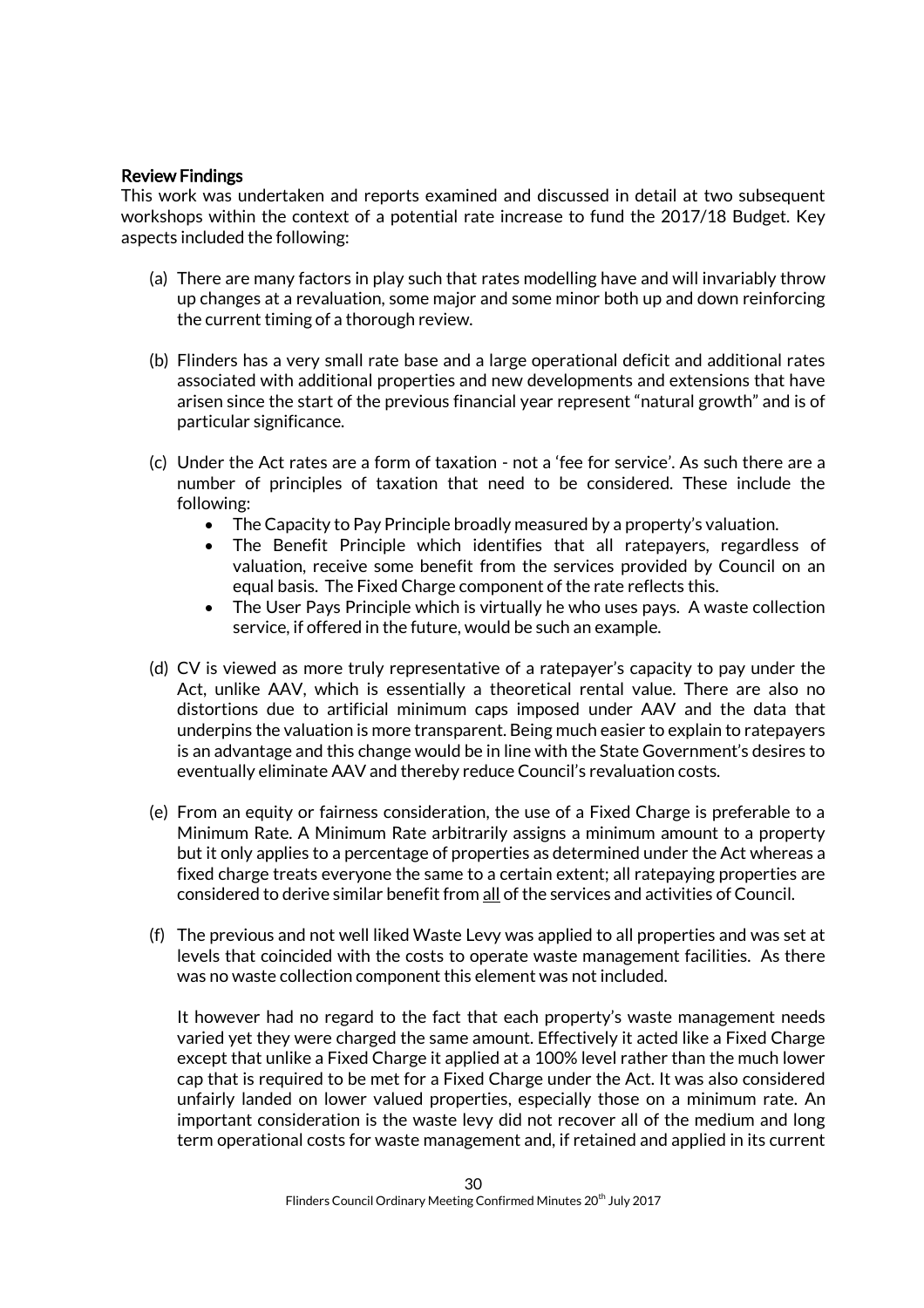form, retention would have invariably meant significant increases in waste levy costs thereby compounding the situation.

- (g) As previously indicated and highlighted by the Office of the Valuer General, AAV tends to hit higher on commercial properties and when CV is applied there can be a significant redistribution. The redistribution is not also equal with some types of properties tending to have significant higher AAV's as a percentage of their CV; which in reality was found to be difficult to justify. Use of an increased commercial differential was identified as a legitimate option.
- (h) In reviewing the sea access issues associated with the outer islands it was considered that Cape Barren Island warranted some consideration as they provide some of the traditional municipal services at their own cost.
- (i) Benchmarking with King Island and other Northern Tasmanian Councils also indicated that by and large rates on Flinders were on average around levels set elsewhere with a few exceptions as follows:
	- higher for vacant land and in the residential sector;
	- lower in the primary production sector; and
	- where there are separate waste infrastructure charges Flinders was inordinately high.

# **Summary**

Dealing with the effects of the vagaries of a revaluation as well as a change in methodology is always a challenge and in this respect a snapshot of rates modelling has been included in the proposed budget, but as indicated above, moving to CV based rating with a Fixed Charge, eliminating the waste levy and introducing differential rating has a number of upsides namely:

- (i) significantly improving equity and fairness along sound policy lines;
- (ii) facilitating the growth of the rates base naturally and fairly at a greater rate than would otherwise be the case;
- (iii) changing to CV based rating will be welcome by the State Government and supports the push for reduced valuation costs; and
- (iv) providing the Council with more direct influence in the rates distribution through the use of differential rating.

# Budget and Rating Resolution Highlights

The budget and accompanying rates resolution includes the following highlights:

# Rate Increase

Budget and rating has been set with an increase in rates by an amount, excluding natural growth, of 3.5%. Rates for individual properties will naturally be affected by changes to property valuation (some went up and others went down) plus the level of valuation and changes via the rating system.

#### Waste Management

The removal of the waste levy for infrastructure is unlikely to return for the reasons stated but as part of a current Waste Management Review, Council is looking at the possibility of introducing a new kerbside waste and recycling collection service in the future. This process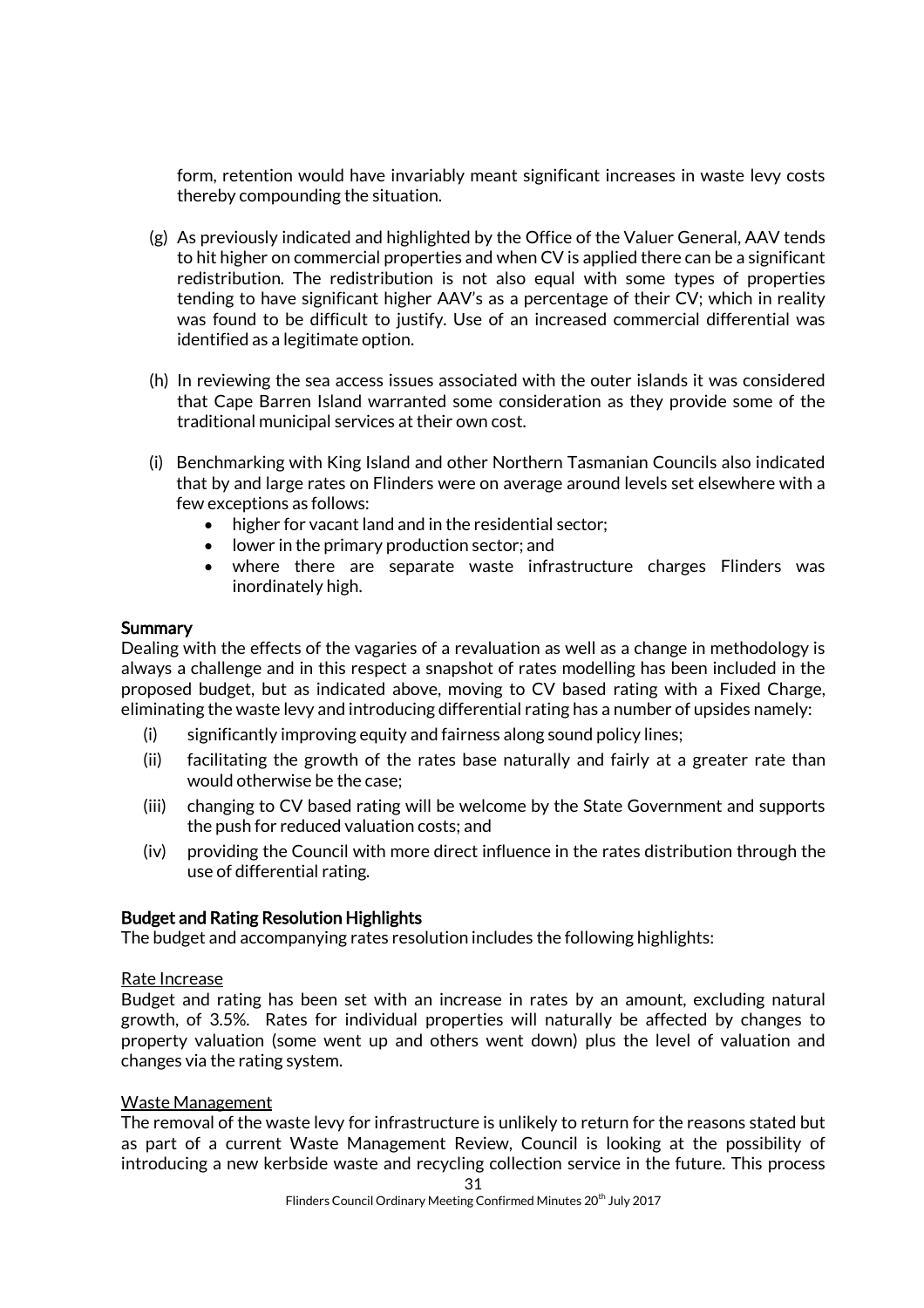will also involve significant community consultation but if a future new service was introduced then, like most other Councils, a separate 'user pays' waste collection charge may result.

If introduced, a 'user pays' charge would only apply to those properties that are actually provided with the service.

# General Rates

Following modelling the general rate has been varied with a higher differential applying for commercial properties with slight reductions for residential land uses and at Cape Barren Island. The \$350 Fixed Charge component represents around 27% of the General Rates levied, well within the 50% limit imposed by the Act.

## Fire Services Contribution

Pursuant to the *Fire Service Act* 1979, Council is required to collect funds for firefighting services throughout the State. S.93A of the Act grants Council the power to make one or more service rates for the purpose of collecting those funds. The amount generated, less legislated collection costs, will be forwarded to the State Fire Commission who has indicated that the minimum levy will be \$39 per assessment.

# STATUTORY REQUIREMENT:

Local Government Act 1993

# POLICY/STRATEGIC IMPLICATIONS:

- 4. Strategic, Efficient and Effective Organisation Responding to risks and opportunities.
	- 4.3 Ensure Council meets its statutory obligations and manages corporate and community risk.
		- 4.3.23 Create annual rates invoice, supplementary valuations and annual adjustment factors processed.

# BUDGET AND FINANCIAL IMPLICATIONS:

Adoption of this policy provides the legislative framework to make the required rates resolutions to raise the necessary funds for the implementation of the Annual Plan 2017-18 and to achieve Council's strategic outcomes detailed in Council's Strategic Plan and Annual Budget.

Should this policy and accompanying resolutions not be passed by 31 August 2017, then there will be a delay in sending out rates notices and as a result ratepayers will have a reduced period by which to pay the first rates installment. Delaying those ratepayers who normally pay their rates ahead of the due date from being unable to do so will likely have some potential minor effects in cashflow, and hence loss of interest.

# RISK/LIABILITY:

Maintaining Council in a sound financial position is a critical function of Council. Failure to be financially accountable has significant implications for Council. The Rates methodology adopted has a significant impact on the financial operations of the Council and having a sound policy-based position enhances Council's credibility. From a community and political perspective given the 6-year revaluation cycle such a major review should only be implemented at a time of a major revaluation. Failure to act now would effectively postpone improvements in policy considerations for 6 years.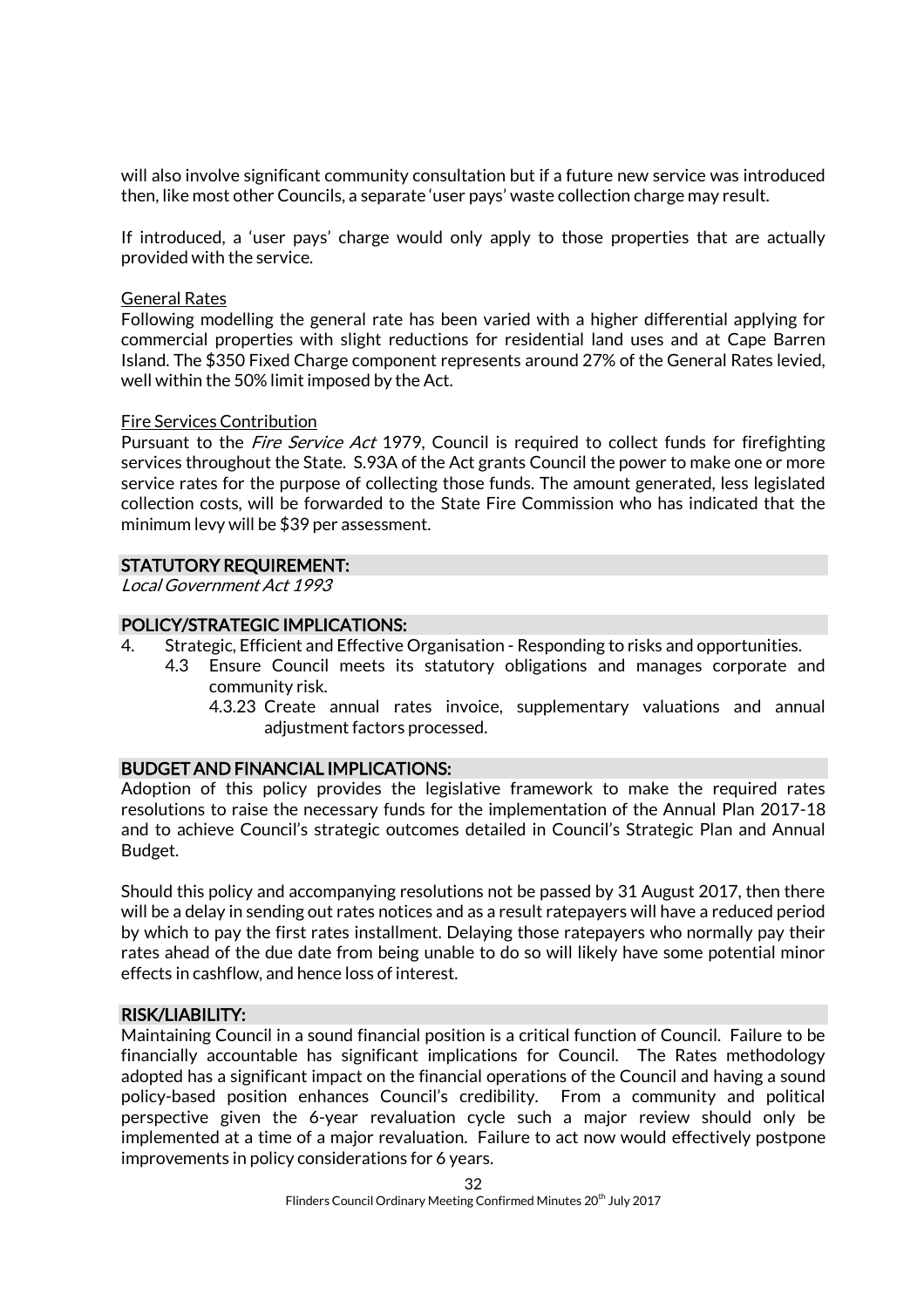Moderate to High.

Maintaining Council in a sound financial position is a critical and prime function of a Council. Failure to be financially accountable has significant implications for Council. The Rates methodology investigated and upgraded has a significant impact on the financial operations of the Council. Having a sound policy-based position enhances Councils credibility. From a community and political perspective given the 6-year revaluation cycle such a major review should only be implemented at a time of a major revaluation. Failure to act now would effectively postpone improvements in policy considerations for 6 years.

Should the resolutions not be passed by 31 August 2017 then Council will be in breach of the Act which has serious consequences for the Council. This is likely to be viewed in a negative light by the Local Government Division of Premier and Cabinet Department, and potentially the Minister, especially as the delay would have been caused by Council's internal practices which are additional to the normal decision-making processes under the Act and to which Council is in sole control of.

Delay will also impact ratepayers who will have a reduced period by which to pay the first rates installment and claim, if they wish to do so, a discount on their rates.

# VOTING REQUIREMENTS:

Absolute Majority

# OFFICER'S RECOMMENDATIONS:

That in accordance with the provisions of the *Local Government Act* 1993, the Flinders Council hereby makes the following rates and charges for the period commencing 1July 2017 ending 30 June 2018:

# 1. Definitions & Interpretations

- (a) **'Act'** means the *Local Government Act* 1993;
- (b) 'Council' means the Flinders Council;
- (c) 'land' has the meaning given to that term in section 86 of the Act;
- (d) 'Municipal Area' means the municipal area of the Council as defined in section 3 of the Act; and
- (e) 'rateable land' means all land excepting land exempt by operation of section 87(1) of the Act.

# 2. General Rates & Variations

- 2.1. Pursuant to sections 90 and 91 of the Act, Council makes the following two-component general rate for all rateable land within the Municipal Area for the financial year commencing on 1July 2017 and ending on 30 June 2018:
	- (a) a rate of 0.35830 cents in the dollar of Capital Value; and
	- (b) a Fixed Charge in the amount of \$350.
- 2.2. Pursuant to section 107(1) of the Act, Council hereby varies the general rate (as previously made) according to one or more of the following factors: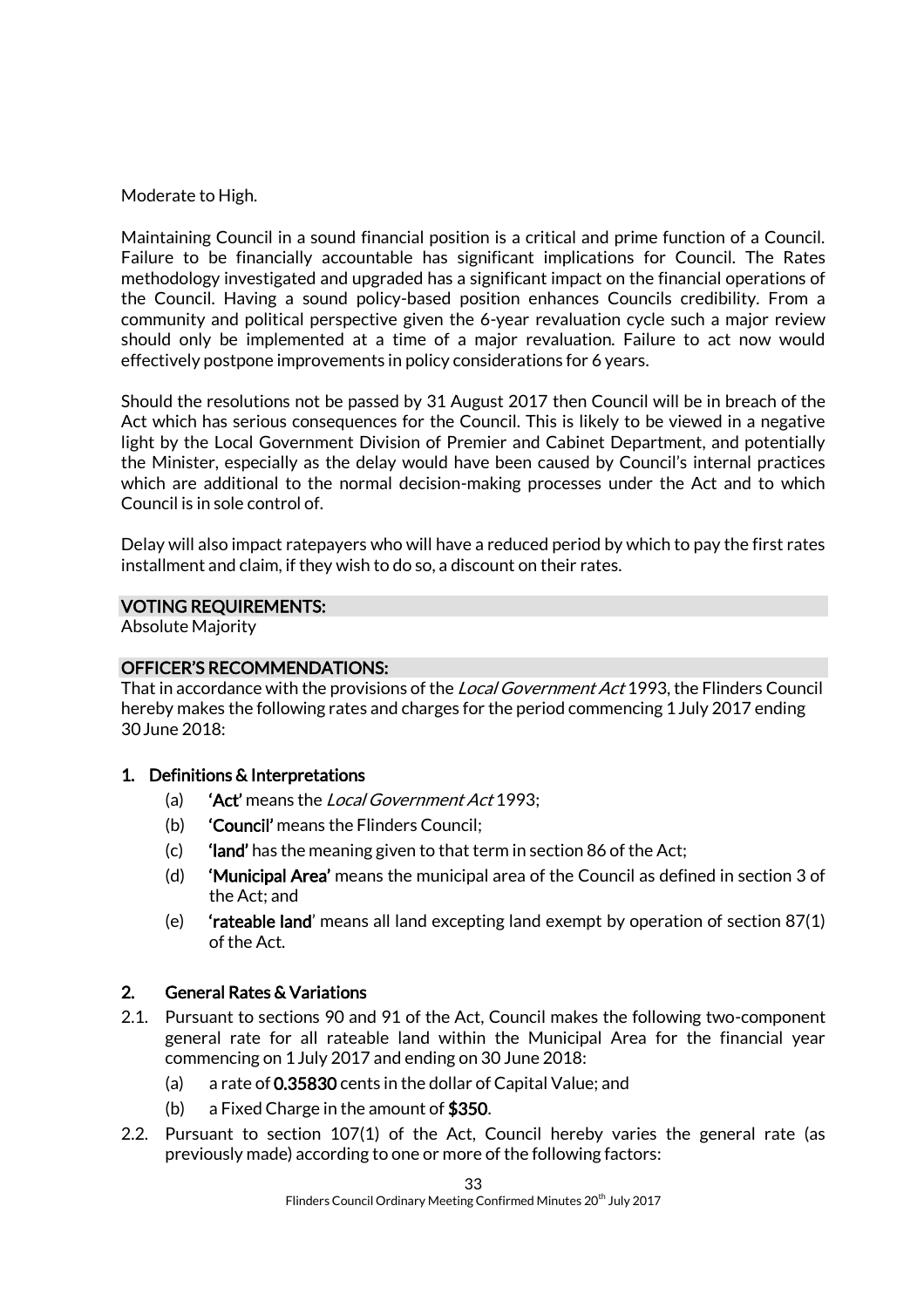- (a) the use or predominant use of the land;
- (b) the non-use of land;
- (c) the locality of the land;
- (d) the prescribed factor of Land Use Codes pursuant to r.33(c) of the Local Government (General) Regulations 2015,

in accordance with the following Variation Table:

| Locality                                             | Use/Non-use/Land Use Codes                                                                                                                                                                                                                                                                    | Variation                                                                               |
|------------------------------------------------------|-----------------------------------------------------------------------------------------------------------------------------------------------------------------------------------------------------------------------------------------------------------------------------------------------|-----------------------------------------------------------------------------------------|
| <b>Flinders Island</b><br><b>Bass Strait Islands</b> | Non-Vacant Commercial Purposes                                                                                                                                                                                                                                                                | The rate of 0.35830 is<br>increased to 0.422960 cents<br>in the dollar of Capital Value |
| <b>Flinders Island</b><br><b>Bass Strait Islands</b> | Non-Vacant Residential Purposes                                                                                                                                                                                                                                                               | The rate of 0.35830 is<br>reduced to 0.343968 cents in<br>the dollar of Capital Value   |
| Cape Barren Island                                   | Non-Vacant Commercial Purposes                                                                                                                                                                                                                                                                | The rate of 0.35830 is<br>increased to 0.39413 cents in<br>the dollar of Capital Value  |
| Cape Barren Island                                   | Non-Vacant Residential Purposes                                                                                                                                                                                                                                                               | The rate of 0.35830 is<br>reduced to 0.308138 cents in<br>the dollar of Capital Value   |
| Cape Barren Island                                   | Non-Vacant Community Services<br>Non-Vacant Industrial Purposes<br>Non-Vacant Other<br>Non-Vacant Primary Production<br><b>Purposes</b><br><b>Primary Production Purposes</b><br><b>Vacant Commercial Purposes</b><br><b>Vacant Industrial Purposes</b><br><b>Vacant Residential Purposes</b> | The rate of 0.35830 is<br>reduced to 0.32247 cents in<br>the dollar of Capital Value    |

# VARIATION TABLE

# 3 Fire Service Contribution

- 3.1 Pursuant to Section 81 of the *Fire Service Act* 1979 and Section 93A of the Act, for the period commencing 1 July 2017 and ending 30 June 2018 Council hereby makes the following service rate for the purposes of collecting the fire service contribution from all rateable land in the Municipal Area:
	- (a) a rate of 0.349865 cents in the dollar of Assessed Annual Value with a minimum amount payable of \$39.00.

# 4 Separate Land

4.1 For the purposes of these resolutions the rates and charges shall apply to each parcel of land which is shown as being separately valued in the valuation list prepared under the Valuation of Land Act 2001.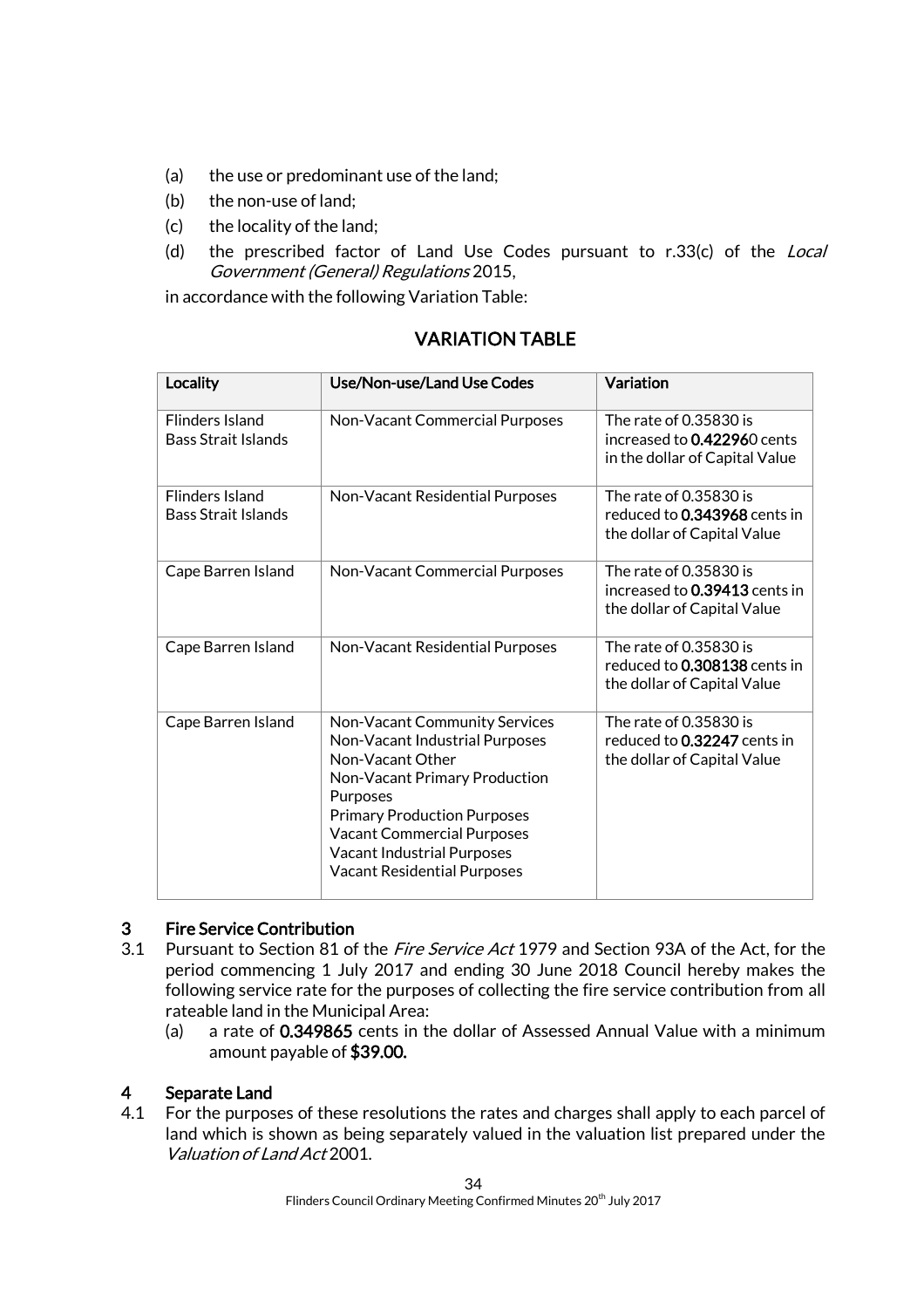# 5 Adjusted Values

5.1 For the purposes of each of these resolutions any reference to Capital Value and Assessed Annual Value includes a reference to that value as may be adjusted pursuant to section 89 of the Act.

# 6 Payment of Rates & Charges

- 6.1 Pursuant to section 124 of the Act, the rates and charges as set out in parts 2 and 3 of this resolution will be payable in two instalments with the following payment schedule:
	- (a) the first instalment must be made on or before the  $20<sup>th</sup>$  day of October 2017; and
	- (b) the second instalment must be made on or before the  $23<sup>rd</sup>$  day of February 2018.
- 6.2 Where a ratepayer fails to pay any instalment within 21 days of the date on which the rates are due, the Council may require the ratepayer to pay the full amount owing for the financial year.
- 6.3 Pursuant to section 128 of the Act, if any rate or instalment is not paid on or before the date it falls due for payment Council imposes the following penalties:
	- (a) a penalty of 10% of the amount of the unpaid rate or instalment; and
	- (b) a daily interest charge of 8.4% per annum in respect of the relevant outstanding amount.
- 6.4 Pursuant to section 130 of the Act, Council offers to all ratepayers a discount of 2% if the rates and charges specified in the rates notice for the full financial year are paid by one payment on or before the 20<sup>th</sup> October 2017.

# DECISION:

# 171.07.2017 Moved: Cr G Willis Seconded: Cr K Stockton

That in accordance with the provisions of the Local Government Act 1993, the Flinders Council hereby makes the following rates and charges for the period commencing 1July 2017 ending 30June 2018:

# 1. Definitions & Interpretations

- (f)  $'$ **Act'** means the *Local Government Act* 1993;
- (g) 'Council' means the Flinders Council;
- $(h)$  'land' has the meaning given to that term in section 86 of the Act;
- (i) 'Municipal Area' means the municipal area of the Council as defined in section 3 of the Act; and
- (i)  $\cdot$  'rateable land' means all land excepting land exempt by operation of section 87(1) of the Act.

# 2. General Rates & Variations

- 2.1. Pursuant to sections 90 and 91 of the Act, Council makes the following two-component general rate for all rateable land within the Municipal Area for the financial year commencing on 1July 2017 and ending on 30 June 2018:
	- (c) a rate of 0.35830 cents in the dollar of Capital Value; and
	- (d) a Fixed Charge in the amount of \$350.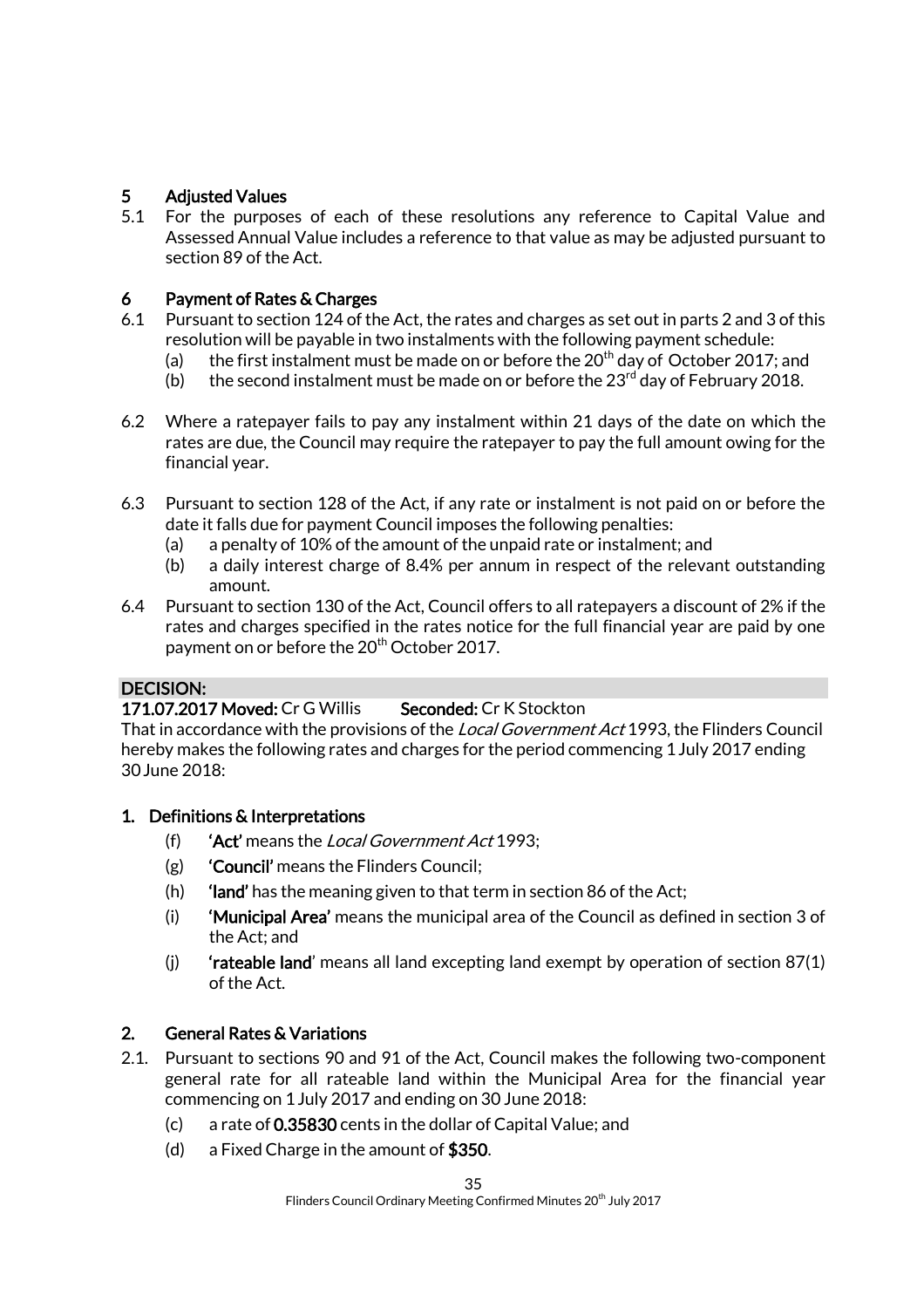- 2.2. Pursuant to section 107(1) of the Act, Council hereby varies the general rate (as previously made) according to one or more of the following factors:
	- (e) the use or predominant use of the land;
	- (f) the non-use of land;
	- (g) the locality of the land;
	- (h) the prescribed factor of Land Use Codes pursuant to r.33(c) of the Local Government (General) Regulations 2015,

in accordance with the following Variation Table:

| Locality                                      | Use/Non-use/Land Use Codes                                                                                                                                                                                                                                                                    | Variation                                                                               |
|-----------------------------------------------|-----------------------------------------------------------------------------------------------------------------------------------------------------------------------------------------------------------------------------------------------------------------------------------------------|-----------------------------------------------------------------------------------------|
| <b>Flinders Island</b><br>Bass Strait Islands | Non-Vacant Commercial Purposes                                                                                                                                                                                                                                                                | The rate of 0.35830 is<br>increased to 0.422960 cents<br>in the dollar of Capital Value |
| <b>Flinders Island</b><br>Bass Strait Islands | Non-Vacant Residential Purposes                                                                                                                                                                                                                                                               | The rate of 0.35830 is<br>reduced to 0.343968 cents in<br>the dollar of Capital Value   |
| Cape Barren Island                            | Non-Vacant Commercial Purposes                                                                                                                                                                                                                                                                | The rate of 0.35830 is<br>increased to 0.39413 cents in<br>the dollar of Capital Value  |
| Cape Barren Island                            | Non-Vacant Residential Purposes                                                                                                                                                                                                                                                               | The rate of 0.35830 is<br>reduced to 0.308138 cents in<br>the dollar of Capital Value   |
| Cape Barren Island                            | Non-Vacant Community Services<br>Non-Vacant Industrial Purposes<br>Non-Vacant Other<br>Non-Vacant Primary Production<br><b>Purposes</b><br><b>Primary Production Purposes</b><br><b>Vacant Commercial Purposes</b><br><b>Vacant Industrial Purposes</b><br><b>Vacant Residential Purposes</b> | The rate of 0.35830 is<br>reduced to 0.32247 cents in<br>the dollar of Capital Value    |

# VARIATION TABLE

# 3 Fire Service Contribution

- 3.1 Pursuant to Section 81 of the Fire Service Act 1979 and Section 93A of the Act, for the period commencing 1 July 2017 and ending 30 June 2018 Council hereby makes the following service rate for the purposes of collecting the fire service contribution from all rateable land in the Municipal Area:
	- (b) a rate of 0.349865 cents in the dollar of Assessed Annual Value with a minimum amount payable of \$39.00.

# 4 Separate Land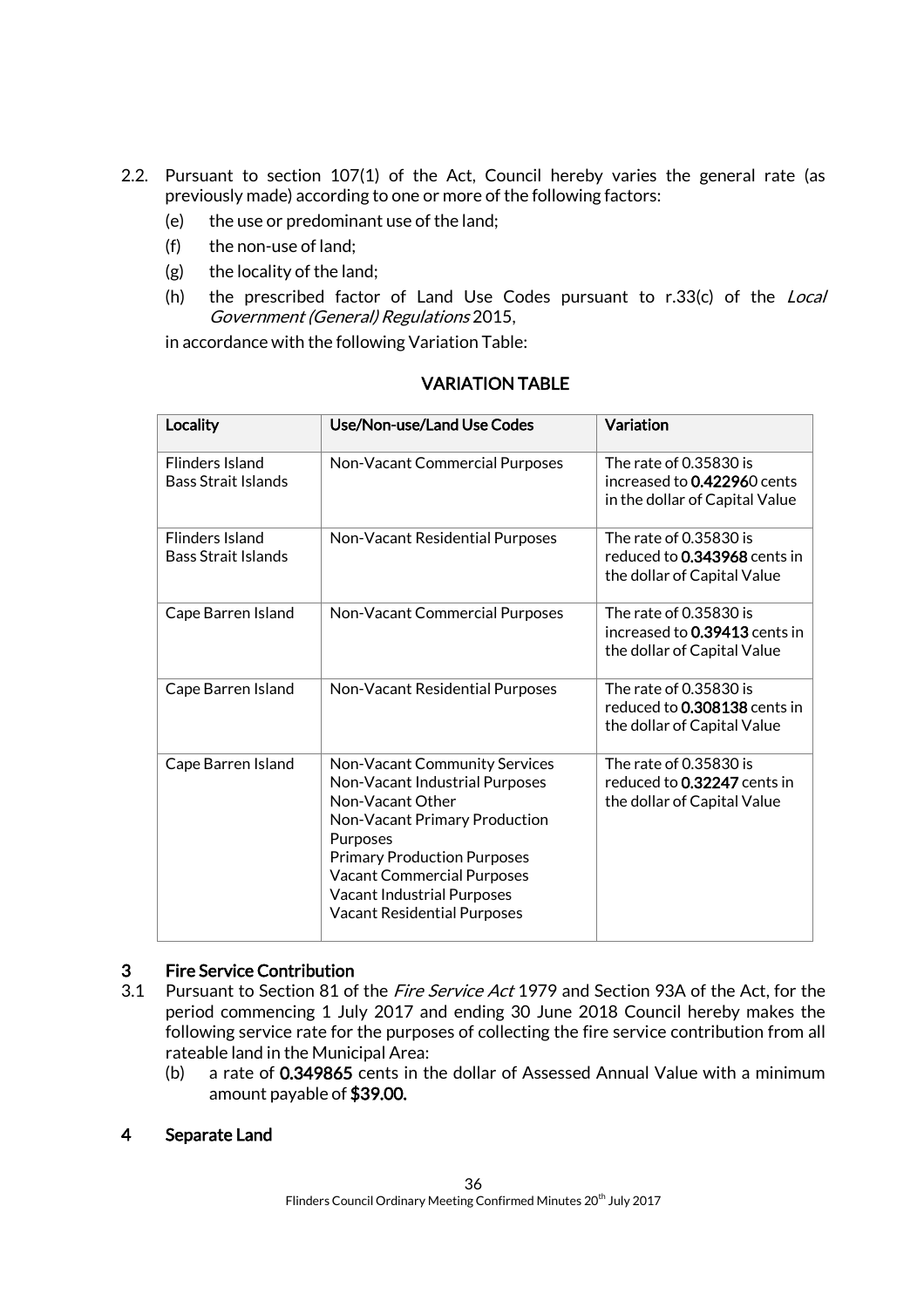4.1 For the purposes of these resolutions the rates and charges shall apply to each parcel of land which is shown as being separately valued in the valuation list prepared under the Valuation of Land Act 2001.

# 5 Adjusted Values

5.1 For the purposes of each of these resolutions any reference to Capital Value and Assessed Annual Value includes a reference to that value as may be adjusted pursuant to section 89 of the Act.

# 6 Payment of Rates & Charges

- 6.1 Pursuant to section 124 of the Act, the rates and charges as set out in parts 2 and 3 of this resolution will be payable in two instalments with the following payment schedule:
	- (c) the first instalment must be made on or before the  $20<sup>th</sup>$  day of October 2017; and
	- (d) the second instalment must be made on or before the  $23<sup>rd</sup>$  day of February 2018.
- 6.2 Where a ratepayer fails to pay any instalment within 21 days of the date on which the rates are due, the Council may require the ratepayer to pay the full amount owing for the financial year.
- 6.3 Pursuant to section 128 of the Act, if any rate or instalment is not paid on or before the date it falls due for payment Council imposes the following penalties:
	- (c) a penalty of 10% of the amount of the unpaid rate or instalment; and
	- (d) a daily interest charge of 8.4% per annum in respect of the relevant outstanding amount.
- 6.4 Pursuant to section 130 of the Act, Council offers to all ratepayers a discount of 2% if the rates and charges specified in the rates notice for the full financial year are paid by one payment on or before the 20<sup>th</sup> October 2017.

# CARRIED (5-1)

For: Mayor Carol Cox, Deputy Mayor Marc Cobham, Cr Chris Rhodes, Cr Ken Stockton and Cr Gerald Willis.

Against: Cr David Williams

Note: Cr Gerald Willis thanked staff for the work involved in producing the Rates Review.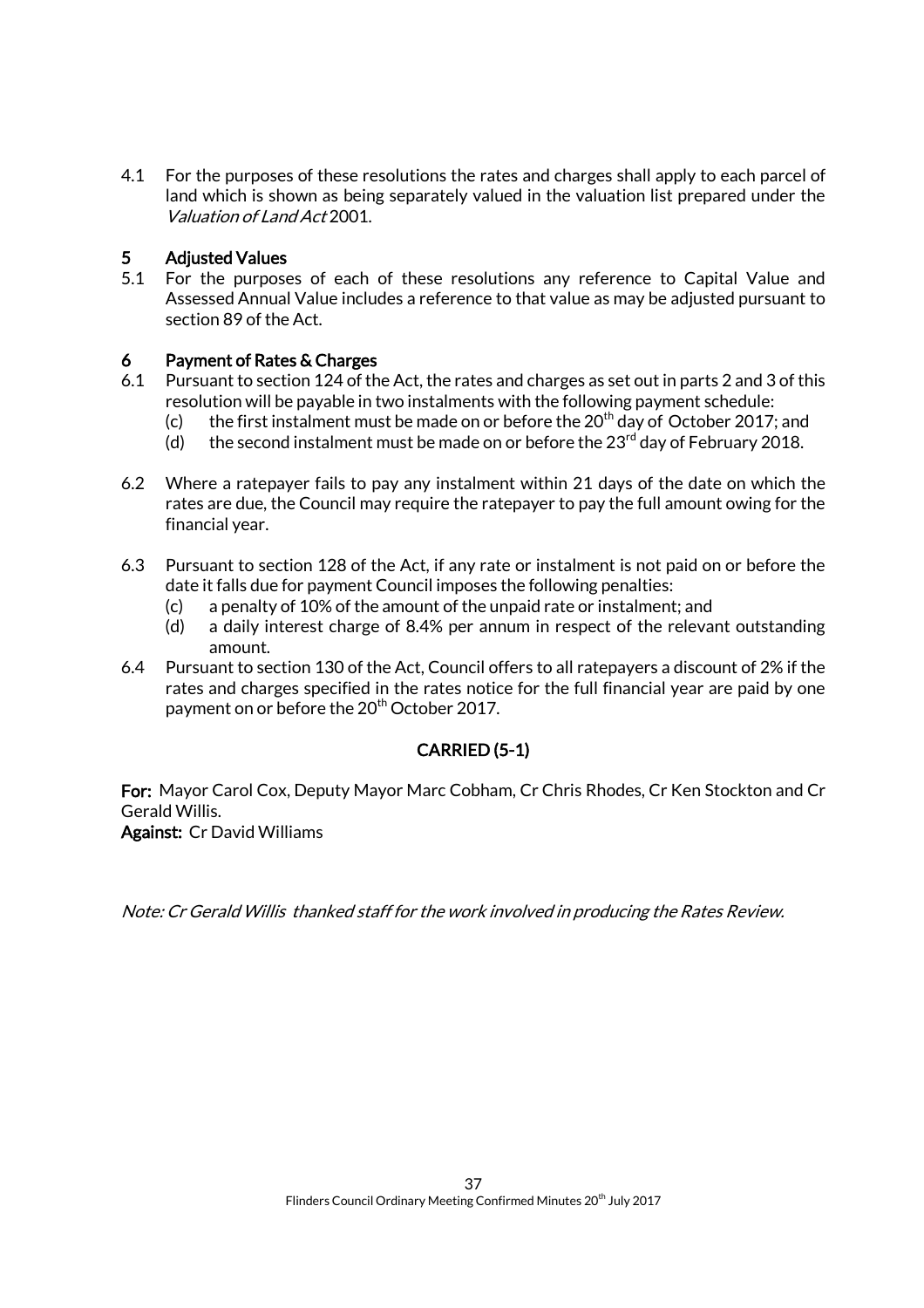# Item B3: Budget Estimates 2017/2018

| <b>ACTION</b>            | <b>Decision</b>                              |
|--------------------------|----------------------------------------------|
| <b>PROPONENT</b>         | <b>Council Officer</b>                       |
| <b>OFFICER</b>           | Sophie Pitchford, Corporate Services Manager |
| <b>FILE REFERENCE</b>    | FIN/0701                                     |
| <b>ASSOCIATED PAPERS</b> | Annexure 7: DRAFT Budget Estimates 2017/2018 |
|                          | Annexure 8: Budget Summary 2017/2018         |

# INTRODUCTION:

Section 82 of the *Local Government Act 1993* (the Act), requires Council to prepare Budget Estimates of the Council's revenue and expenditure for each financial year.

The Budget Estimates are to contain details of the following information:

- the estimated Revenue of the Council:
- the estimated Expenditure of the Council;
- the estimated Borrowings by the Council;
- the estimated Capital Works of the Council; and
- any other details required by the Minister.

In accordance with the Act the Budget Estimates must be adopted by Council before  $31<sup>st</sup>$ August each year, but cannot be adopted more than one month before the start of the financial year to which they relate.

#### PREVIOUS COUNCIL CONSIDERATION:

Budget Workshops:  $9^{th}$  May &  $29^{th}$  June

#### OFFICER'S REPORT:

The 2017/18 Budget has been developed in line with Council's Long Term Financial Plan which is critical if Council is to maintain sustainable and compliant service delivery and asset standards to the Community.

While operational outputs are proposed to increase, Council has offset some of these costs through efficiency measures and changes to outsourcing and contractor arrangements.

Council has budgeted for a total deficit of \$1,506,624 after taking into account Capital Grants & Contributions. The budgeted deficit includes a \$1,443,255 provision for depreciation and a \$1,565,305 Capital Works Program. This is in line with Council's continued push to increase its asset renewal ratio and invest in the upgrade and maintenance of its capital assets.

Council's budgeted deficit has significantly been affected by the prepayment of the Financial Assistance Grant (FAG) funding of \$667,861 in 2016/2017.

Within the 2017/2018 Budget Estimates the following have been established under legislative requirements or listed to provide further detail of their components: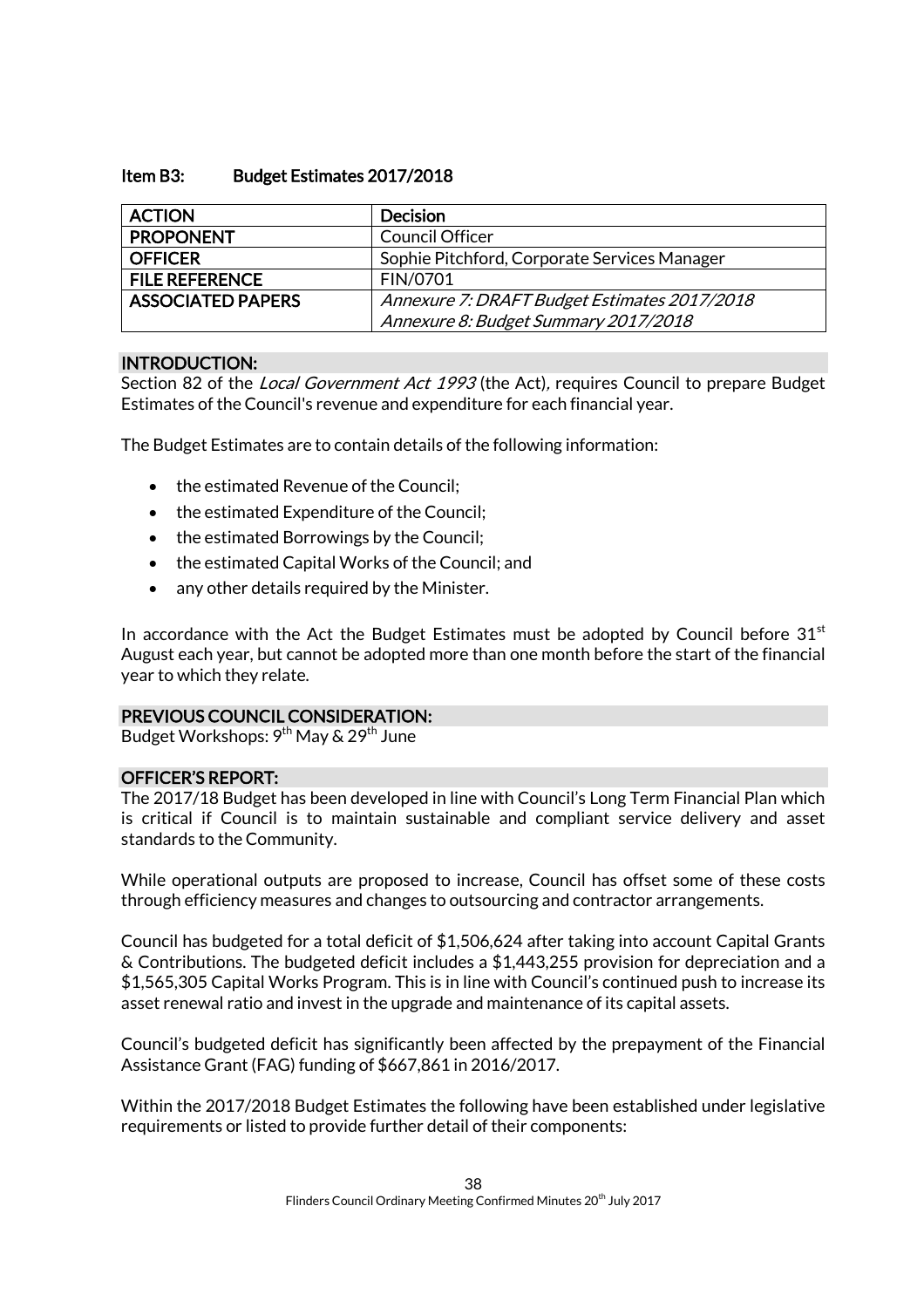# Capital Works Program

This budget provides for expenditure on Capital Works projects with a program totalling \$1,565,305. The following major projects of significance will be commenced and/or completed during the 2017-2018 financial year:

| <b>PROJECT NAME</b>                    | <b>ESTIMATE \$</b> |
|----------------------------------------|--------------------|
| <b>Road Reseals</b>                    | 314,963            |
| Road Re-sheeting                       | 214,450            |
| <b>Bridge Guard Rails</b>              | 145,000            |
| <b>Town Maintenance</b>                | 446,892            |
| Footpath Program - Inc. West & Barr St | 60,000             |

Council has identified a number of key projects below the Capital Works Program. These projects either have not been confirmed or the costs are unknown at the time of setting the annual budget.

# Commonwealth Grants

Council continues to direct attention towards improving its share of the Commonwealth Financial Assistance Grants available to Tasmanian Councils and has persisted with its request for the State Grants Commission to review the various disability factors, which form part of our assessment.

The amount budgeted for the year 2017/2018 is \$667,861 which represents only six months of Council's allocation due to the prepayment of the other six months in 2016/17. The funding includes a CPI increase which had previously been frozen by the Federal Government. This will be apportioned as follows:-

| <b>CATEGORY</b>              | AMOUNT\$ |
|------------------------------|----------|
| Road / Bridge Funds          | 357,696  |
| <b>General Purpose Funds</b> | 310,165  |

# **Conclusion**

I now submit the Budget Estimates 2017/2018 for consideration and adoption by Council.

# STATUTORY REQUIREMENT:

Local Government Act 1993

# POLICY/STRATEGIC IMPLICATIONS:

- 4. Strategic, Efficient and Effective Organisation Responding to risks and opportunities.
	- 4.3 Ensure Council meets its statutory obligations and manages corporate and community risk.

4.3.12 Annual budget estimates and reviews.

# BUDGET AND FINANCIAL IMPLICATIONS:

The adoption of these Budget Estimates provides the necessary funds for the implementation of the proposed Annual Plan 2017-18 and to achieve Council's strategic outcomes detailed in Council's draft Strategic Plan.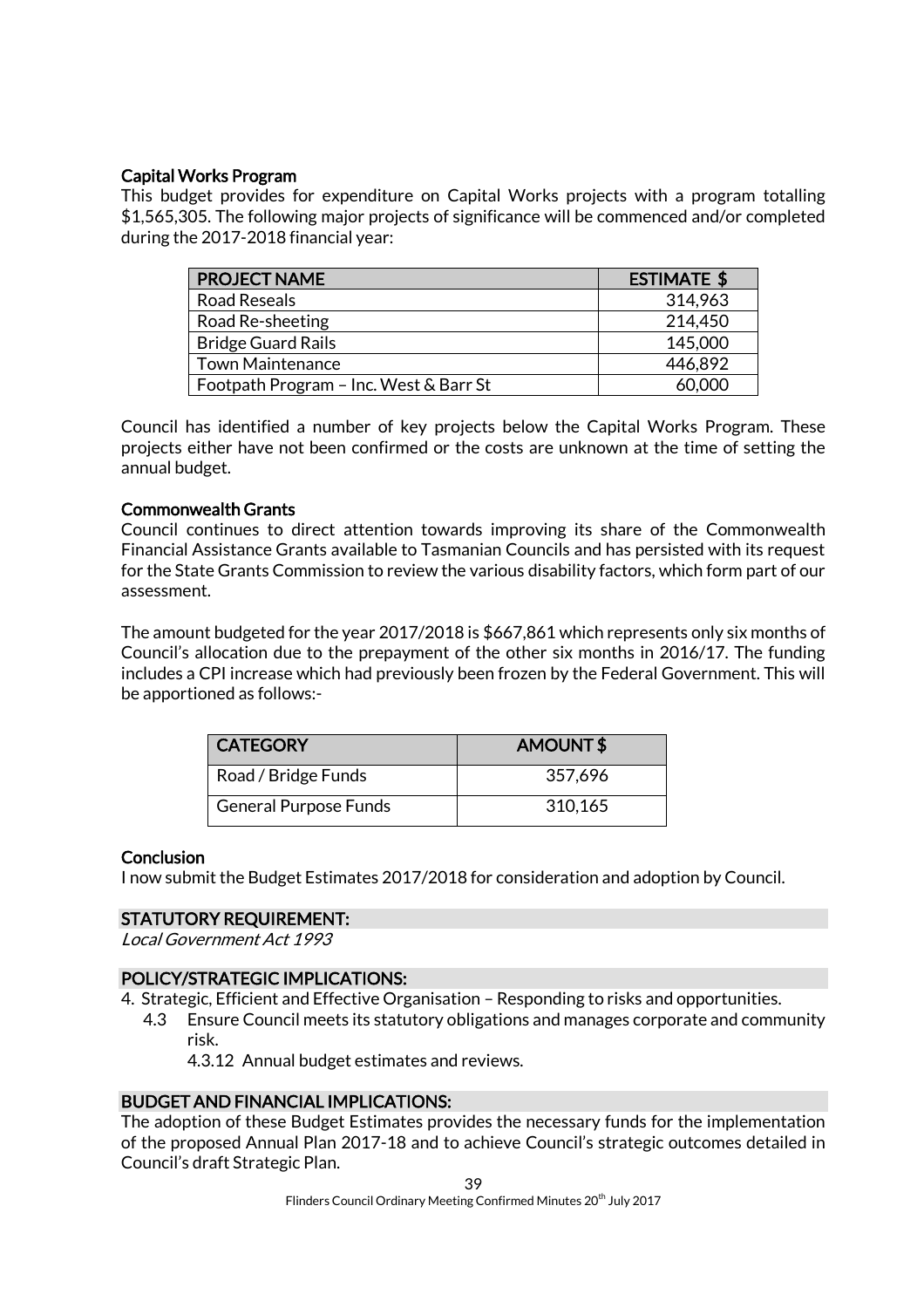# RISK/LIABILITY:

Maintaining Council in a sound financial position is a critical function of Council. Failure to be financially accountable has significant implications for Council.

## VOTING REQUIREMENTS:

Absolute Majority

# OFFICER'S RECOMMENDATIONS:

That in accordance with the provisions of Section 82 of the Local Government Act 1993, the Budget Estimates for the Financial Year 1July 2017 to 30June 2018 be adopted.

## DECISION:

## 172.07.2017 Moved: Cr D Williams Seconded: Cr G Willis

That in accordance with the provisions of Section 82 of the Local Government Act 1993, the Budget Estimates for the Financial Year 1July 2017 to 30June 2018 be adopted.

# CARRIED UNANIMOUSLY (6-0)

For: Mayor Carol Cox, Deputy Mayor Marc Cobham, Cr Chris Rhodes, Cr Ken Stockton, Cr David Williams and Cr Gerald Willis.

Note: Deputy Mayor Marc Cobham thanked staff for the work involved in producing the Budget.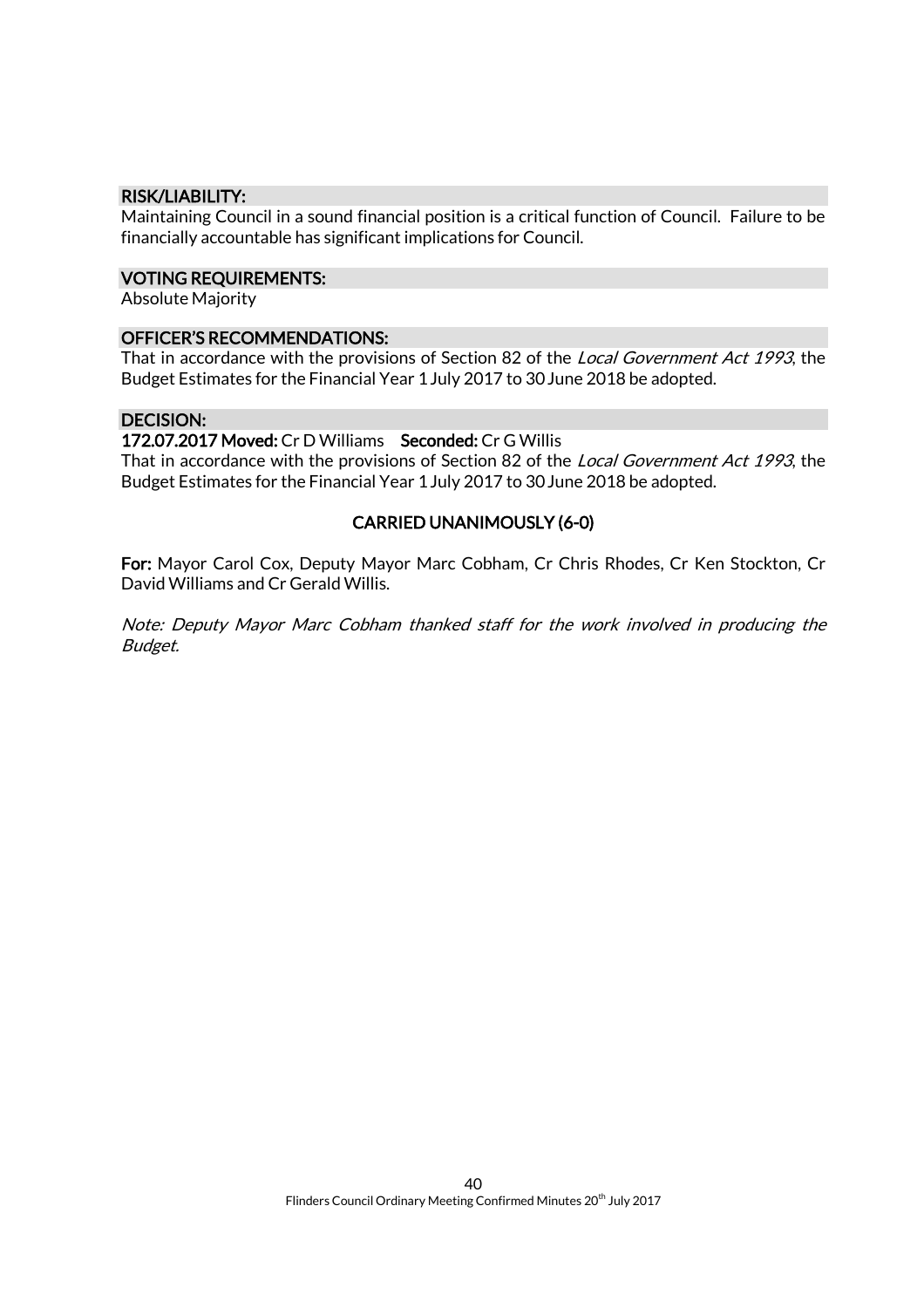## Item B4: Credit Card Policy

| <b>ACTION</b>            | <b>Decision</b>                                  |
|--------------------------|--------------------------------------------------|
| <b>PROPONENT</b>         | <b>Council Officer</b>                           |
| <b>OFFICER</b>           | Sophie Pitchford, Corporate Services Manager     |
| <b>FILE REFERENCE</b>    | FIN/0502                                         |
| <b>ASSOCIATED PAPERS</b> | <b>Annexure 9: Credit Card Policy Submission</b> |
|                          | Annexure 10: DRAFT Credit Card Procedures        |

## INTRODUCTION:

Council's Policy Manual is an important document of Council as it provides direction to Staff, Management and Councillors. Many of the policies are required by, or relate to, legislation and in most instances help manage Council's exposure to risk.

## PREVIOUS COUNCIL CONSIDERATION:

| 20 <sup>th</sup> August 2009 |
|------------------------------|
| $18th$ June 2015             |
| $5th$ May 2017               |
| $15th$ June 2017             |
|                              |

## OFFICER'S REPORT:

Council has a policy that states that policies should be reviewed at least every four (4) years by the then elected members.

The Credit Card Policy was reviewed and updated in accordance with the recent audit conducted by the Tasmanian Audit Office. The policy was adopted by Council at the 18<sup>th</sup> May 2017 Ordinary Council Meeting and allowed to lie on the table for public comment until the  $22<sup>nd</sup>$  June 2017. During the public consultation period, one submission was received with suggested changes to the policy (Annexure 9) which is now presented to Council for consideration.

In keeping with best practice a separate procedure has been developed to provide the guidelines by which the policy is to be executed. This is also presented to Council for consideration (Annexure 10).

#### STATUTORY REQUIREMENT:

Local Government Act 1993 Local Government (Meeting Procedures) Regulations 2015

#### POLICY/STRATEGIC IMPLICATIONS:

4. Strategic, Efficient and Effective Organisation - Responding to risks and opportunities.

4.3 Ensure Council meets its statutory obligations and manages corporate and community risk.

4.3.9 Maintain Council's Policy Manual and Instrument of Delegation.

# RISK/LIABILITY:

Adoption of this policy and ensuring that Management, Staff and Councillors are aware of and follow this policy will help to reduce Council's exposure to risk in this area.

41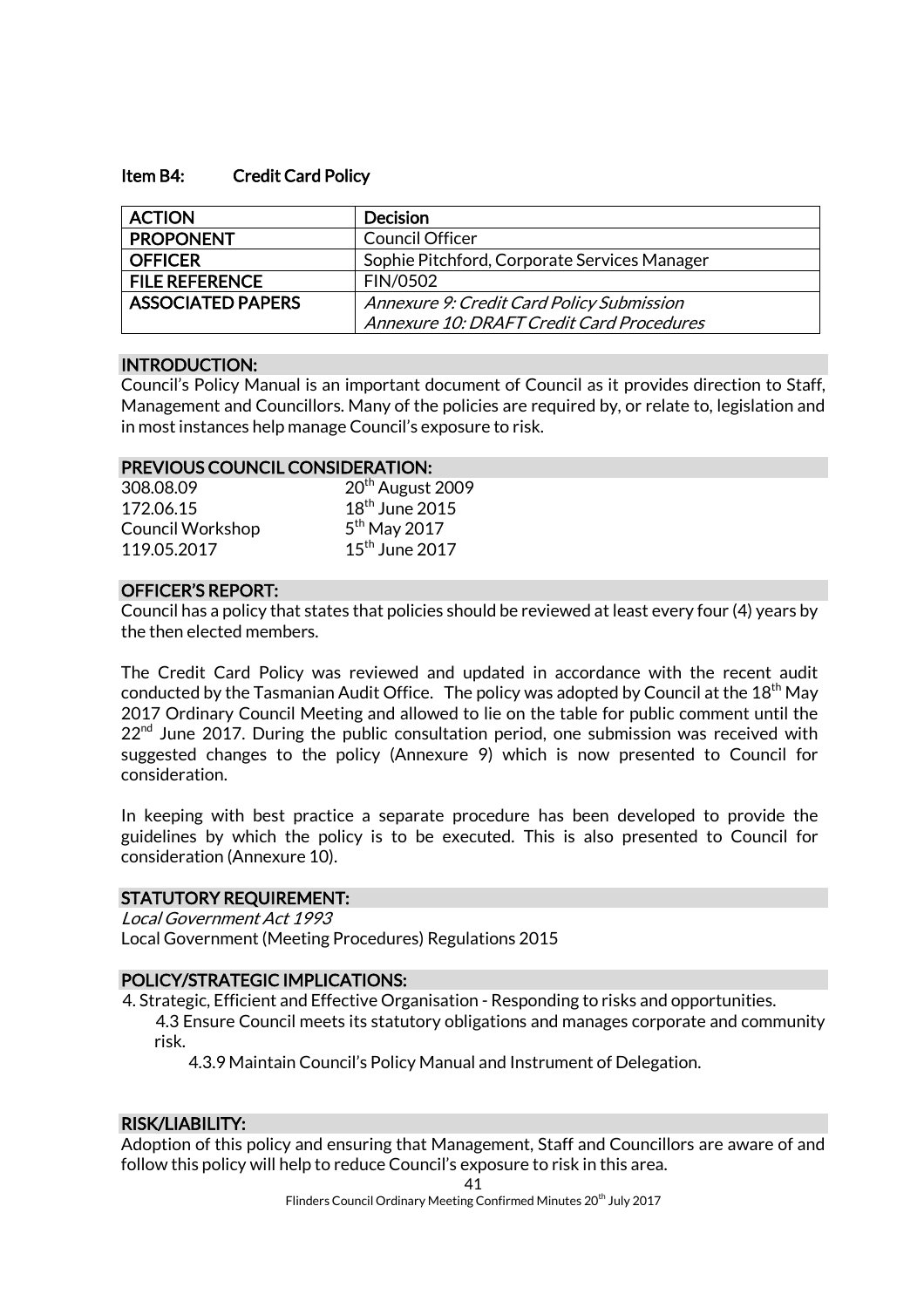# VOTING REQUIREMENTS:

Simple Majority

## OFFICER'S RECOMMENDATION:

That Council considers the submission on the Credit Card Policy and the newly drafted Credit Card Procedures with the view to adopting same.

#### DECISION:

173.07.2017 Moved: Cr G Willis Seconded: Cr D Williams

That Council adopts the Credit Card Policy (Annexure 9) and the newly drafted Credit Card Procedures as included in the agenda.

# CARRIED UNANIMOUSLY (6-0)

For: Mayor Carol Cox, Deputy Mayor Marc Cobham, Cr Chris Rhodes, Cr Ken Stockton, Cr David Williams and Cr Gerald Willis.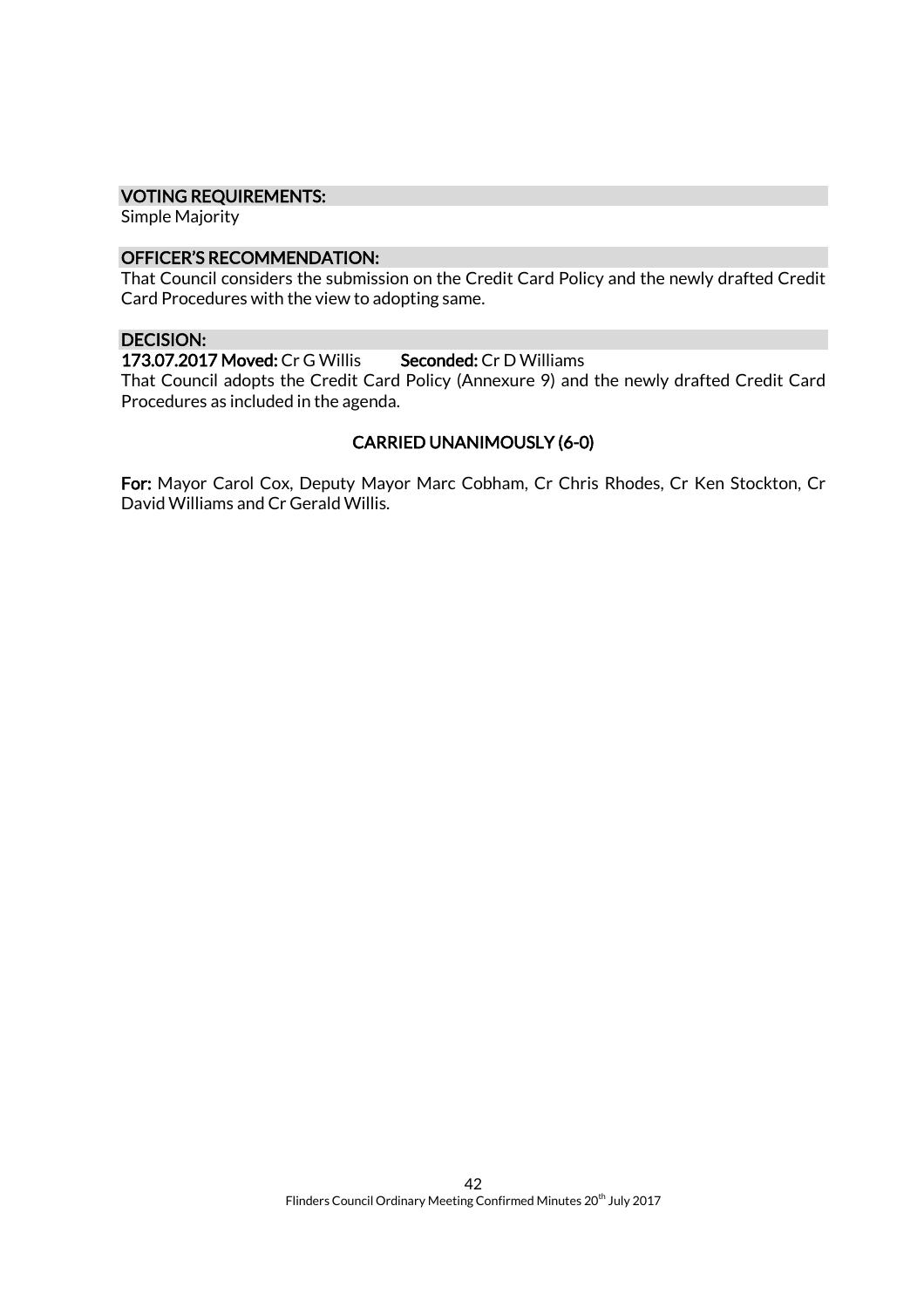## Item B5: Investment Policy

| <b>ACTION</b>            | <b>Decision</b>                              |
|--------------------------|----------------------------------------------|
| <b>PROPONENT</b>         | Council Officer                              |
| <b>OFFICER</b>           | Sophie Pitchford, Corporate Services Manager |
| <b>FILE REFERENCE</b>    | FIN/0501, ADM/0900                           |
| <b>ASSOCIATED PAPERS</b> | Annexure 11: Investment Policy               |

# INTRODUCTION:

Council's Policy Manual is an important document of Council as it provides direction to Staff, Management and Councillors. Many of the policies are required by, or relate to, legislation and in most instances help manage Council's exposure to risk.

# PREVIOUS COUNCIL CONSIDERATION:

| $21st$ May 2009                 | 170.05.09                  |
|---------------------------------|----------------------------|
| 18 <sup>th</sup> December 2014  | 952.12.2014                |
| 10 <sup>th</sup> September 2015 | <b>Councillor Workshop</b> |
| 11 <sup>th</sup> November 2015  | <b>Councillor Workshop</b> |
| 24 <sup>th</sup> November 2015  | 314.11.2015                |
| 21 <sup>st</sup> January 2016   | 04.01.2016                 |
| 17 March 2016                   | 51.03.2016                 |
| $1st$ June 2017                 | <b>Councillor Workshop</b> |
| $6th$ July 2017                 | <b>Councillor Workshop</b> |

# OFFICER'S REPORT:

After extensive discussions with Council's Investment Adviser, in order to devise the optimum strategy and asset allocation for Council to achieve the desired returns, a number of changes to the current policy have been suggested.

As it stands, the clause under Section 5. Prohibited Investments, Item C., eliminates the use of any managed fund investments which use derivatives. The exclusion of derivatives could significantly reduce the investment solutions available to Council. Therefore, it is suggested that imposing specific rules around the use of derivatives is a more practical and meaningful approach.

Derivatives are employed for the purposes of implementing asset allocation decisions and controlling factors such as volatility and performance risks (absolute or relative).

Derivative instruments are also used to implement directional views on markets where they represent the most efficient mechanism for gaining exposure. This might be for a variety of reasons including reduced market impact, reduced transaction costs, tax advantages or the opportunities that they offer to create custom-built risk/return payoff profiles.

To allow for the use of derivatives, but only special types of instruments and only in certain circumstances, changes have been made in the Investment Policy.

In addition to the inclusion of derivatives, Council's investments would be better served if the interest was re-invested when it falls due, in order to take advantage of the compounding effect.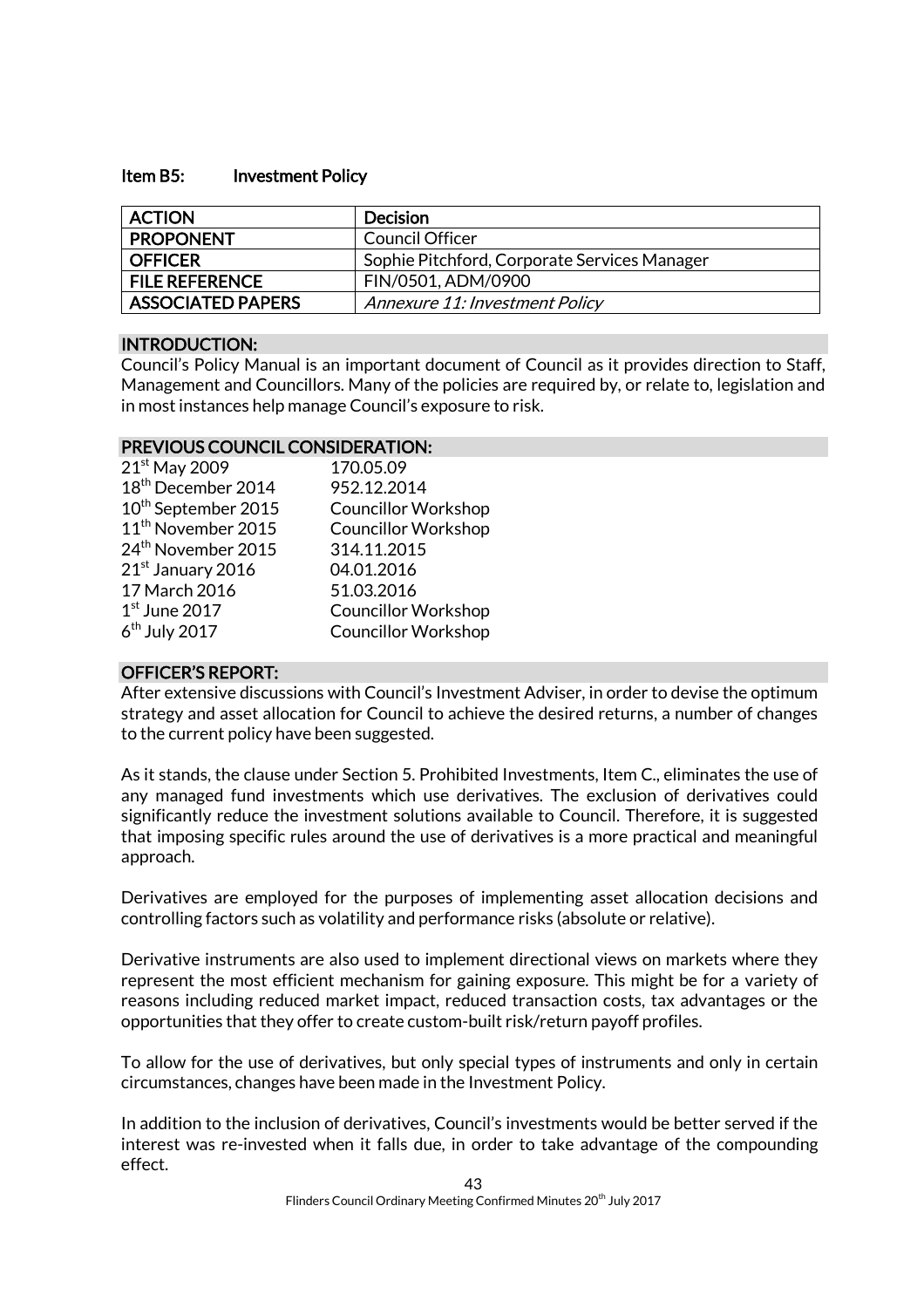The revised investment policy will allow Council to invest funds into an "all-weather portfolio"; one that can deliver a smooth return in most market conditions and through various market cycles.

# STATUTORY REQUIREMENT:

Trustee Amendment (Investment Powers) Act 1997

# POLICY/STRATEGIC IMPLICATIONS:

4. Strategic, Efficient and Effective Organisation - Responding to risks and opportunities. 4.3 Ensure Council meets its statutory obligations and manages corporate and community risk.

4.3.9 Maintain Council's Policy Manual and Instrument of Delegation.

## RISK/LIABILITY:

Adoption of this policy and ensuring that Management, Staff and Councillors are aware of and follow this policy will help to reduce Council's exposure to risk in this area.

## VOTING REQUIREMENTS:

Simple Majority

# OFFICER'S RECOMMENDATION:

That Council adopts the revised Investment Policy and agrees to re-invest interest as and when it falls due.

# DECISION:

174.07.2017 Moved: Cr D Williams Seconded: Deputy Mayor M Cobham

That Council agrees to re-invest interest as and when it falls due and also adopts the revised Investment Policy and allows it to lie on the table for 28 days.

# CARRIED UNANIMOUSLY (6-0)

For: Mayor Carol Cox, Deputy Mayor Marc Cobham, Cr Chris Rhodes, Cr Ken Stockton, Cr David Williams and Cr Gerald Willis.

#### C. GOVERNANCE

Item C1: 2017/2018 Annual Plan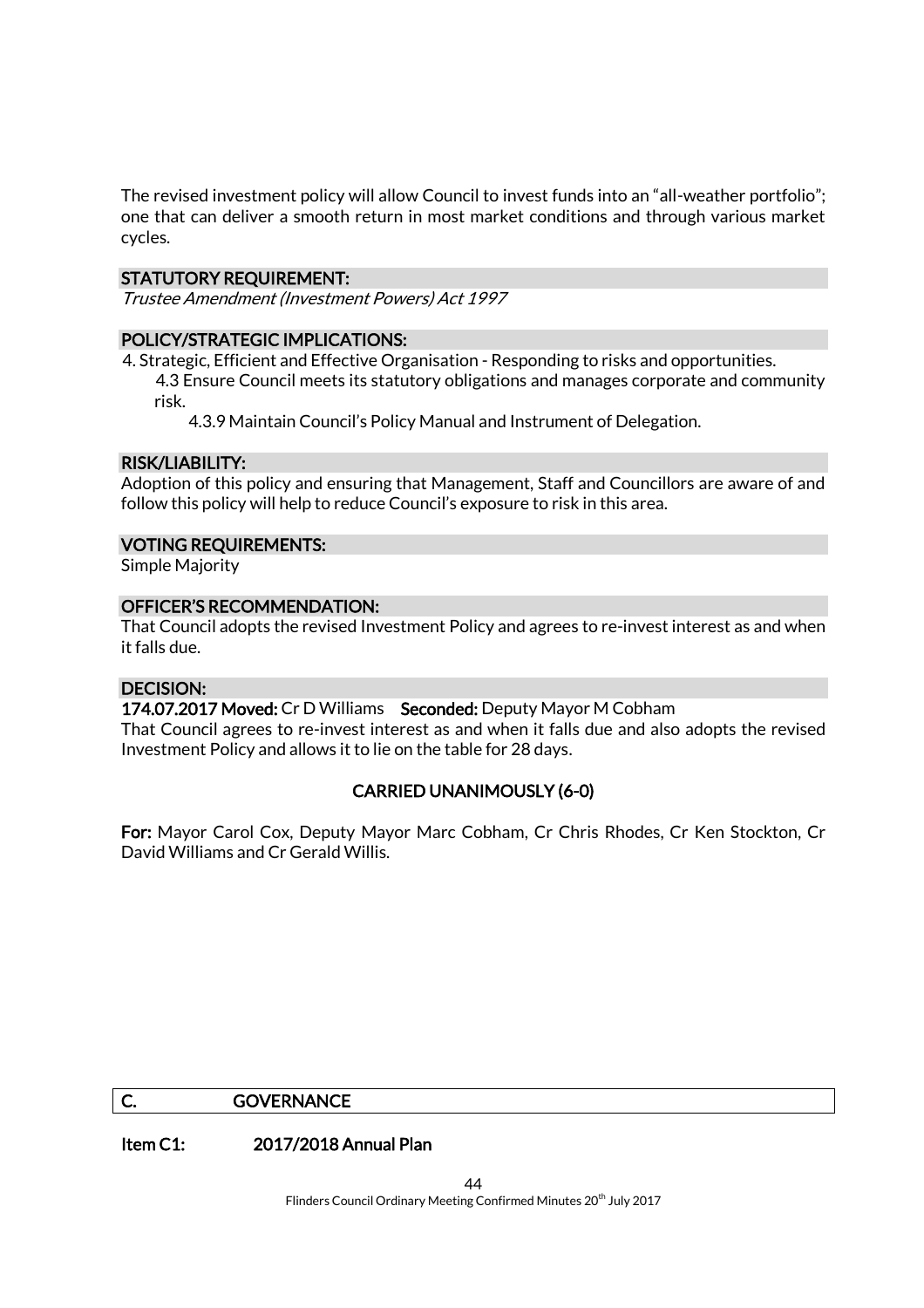| <b>ACTION</b>            | <b>Decision</b>                                 |
|--------------------------|-------------------------------------------------|
| <b>PROPONENT</b>         | <b>Council Officer</b>                          |
| <b>OFFICER</b>           | <b>Bill Boehm, General Manager</b>              |
| <b>FILE REFERENCE</b>    | ADM/0200                                        |
| <b>ASSOCIATED PAPERS</b> | Annexure 12: DRAFT Flinders Council Annual Plan |
|                          | 2017/2018                                       |

## INTRODUCTION:

Section 71 of the *Local Government Act 1993* requires Council to prepare an Annual Plan for the municipal area each financial year. An Annual Plan is to be consistent with the Strategic Plan and include a statement of the manner in which Council is to meet the goals and objectives of the Strategic Plan. A summary of the major strategies to be used in relation to its public health goals and objectives is also required.

# PREVIOUS COUNCIL CONSIDERATION:

Annually

# OFFICER'S REPORT:

The Annual Plan is the document upon which Council's operations and service delivery will be based for 2017/2018. The Plan sets out actions, tasks and projects to be undertaken in the year ahead and how these relate to Council's Strategic Plan.

Of utmost importance is that this document forms part of the budget process. The Annual Plan identifies Council's significant service delivery activities and provides the link between the budget, strategic objectives and measurement tools to track achievements towards these outputs.

The 2017/2018 year will see Council continue to provide cost-effective and communityfocused service provision combined with the development and implementation of important strategic documents to guide the Council, Community and service provision in the years ahead.

Council has a statutory requirement to align its services and operations with a Strategic Plan. This Plan is critical to ensuring that the goals and aspirations of the Municipality are taken into account when Council sets its annual priorities, operational plans and budget allocations.

Adoption of the Annual Plan is recommended.

# STATUTORY REQUIREMENT:

Local Government Act 1993

# POLICY/STRATEGIC IMPLICATIONS:

4. Strategic, Efficient and Effective Organisation

- 4.3 Ensure Council meets its statutory obligations and manages corporate and community risk.
	- 4.3.3 Annual Plans and Reports prepared in accordance with the *Local Government* Act 1993.
		- 4.3.3.1 Prepare and deliver an Annual Plan and Annual Report.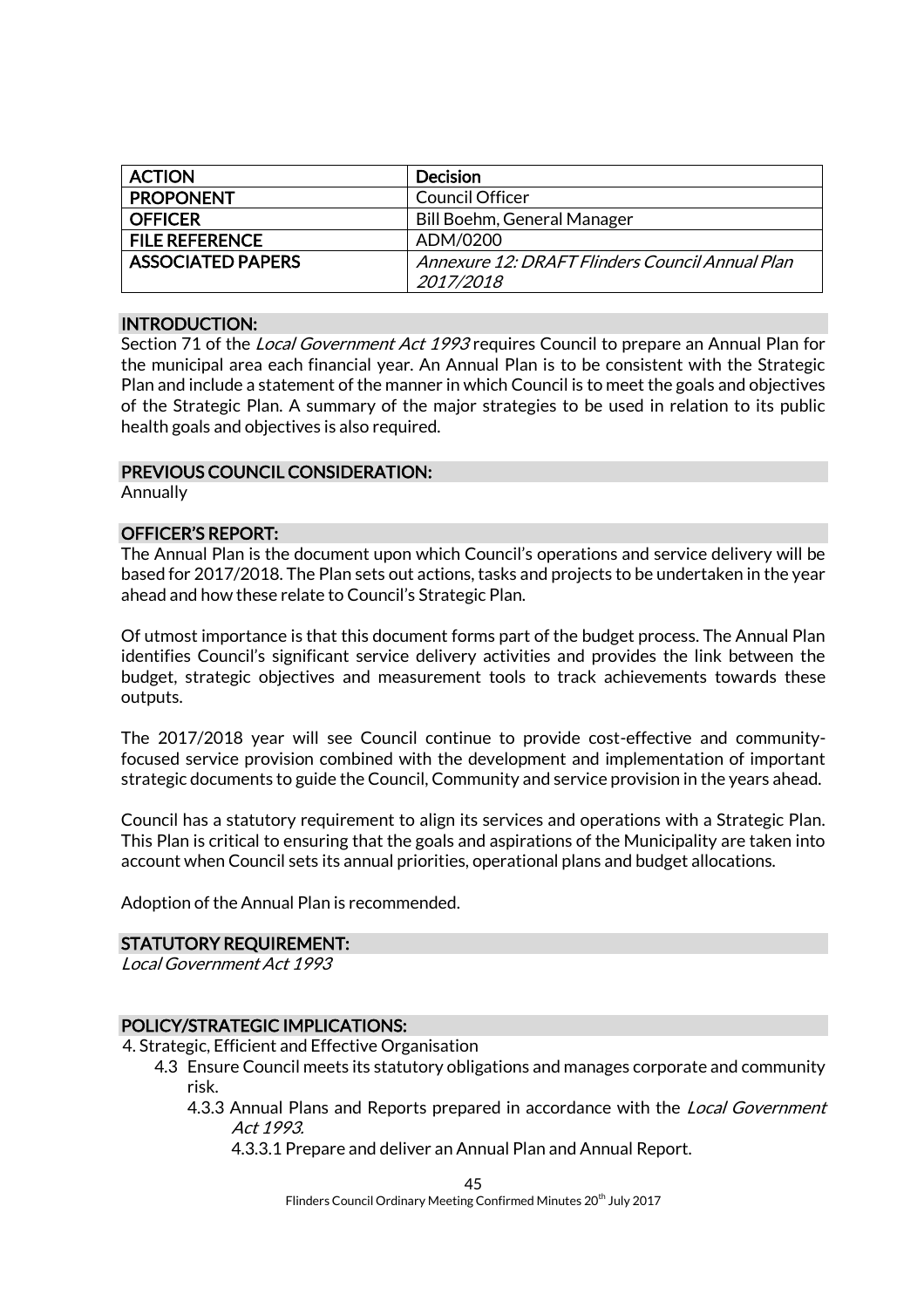# BUDGET AND FINANCIAL IMPLICATIONS:

Minimal

# RISK/LIABILITY:

No foreseen risks.

# VOTING REQUIREMENTS:

Absolute Majority

# OFFICER'S RECOMMENDATION:

That Council receives and adopts the Flinders Council Annual Plan 2017/2018 and authorises the General Manager to:

- 1. Make a copy of the Annual Plan available for public inspection at the Council office during ordinary business hours; and
- 2. Provide the Director of Local Government and the Director of Public Health with a copy of the Annual Plan.

# DECISION:

175.07.2017 Moved: Deputy Mayor M Cobham Seconded: Cr D Williams

That Council receives and adopts the Flinders Council Annual Plan 2017/2018 including changes to KPI 3.2.1.1 and Action 2.1.1.9 and authorises the General Manager to:

- 1. Make a copy of the Annual Plan available for public inspection at the Council office during ordinary business hours; and
- 2. Provide the Director of Local Government and the Director of Public Health with a copy of the Annual Plan.

# CARRIED UNANIMOUSLY (6-0)

For: Mayor Carol Cox, Deputy Mayor Marc Cobham, Cr Chris Rhodes, Cr Ken Stockton, Cr David Williams and Cr Gerald Willis.

Note: Deputy Mayor Marc Cobham thanked staff for the work involved in producing the Annual Plan.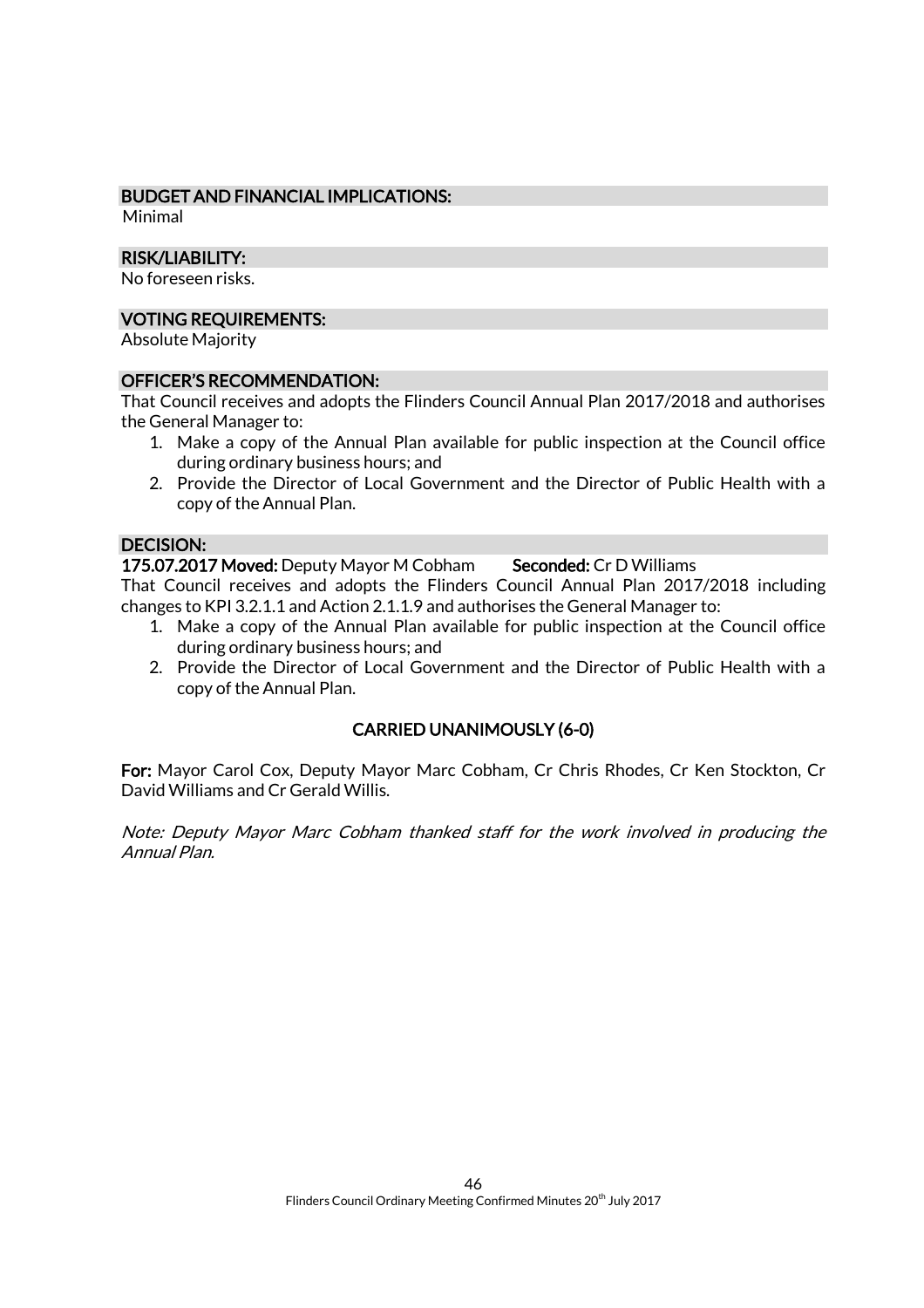#### Item C2: Use of the Flinders Council Common Seal

| <b>ACTION</b>            | Information                                          |
|--------------------------|------------------------------------------------------|
| <b>PROPONENT</b>         | Council Officer                                      |
| <b>OFFICER</b>           | Bill Boehm, General Manager                          |
| <b>FILE REFERENCE</b>    | GOV/1000                                             |
| <b>ASSOCIATED PAPERS</b> | Annexure13: Common Seal Register 13.04.17 - 10.07.17 |

## INTRODUCTION:

The purpose of this report is to provide Councillors with an update on the use of the Flinders Council Common Seal, as per the council motion 216.09.2016 passed at the  $22<sup>nd</sup>$  September 2016 Council Meeting.

## PREVIOUS COUNCIL CONSIDERATION:

216.09.2016 22nd September 2016 From January 2017, considered quarterly.

# OFFICER'S REPORT:

The use of the Flinders Council Common Seal binds the Council to act in accordance with the provisions of the document to which it is attached and it is important that Councillors know the details of those documents so that they are aware of commitments to which the Council has become obligated.

The Flinders Council Common Seal Register was created on 26<sup>th</sup> September 2016 and is available to Councillors on request at any time. A report on the use of the Flinders Council Common Seal will be included in Council Meeting Agendas on a quarterly basis.

Annexure 13 details the use of the Flinders Council Common Seal from the  $13<sup>th</sup>$  April -  $10<sup>th</sup>$  July 2017.

# STATUTORY REQUIREMENT:

Local Government Act 1993

# POLICY/STRATEGIC IMPLICATIONS:

No policy exists on this matter.

BUDGET AND FINANCIAL IMPLICATIONS: Nil

# RISK/LIABILITY:

Minimum

# VOTING REQUIREMENTS:

Simple Majority

# OFFICER'S RECOMMENDATION:

That the report on the use of the Flinders Council Common Seal from  $13<sup>th</sup>$  April -  $10<sup>th</sup>$  July 2017 be received.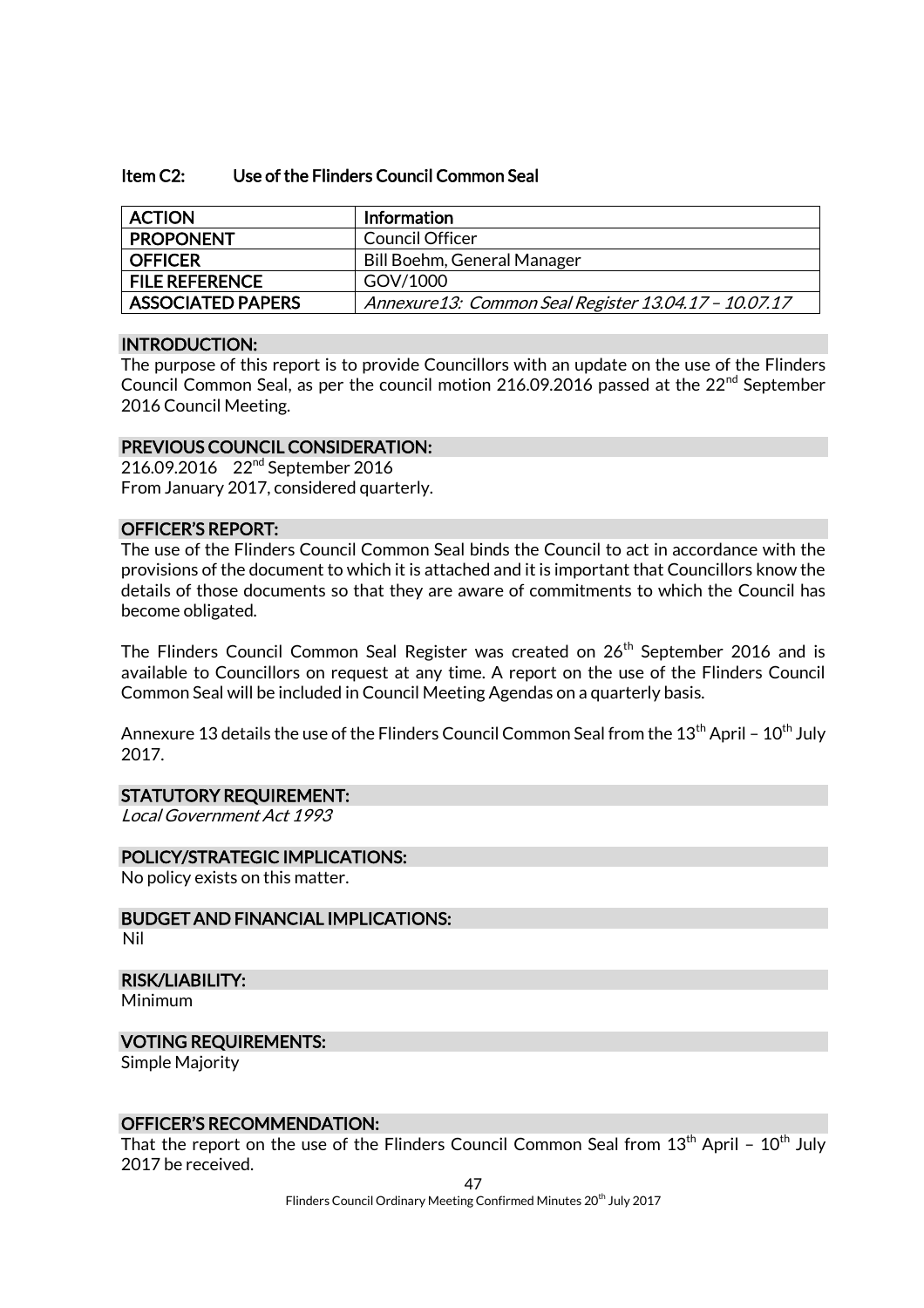# DECISION:

176.07.2017 Moved: Cr D Williams Seconded: Deputy Mayor M Cobham

That the report on the use of the Flinders Council Common Seal from  $13<sup>th</sup>$  April -  $10<sup>th</sup>$  July 2017 be received.

# CARRIED UNANIMOUSLY (6-0)

For: Mayor Carol Cox, Deputy Mayor Marc Cobham, Cr Chris Rhodes, Cr Ken Stockton, Cr David Williams and Cr Gerald Willis.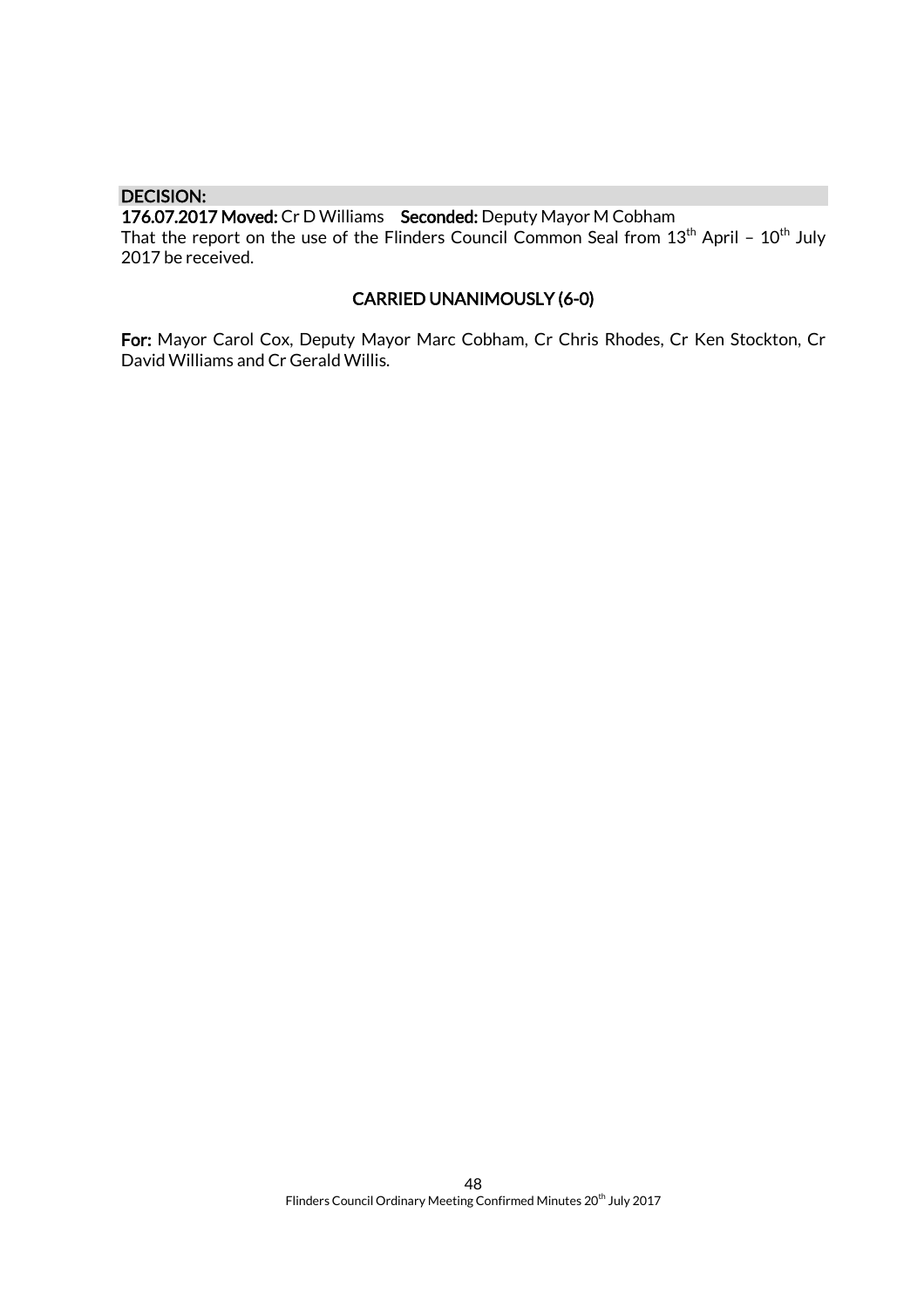# Item C3: Public Interest Disclosure Procedures

| <b>ACTION</b>            | <b>Decision</b>                                |
|--------------------------|------------------------------------------------|
| <b>PROPONENT</b>         | <b>Council Officer</b>                         |
| <b>OFFICER</b>           | Bill Boehm, General Manager                    |
| <b>FILE REFERENCE</b>    | LEG/0800                                       |
| <b>ASSOCIATED PAPERS</b> | Annexure 14: DRAFT Public Interest Disclosures |
|                          | <b>Procedures for Flinders Council</b>         |

# INTRODUCTION:

The Public Interest Disclosure Act 2001 requires Council to establish procedures that comply with the guidelines and standards outlined in s60(3) of the said Act. These procedures require review and resubmission to the Tasmanian Ombudsman for approval under s60(3) every 3 years.

# PREVIOUS COUNCIL CONSIDERATION:

| 184.06.2011 | $16th$ June 2011 |
|-------------|------------------|
| 834.06.2014 | $19th$ June 2014 |

# OFFICER'S REPORT:

The Public Interest Disclosure Act 2001 was established to encourage and facilitate disclosures of improper conduct by public officers and public bodies:

- to protect persons making those disclosures, and others, from reprisals;
- to provide for the matters disclosed to be properly investigated and dealt with; and
- to provide all parties involved in the disclosures with natural justice.

In colloquial terms, the Act is about "whistle-blowing" in the Tasmanian public sector. The Act is based on the precepts that it is in the public interest for whistle-blowing to occur, and that this will be encouraged and facilitated by providing due protection for whistle-blowers, and by ensuring that disclosures made are properly investigated and dealt with accordingly.

The Act is quite clear about who can make such disclosures and the process and protection offered to all parties to such a claim. The procedures provided and developed for Council have been done so from the model standards supplied by the Ombudsman and comply in all respects to the format required under the Act.

The preparation of these procedures is delegated specifically to the principal officer of the public body, in this case the General Manager of the Flinders Council. Flinders Council's procedures were initially adopted at the 16<sup>th</sup> June 2011 Ordinary Meeting of Council and sent to the Ombudsman for formal ratification.

As required by the Act, it is again time to review the procedures. The Ombudsman has published revised Guidelines and Standards for Procedures to be followed by Public Bodies under s38 of the Act. Updated model procedures were provided to Council which includes a new flowchart. Flinders Council's Public Interest Disclosure Procedures have been revised accordingly and are now presented to Council for consideration. Once adopted they will be sent to the Ombudsman for formal approval under s60(3) of the Act.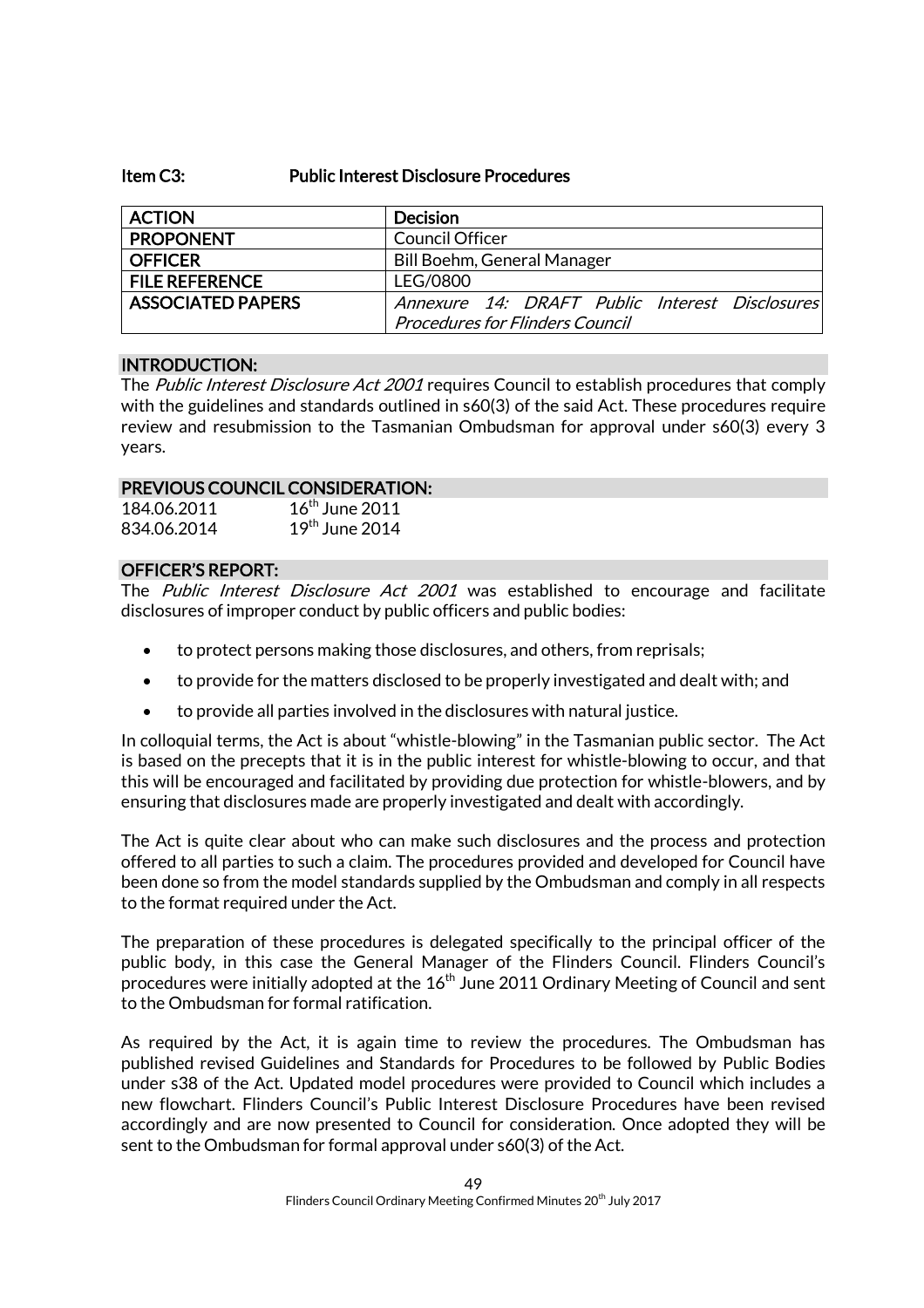# STATUTORY REQUIREMENT:

Local Government Act 1993 Public Interest Disclosure Act 2001

# POLICY/STRATEGIC IMPLICATIONS:

- 4. Strategic, Efficient and Effective Organisation Responding to risks and opportunities.
	- 4.3 Ensure Council meets its statutory obligations and manages corporate and community risk.
		- 4.3.10 Requirements of the *Public Interest Disclosure Act 2002* complied with by responding to disclosures.

# BUDGET AND FINANCIAL IMPLICATIONS:

Minimal

# RISK/LIABILITY:

No unforeseen risks

# VOTING REQUIREMENTS:

Simple Majority

# OFFICER'S RECOMMENDATION:

That Council resolves to:

- 1) Adopt the revised document Flinders Council's Public Interest Disclosure Procedures dated July 2017
- 2) Submit the document to the Ombudsman for approval.
- 3) Review the procedures (as required under the Act) every 3 years.

# DECISION:

177.07.2017 Moved: Cr G Willis Seconded: Deputy Mayor M Cobham

That Council resolves to:

- 1) Adopt the revised document Flinders Council's Public Interest Disclosure Procedures dated July 2017
- 2) Submit the document to the Ombudsman for approval.
- 3) Review the procedures (as required under the Public Interest Disclosure Act 2002) every 3 years.

# CARRIED UNANIMOUSLY (6-0)

For: Mayor Carol Cox, Deputy Mayor Marc Cobham, Cr Chris Rhodes, Cr Ken Stockton, Cr David Williams and Cr Gerald Willis.

The Mayor called a break in the meeting at 2.22pm and resumed the meeting at 2.30pm.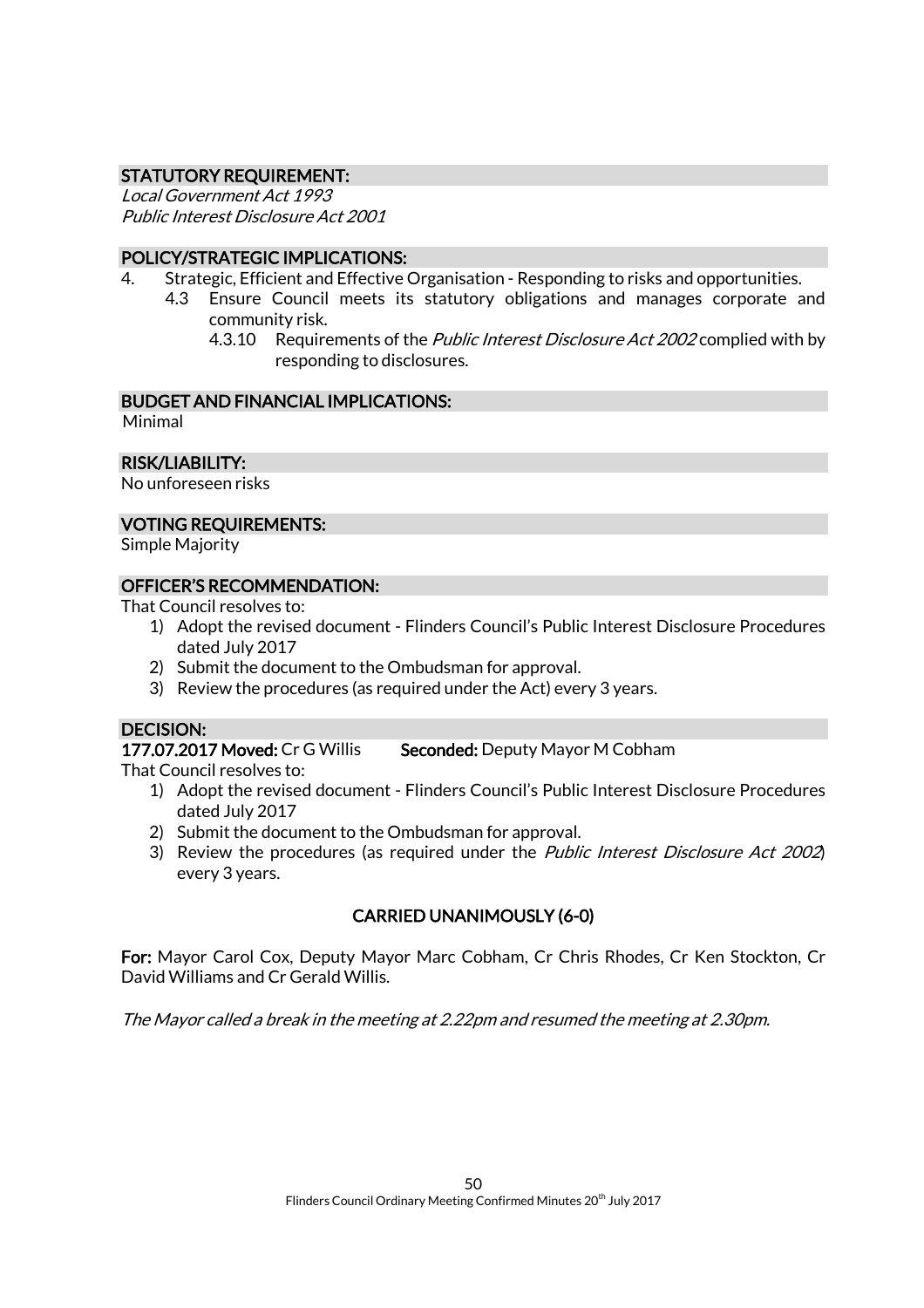# Item C4: Local Government of Tasmania (LGAT) Annual General Meeting and General Meeting

| <b>ACTION</b>            | <b>Decision</b>                                      |
|--------------------------|------------------------------------------------------|
| <b>PROPONENT</b>         | Council Officer                                      |
| <b>OFFICER</b>           | <b>Bill Boehm, General Manager</b>                   |
| <b>FILE REFERENCE</b>    | COU/0303                                             |
| <b>ASSOCIATED PAPERS</b> | Annexure 15: LGAT General Meeting Agenda July 2017   |
|                          | Annexure 16: LGAT General Meeting Attachments        |
|                          | Annexure 17: LGAT Annual General Meeting Agenda July |
|                          | 2017                                                 |
|                          | Annexure 18: LGAT Annual General Meeting Attachments |

# INTRODUCTION:

The LGAT General Meeting and Annual General Meeting will be held on the 26<sup>th</sup> July 2017. The meetings' Agendas and Attachments are provided for elected members as Annexures 15 - 18 and can be accessed at the LGAT website through the following links:

General Meeting papers[: http://www.lgat.tas.gov.au/page.aspx?u=782#e1092](http://www.lgat.tas.gov.au/page.aspx?u=782#e1092)

AGM papers: <http://www.lgat.tas.gov.au/page.aspx?u=333>

# PREVIOUS COUNCIL CONSIDERATION:

Council considers the LGAT General Meeting and Annual General Meeting Agendas at the Ordinary Council meeting prior to the LGAT General Meeting and Annual General Meeting to allow Council to inform the Mayor of what position it wishes the Mayor to take in relation to voting on specific matters.

## OFFICER'S REPORT:

A number of motions are included in the LGAT General Meeting Agenda and decisions sought in the Annual General Meeting Agenda. Council provides direction to the Mayor in relation to voting on these matters.

# STATUTORY REQUIREMENT:

Nil

# POLICY/STRATEGIC IMPLICATIONS:

4. Strategic, Efficient and Effective Organisation - Responding to risks and opportunities. 4.1 Remain actively engaged with internal and external stakeholders providing regional leadership.

# BUDGET AND FINANCIAL IMPLICATIONS:

No known budget implications at this time.

#### RISK/LIABILITY:

# Minimal

# VOTING REQUIREMENTS:

Simple Majority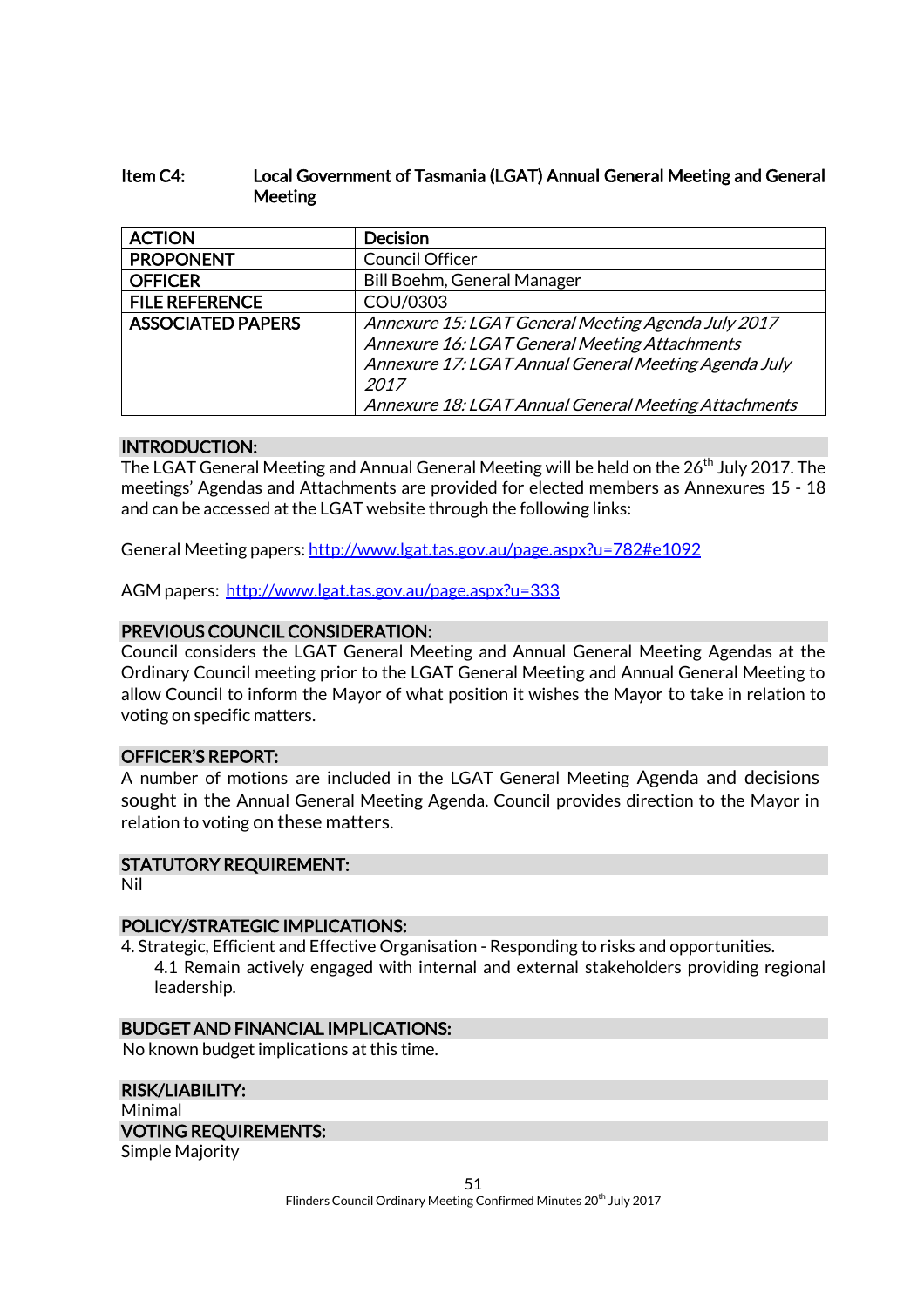# OFFICER'S RECOMMENDATION:

That Council notes the Local Government of Tasmania General Meeting and Annual General Meeting Agendas and provides the Mayor with direction in relation to the following items listed for a decision:

| <b>General Meeting - Motions Requiring Decision</b> |                                                                                                                             |                                                                                                                                                                                                                                                                                                                                                                                           |
|-----------------------------------------------------|-----------------------------------------------------------------------------------------------------------------------------|-------------------------------------------------------------------------------------------------------------------------------------------------------------------------------------------------------------------------------------------------------------------------------------------------------------------------------------------------------------------------------------------|
| 9.1                                                 | Motion<br>Public<br><b>Transport Services</b><br>Council<br>City<br>of<br>Hobart                                            | That the State Government be urged to increase its per<br>capita spending on the provision of public transport<br>services within metropolitan and regional Tasmania.                                                                                                                                                                                                                     |
| 10.1                                                | Motion<br>Local<br>Government<br>Rates,<br>Fees<br>&<br>Charges<br>Regulator<br>Council - Burnie City                       | That LGAT write to the Minister for Local Government<br>seeking an investigation into the merits of introducing an<br>independent body (similar to the prices regulator for<br>power, water and sewerage) to be the regulator of Local<br>Government rates, fees and charges and to oversee<br>estimates of Capital works budgets.                                                        |
| 11.1                                                | Motion<br>Flood<br>$\qquad \qquad -$<br><b>Mitigation Funding</b><br>Council - Kentish                                      | That LGAT lobby the State Government to boost<br>Tasmania's disaster resilience by providing a significant<br>increase in funding and work with the Commonwealth<br>Government to change the disaster resilience mitigation<br>funding under the National Partnership Agreement back to<br>1/ <sub>3</sub> Commonwealth, 1/ <sub>3</sub> State and 1/ <sub>3</sub> Council contributions. |
| 11.2                                                | Motion<br>Immunisation<br>Programs<br>Council - Devonport<br>City                                                           | That the Local Government Association of Tasmania lobby<br>the State Government to investigate the coordination of<br>school immunisation programs being undertaken on a<br>State wide basis, rather than being an individual council<br>responsibility to coordinate.                                                                                                                    |
| 12.1                                                | Motion - Container<br>Deposit Legislation<br>Council -<br>City<br>of<br>Hobart/West Coast &<br><b>Clarence City Council</b> | That the Local Government Association of Tasmania lobby<br>the State Government to introduce container deposit<br>legislation for the state.                                                                                                                                                                                                                                              |
| 12.2                                                | Motion - Smoking at<br><b>School Crossings</b><br>Council<br>George<br>Town                                                 | That LGAT lobby the State Government to amend the<br>Public Health Act 1997 to declare all school road crossings<br>a smoke free area under section 67B.                                                                                                                                                                                                                                  |
| 12.3                                                | Motion - Fluoridation                                                                                                       | That LGAT requests the State Government repeal section                                                                                                                                                                                                                                                                                                                                    |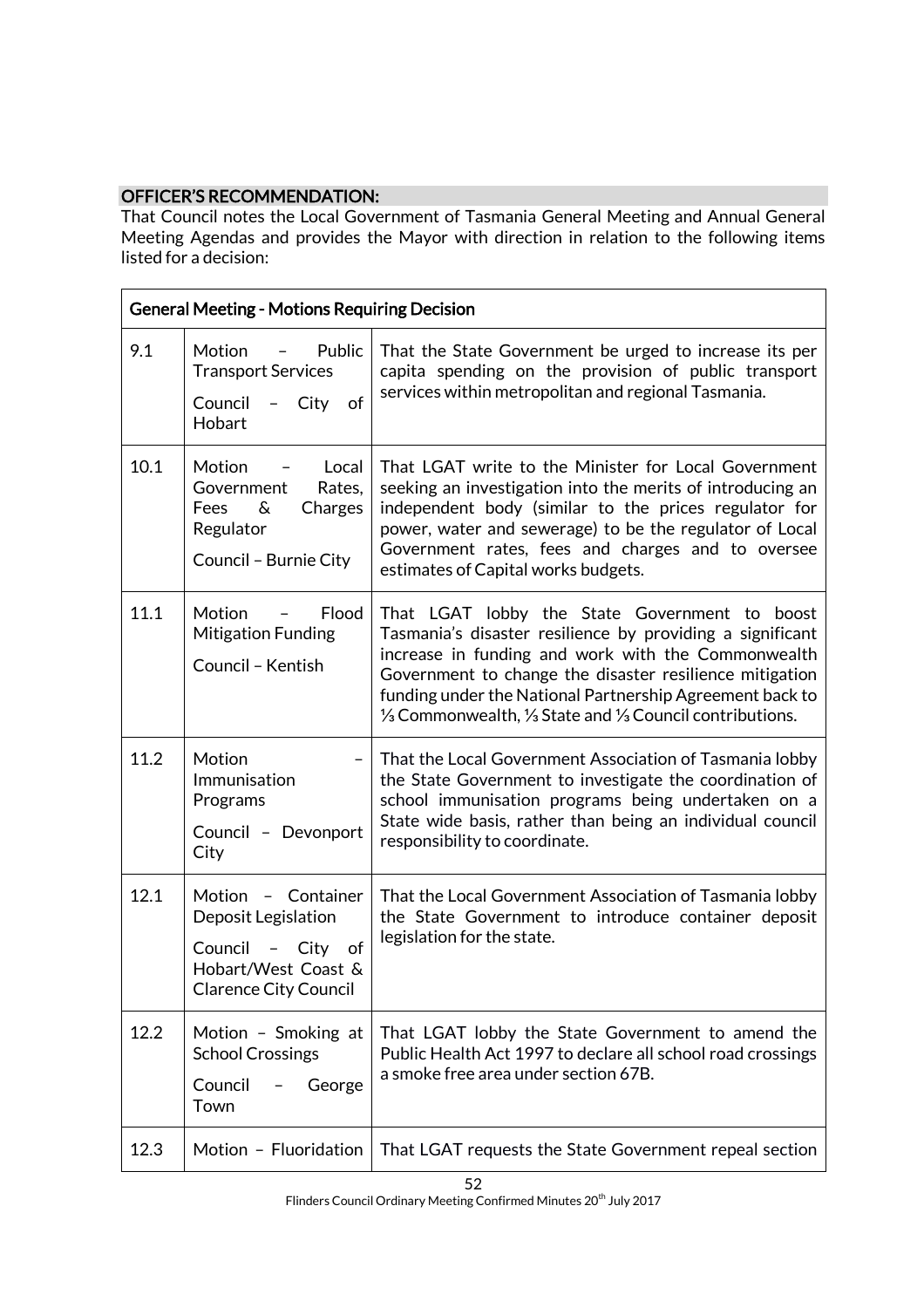| <b>General Meeting - Motions Requiring Decision</b> |                                                                         |                                                                                                                                                                                                                                                  |
|-----------------------------------------------------|-------------------------------------------------------------------------|--------------------------------------------------------------------------------------------------------------------------------------------------------------------------------------------------------------------------------------------------|
|                                                     | Act 1968<br>Council - Kentish                                           | 13 of the Fluoridation Act 1968 (amended) which states<br>that 'a Council must not hold an elector poll under Part 6 of<br>the Local Government Act 1993 in relation to the addition<br>of fluoride to a public water supply'.                   |
|                                                     |                                                                         | Repealing section 13 will enable the people of Tasmania to<br>participate in information-sharing and debate and to state<br>their informed position regarding the routine addition of<br>fluoride to their drinking water, through a referendum. |
| 13.1                                                | Motion - Recognition<br>Of Australia Day<br>Council - City of<br>Hobart | That the Local Government Association of Tasmania be<br>requested to lobby Tasmania's 29 councils to consider<br>efforts they could take to lobby the Federal Government<br>to change the date of recognition of Australia Day.                  |

| <b>Annual General Meeting - Decisions Sought</b> |                                                             |                                                                                                                                                                                                                                               |
|--------------------------------------------------|-------------------------------------------------------------|-----------------------------------------------------------------------------------------------------------------------------------------------------------------------------------------------------------------------------------------------|
| $\overline{4}$                                   | <b>Budget</b><br>and<br>Subscriptions<br>2017/18            | That the Meeting adopt the Budget and Subscriptions as<br>presented.                                                                                                                                                                          |
| 5                                                | President<br><b>Vice</b><br>and<br>President<br>Honorariums | That the President's and Vice President's allowance for the<br>period 1 July 2017 to 30 June 2018 be adjusted in<br>accordance with the movement in the Wages Price Index.                                                                    |
| 6.1                                              | Subscription<br>Modelling                                   | That the Members note the report on the subscription<br>modelling undertaken.                                                                                                                                                                 |
|                                                  |                                                             | That Members agreed to the formula outlined as Option<br>21 namely, a flat fee of 40 per cent, and population and<br>revenue fees of 30 per cent each; 8 revenue categories and<br>8 population categories; and a 10 per cent collar and cap. |
|                                                  |                                                             | That Members agree to the amendment of the Rules<br>allowing application of the new formula from 2018/19.                                                                                                                                     |
| 6.2                                              | Office<br>Term of<br>of<br>President                        | That Members note the concerns relating to the Rules as<br>they currently provide for vacation of the office of the<br>President.                                                                                                             |
|                                                  |                                                             | That Members agree to the amend the rules such that -                                                                                                                                                                                         |
|                                                  |                                                             | and if the office of President becomes vacant more than six<br>months before the next AGM where a President is due to<br>take up office in accordance with Rule 27(a), a new<br>President shall be elected in accordance with the             |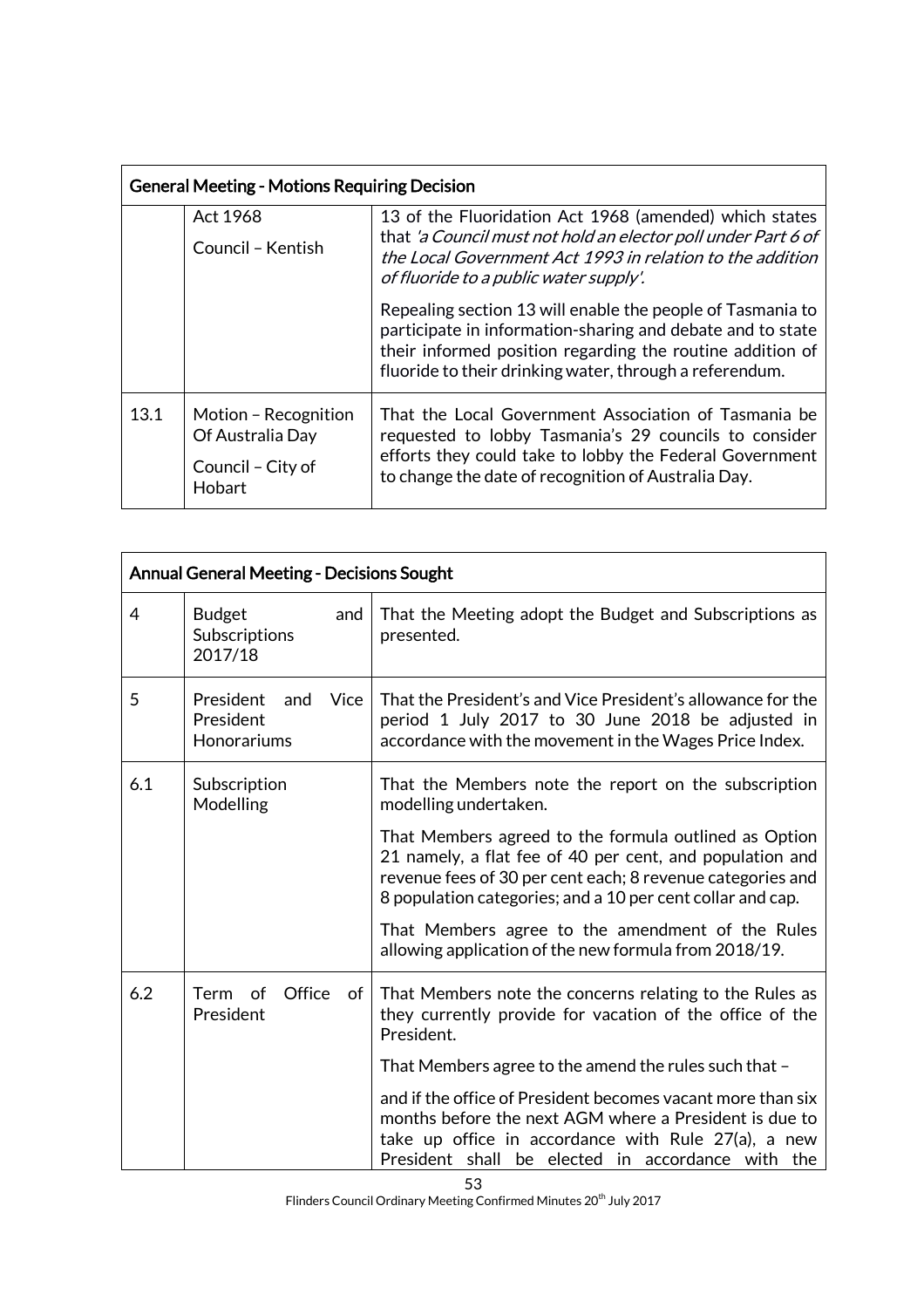| <b>Annual General Meeting - Decisions Sought</b> |                                       |                                                                                                                                                                      |
|--------------------------------------------------|---------------------------------------|----------------------------------------------------------------------------------------------------------------------------------------------------------------------|
|                                                  |                                       | procedures in Rule 26.                                                                                                                                               |
|                                                  | Reports from Board<br>Representatives | (a) That the reports from representatives on various<br>bodies be received and noted.                                                                                |
|                                                  |                                       | (b) That Conference acknowledges the time and effort put<br>in by all Association representatives on boards, working<br>parties, advisory groups and committees etc. |

# DECISION:

178.07.2017 Moved: Deputy Mayor M Cobham Seconded: Cr D Williams

That Council notes the Local Government of Tasmania General Meeting and Annual General Meeting Agendas and provides the Mayor with direction in relation to the following items listed for a decision:

| <b>General Meeting - Motions Requiring Decision</b> |                                                                                                      |                                                                                                                                                                                                                                                                                                                                                                              | Council<br><b>Decision</b> |
|-----------------------------------------------------|------------------------------------------------------------------------------------------------------|------------------------------------------------------------------------------------------------------------------------------------------------------------------------------------------------------------------------------------------------------------------------------------------------------------------------------------------------------------------------------|----------------------------|
| 9.1                                                 | Motion - Public<br>Transport<br><b>Services</b><br>Council - City of<br>Hobart                       | That the State Government be urged to increase its<br>per capita spending on the provision of public<br>transport services within metropolitan and regional<br>Tasmania.                                                                                                                                                                                                     | Yes                        |
| 10.1                                                | Motion - Local<br>Government<br>Rates, Fees<br>&<br>Charges<br>Regulator<br>Council - Burnie<br>City | That LGAT write to the Minister for Local<br>Government seeking an investigation into the merits<br>of introducing an independent body (similar to the<br>prices regulator for power, water and sewerage) to<br>be the regulator of Local Government rates, fees and<br>charges and to oversee estimates of Capital works<br>budgets.                                        | <b>No</b>                  |
| 11.1                                                | Flood<br>Motion -<br>Mitigation<br><b>Funding</b><br>Council - Kentish                               | That LGAT lobby the State Government to boost<br>Tasmania's disaster resilience by providing a<br>significant increase in funding and work with the<br>Commonwealth Government to change the disaster<br>resilience mitigation funding under the National<br>Partnership Agreement back to 1/3 Commonwealth,<br>$\frac{1}{3}$ State and $\frac{1}{3}$ Council contributions. | Yes                        |
| 11.2                                                | Motion<br>$\qquad \qquad -$<br>Immunisation<br>Programs<br>Council                                   | That the Local Government Association of Tasmania<br>lobby the State Government to investigate the<br>coordination of school immunisation programs being<br>undertaken on a State wide basis, rather than being                                                                                                                                                              | Yes                        |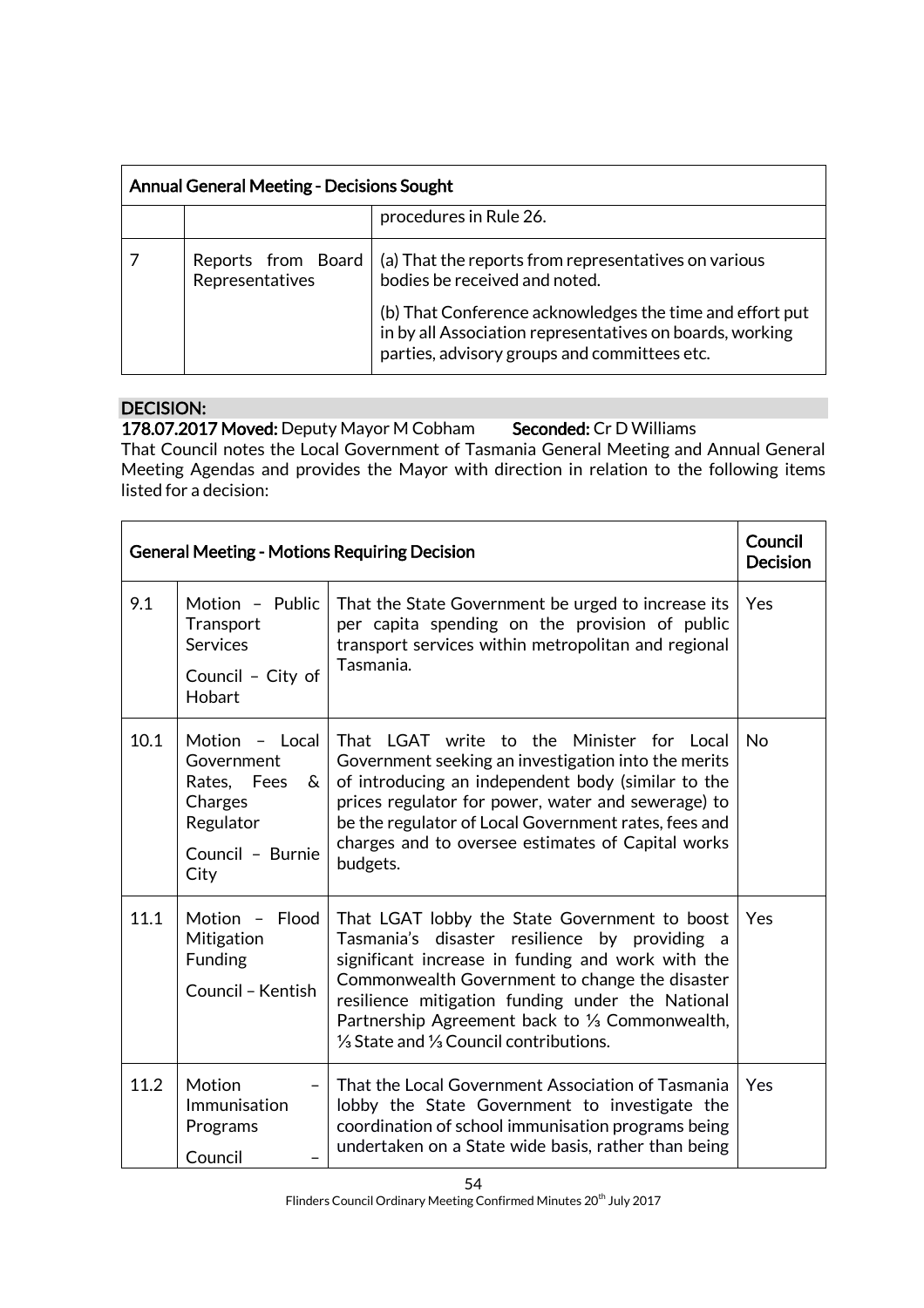| <b>General Meeting - Motions Requiring Decision</b> |                                                                                                               |                                                                                                                                                                                                                                                                                                                                                                                                                                                                                                                                                    | Council<br><b>Decision</b> |
|-----------------------------------------------------|---------------------------------------------------------------------------------------------------------------|----------------------------------------------------------------------------------------------------------------------------------------------------------------------------------------------------------------------------------------------------------------------------------------------------------------------------------------------------------------------------------------------------------------------------------------------------------------------------------------------------------------------------------------------------|----------------------------|
|                                                     | Devonport City                                                                                                | an individual council responsibility to coordinate.                                                                                                                                                                                                                                                                                                                                                                                                                                                                                                |                            |
| 12.1                                                | Motion<br>$\overline{\phantom{a}}$<br>Container<br>Deposit<br>Legislation<br>Council - City of<br>Hobart/West | That the Local Government Association of Tasmania<br>lobby the State Government to introduce container<br>deposit legislation for the state.                                                                                                                                                                                                                                                                                                                                                                                                       | Yes                        |
|                                                     | Coast & Clarence<br><b>City Council</b>                                                                       |                                                                                                                                                                                                                                                                                                                                                                                                                                                                                                                                                    |                            |
| 12.2                                                | Motion<br><b>Smoking</b><br>at<br><b>School Crossings</b><br>Council - George<br>Town                         | That LGAT lobby the State Government to amend<br>the Public Health Act 1997 to declare all school road<br>crossings a smoke free area under section 67B.                                                                                                                                                                                                                                                                                                                                                                                           | Yes                        |
| 12.3                                                | Motion<br>$\overline{\phantom{a}}$<br>Fluoridation Act<br>1968<br>Council - Kentish                           | That LGAT requests the State Government repeal<br>section 13 of the Fluoridation Act 1968 (amended)<br>which states that 'a Council must not hold an elector<br>poll under Part 6 of the Local Government Act 1993<br>in relation to the addition of fluoride to a public<br>water supply'.<br>Repealing section 13 will enable the people of<br>Tasmania to participate in information-sharing and<br>debate and to state their informed position<br>regarding the routine addition of fluoride to their<br>drinking water, through a referendum. | No                         |
| 13.1                                                | Motion-<br>Recognition Of<br>Australia Day<br>Council - City of<br>Hobart                                     | That the Local Government Association of Tasmania<br>be requested to lobby Tasmania's 29 councils to<br>consider efforts they could take to lobby the Federal<br>Government to change the date of recognition of<br>Australia Day.                                                                                                                                                                                                                                                                                                                 | No                         |

| <b>Annual General Meeting - Decisions Sought</b> |                         |  |  | Council<br><b>Decision</b> |                                                                              |  |  |  |  |  |
|--------------------------------------------------|-------------------------|--|--|----------------------------|------------------------------------------------------------------------------|--|--|--|--|--|
| 4                                                | Budget<br>Subscriptions |  |  |                            | and That the Meeting adopt the Budget and Yes<br>Subscriptions as presented. |  |  |  |  |  |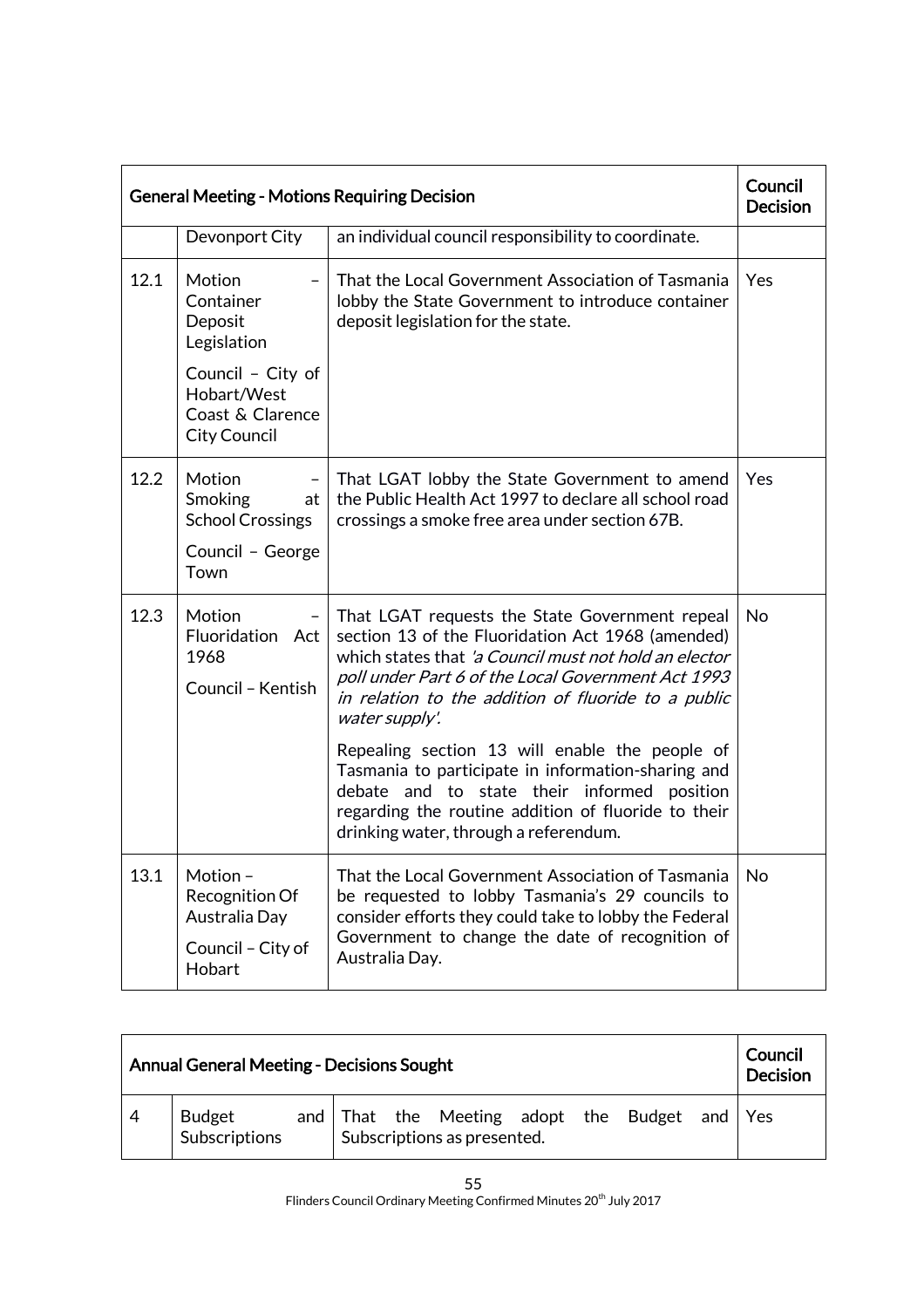| <b>Annual General Meeting - Decisions Sought</b> |                                                       |                                                                                                                                                                                                                                                                                                                                                                                                                                                                | Council<br><b>Decision</b> |
|--------------------------------------------------|-------------------------------------------------------|----------------------------------------------------------------------------------------------------------------------------------------------------------------------------------------------------------------------------------------------------------------------------------------------------------------------------------------------------------------------------------------------------------------------------------------------------------------|----------------------------|
|                                                  | 2017/18                                               |                                                                                                                                                                                                                                                                                                                                                                                                                                                                |                            |
| 5                                                | <b>President and Vice</b><br>President<br>Honorariums | That the President's and Vice President's allowance<br>for the period 1 July 2017 to 30 June 2018 be<br>adjusted in accordance with the movement in the<br>Wages Price Index.                                                                                                                                                                                                                                                                                  | Yes                        |
| 6.1                                              | Subscription<br>Modelling                             | That the Members note the report on the<br>subscription modelling undertaken.<br>That Members agreed to the formula outlined as<br>Option 21 namely, a flat fee of 40 per cent, and<br>population and revenue fees of 30 per cent each; 8<br>revenue categories and 8 population categories; and<br>a 10 per cent collar and cap.<br>That Members agree to the amendment of the Rules<br>allowing application of the new formula from<br>2018/19.              | Yes                        |
| 6.2                                              | Term of Office of<br>President                        | That Members note the concerns relating to the<br>Rules as they currently provide for vacation of the<br>office of the President.<br>That Members agree to the amend the rules such<br>that $-$<br>and if the office of President becomes vacant more<br>than six months before the next AGM where a<br>President is due to take up office in accordance with<br>Rule 27(a), a new President shall be elected in<br>accordance with the procedures in Rule 26. | Yes                        |
| 7                                                | from<br>Reports<br><b>Board</b><br>Representatives    | (a) That the reports from representatives on various<br>bodies be received and noted.<br>(b) That Conference acknowledges the time and<br>effort put in by all Association representatives on<br>boards, working parties, advisory groups and<br>committees etc.                                                                                                                                                                                               | Yes                        |

# CARRIED UNANIMOUSLY (6-0)

For: Mayor Carol Cox, Deputy Mayor Marc Cobham, Cr Chris Rhodes, Cr Ken Stockton, Cr David Williams and Cr Gerald Willis.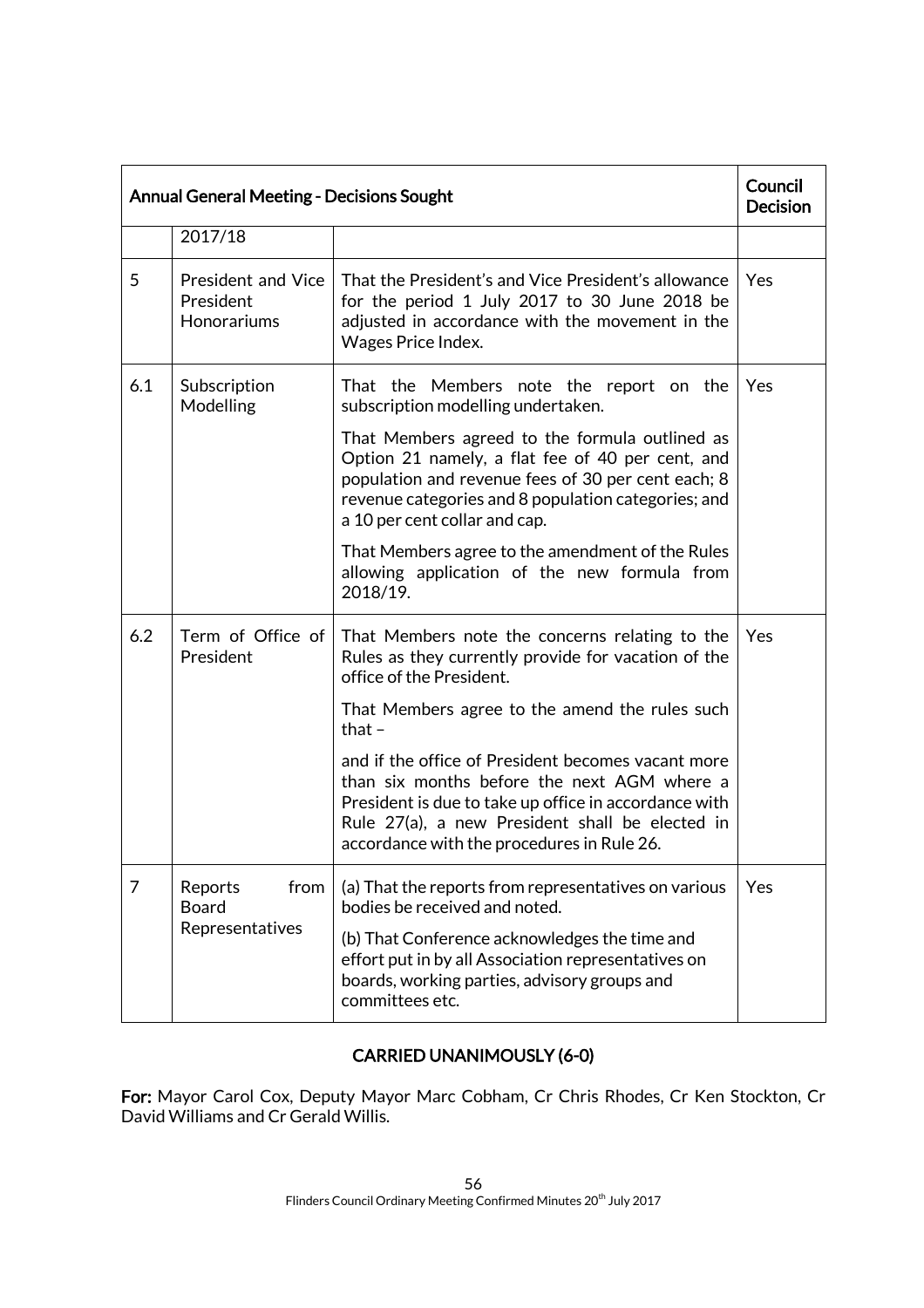Item C5: Council's 4<sup>th</sup> Quarterly Report

| <b>ACTION</b>            | Information                                                           |
|--------------------------|-----------------------------------------------------------------------|
| <b>PROPONENT</b>         | <b>Council Officer</b>                                                |
| <b>OFFICER</b>           | Sophie Pitchford, Acting General Manager                              |
| <b>FILE REFERENCE</b>    | COU/0600                                                              |
| <b>ASSOCIATED PAPERS</b> | Annexure 19: Council's 4 <sup>th</sup> Quarterly Report (April - June |
|                          | 2017)                                                                 |

# INTRODUCTION:

The purpose of this report is to provide Councillors with an update of the various actions taken by the whole of Council for the fourth quarter of the financial year.

# PREVIOUS COUNCIL CONSIDERATION:

Previously provided as a departmental monthly reports then departmental quarterly reports.

# OFFICER'S REPORT:

Please read Annexure 19 – Council's 4th Quarterly Report (April - June 2017).

# VOTING REQUIREMENTS: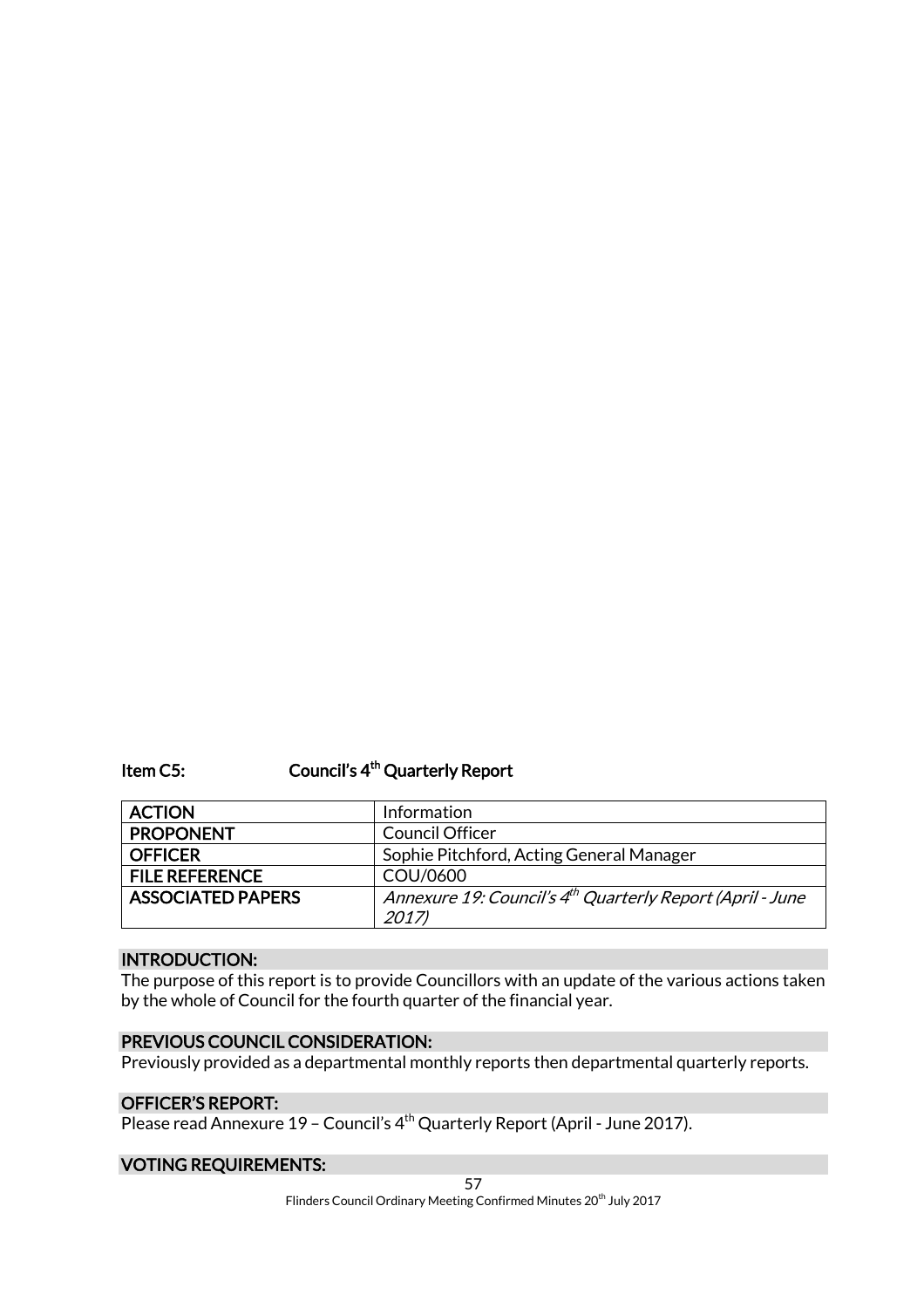Simple Majority

# OFFICER'S RECOMMENDATION:

That the Council's 4<sup>th</sup> Quarterly Report (April - June 2017) be received and accepted by Council.

## DECISION:

179.07.2017 Moved: Cr G Willis Seconded: Cr D Williams

That the Council's 4th Quarterly Report (April - June 2017) be received and accepted by Council.

#### CARRIED UNANIMOUSLY (6-0)

For: Mayor Carol Cox, Deputy Mayor Marc Cobham, Cr Chris Rhodes, Cr Ken Stockton, Cr David Williams and Cr Gerald Willis.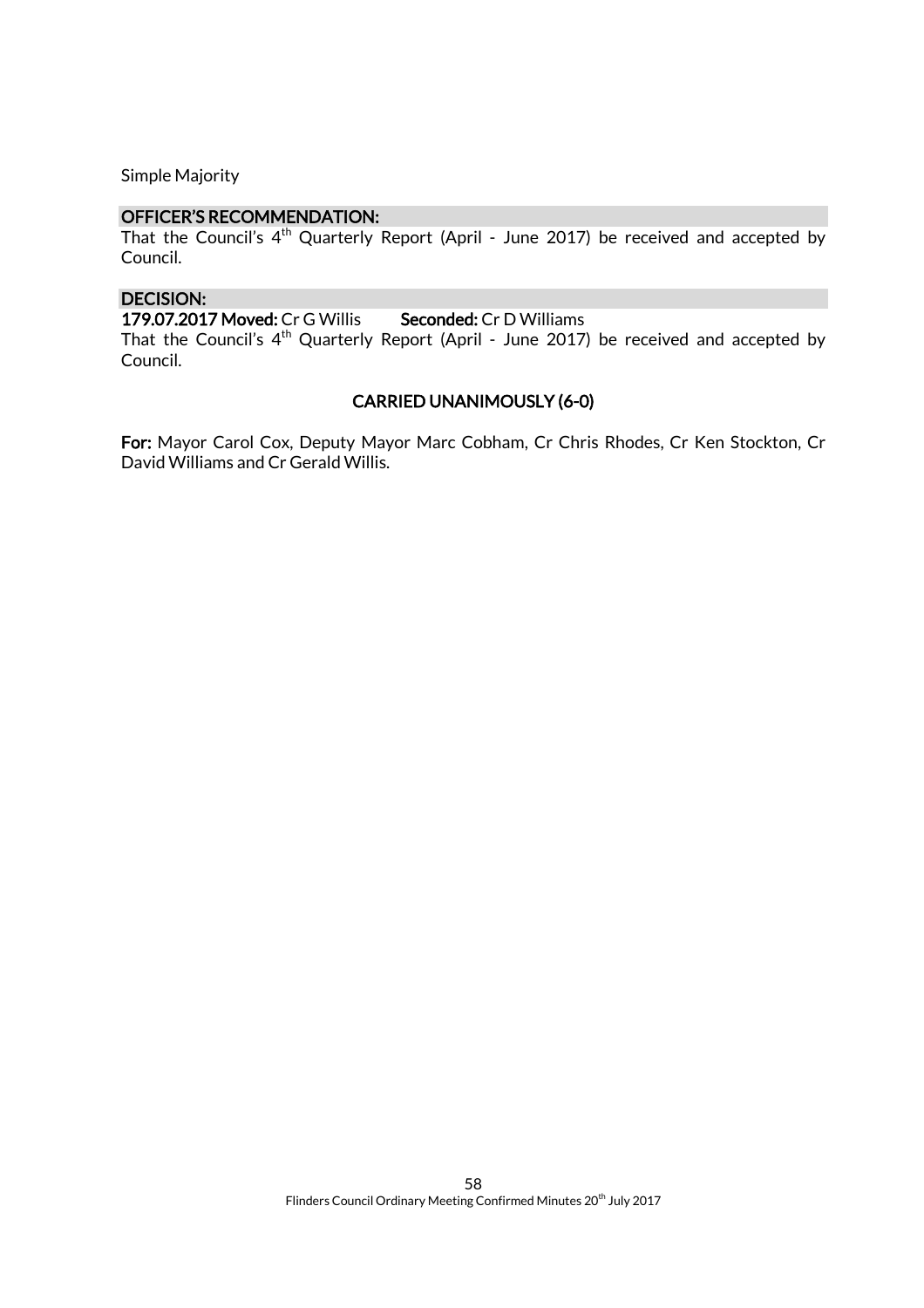### Item C6: Councillor Resolution Report

| <b>ACTION</b>            | <b>Information</b>                                  |
|--------------------------|-----------------------------------------------------|
| <b>PROPONENT</b>         | Council Officer                                     |
| <b>OFFICER</b>           | Bill Boehm, General Manager                         |
| <b>FILE REFERENCE</b>    | COU/0600                                            |
| <b>ASSOCIATED PAPERS</b> | Annexure 20: Councillor Resolution Report July 2017 |

## INTRODUCTION:

This report identifies the actions taken and actual costs associated with implementing resolutions passed by elected members up to July 2017.

## PREVIOUS COUNCIL CONSIDERATION:

The report is presented on a monthly basis.

## OFFICER'S REPORT:

Please read Annexure 20 – Councillor Resolution Report July 2016.

# VOTING REQUIREMENTS:

Simple Majority

# OFFICER'S RECOMMENDATION:

That the Councillor Resolution Report July 2016 be noted.

# DECISION:

180.07.2017 Moved: Cr G Willis Seconded: Cr D Williams That the Councillor Resolution Report July 2016 be noted.

# CARRIED UNANIMOUSLY (6-0)

For: Mayor Carol Cox, Deputy Mayor Marc Cobham, Cr Chris Rhodes, Cr Ken Stockton, Cr David Williams and Cr Gerald Willis.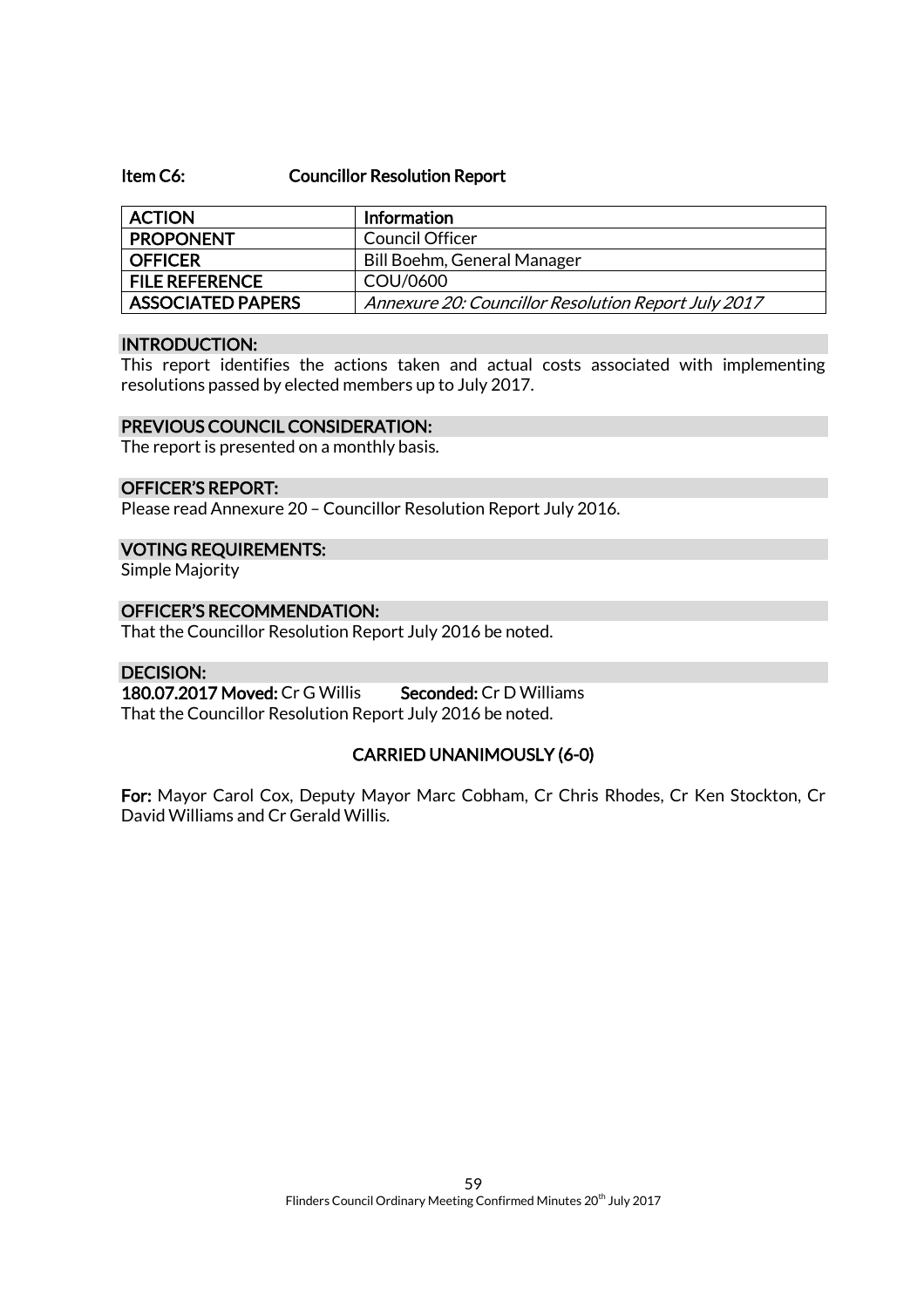# D. CLOSED COUNCIL

# Items D1 and D2: Closed Council Items

| <b>ACTION</b>            | <b>Decision</b>                   |
|--------------------------|-----------------------------------|
| <b>PROPONENT</b>         | Council Officer                   |
| <b>OFFICER</b>           | Bill Boehm, General Manager       |
| <b>FILE REFERENCE</b>    | WOR/0601, WAT/0102, PER/1500      |
| <b>ASSOCIATED PAPERS</b> | Annexure 21: Elected Members only |

## PREVIOUS COUNCIL CONSIDERATION:

15th December 2016 Closed Council 332.12.2016 23<sup>rd</sup> March 2017 Closed Council 57.03.2017 20<sup>th</sup> April 2017 Closed Council 2017 2017 16<sup>th</sup> March Ordinary Meeting of Council 58.03.2017 15th June 2017 Closed Council Meeting 150.06.2017 & 152.06.2017

# REASON FOR CLOSED COUNCIL:

Item D1 – Land Purchase is CONFIDENTIAL in accordance with Section 15(2) (f) of the Local Government (Meeting Procedures) Regulations 2015.

Item D2 - General Manager's Probation Performance Review is CONFIDENTIAL in accordance with Section 15(2) (a) of the Local Government (Meeting Procedures) Regulations 2015.

# VOTING REQUIREMENTS

Absolute Majority

# OFFICER'S RECOMMENDATION:

That Council move into Closed Council.

### DECISION:

181.07.2017 Moved: Deputy Mayor M Cobham Seconded: Cr G Willis That Council move into Closed Council.

# CARRIED UNANIMOUSLY (6-0)

For: Mayor Carol Cox, Deputy Mayor Marc Cobham, Cr Chris Rhodes, Cr Ken Stockton, Cr David Williams and Cr Gerald Willis.

Council moved into Closed Session at 2.51pm.

Council moved out of Closed Session at 3.37pm.

CONFIDENTIALITY REQUIREMENT: 188.07.2017 Moved: Cr G Willis Seconded: Cr D Williams

> $60$ Flinders Council Ordinary Meeting Confirmed Minutes 20<sup>th</sup> July 2017